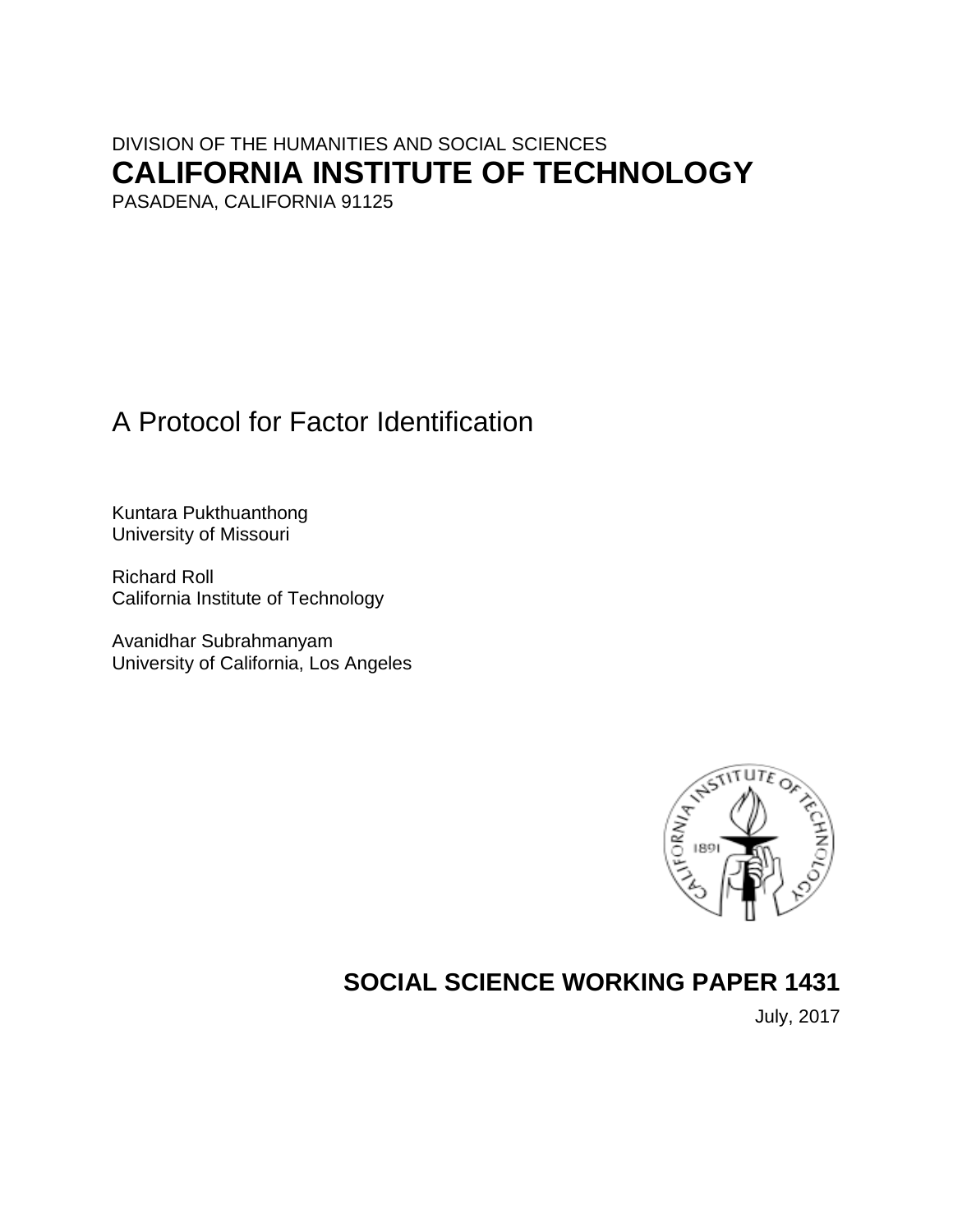## **A Protocol for Factor Identification**

## Kuntara Pukthuanthong, Richard Roll, and Avanidhar Subrahmanyam

### July 28, 2017

#### **Abstract**

We propose a protocol for identifying genuine risk factors. The underlying premise is that a risk factor must be related to the covariance matrix of returns, must be priced in the cross-section of returns, and should yield a reward-to-risk ratio that is reasonable enough to be consistent with risk pricing. A market factor, a profitability factor, and traded versions of macroeconomic factors pass our protocol, but many characteristic-based factors do not. Several of the underlying characteristics, however, do command premiums in the cross-section.

|          |                             | GUILLACLO               |                            |
|----------|-----------------------------|-------------------------|----------------------------|
|          | <b>Pukthuanthong</b>        | Roll                    | Subrahmanyam               |
| Voice:   | 1-619-807-6124              | 1-626-395-3890          | 1-310-825-5355             |
| E-mail:  | pukthuanthongk@missouri.edu | rroll@caltech.edu       | asubrahm@anderson.ucla.edu |
| Address: | Department of Finance       | California Institute of | Anderson School            |
|          | University of Missouri      | Technology              | <b>UCLA</b>                |
|          | Columbia, MO 65211          | Pasadena, CA 91125      | Los Angeles, CA 90095-1481 |

Contacts

### Acknowledgements

For insightful and constructive comments, we thank two anonymous referees, Andrew Karolyi (the editor), Dave Berger, Michael Brennan, Stephen Brown, Daniel Carvalho, Eric de Bodt, Wayne Ferson, Stefano Gubellinni, Campbell Harvey, Yan Liu, Peter Pope, Stephen Ross, Eduardo Schwartz, Kenneth Singleton, Ivo Welch, Russ Wermers and seminar participants at the 2012 Inquire UK conference, the 2013 Southwestern Finance Association annual meeting, the 2013 UCLA Brown Bag Seminar, the 2013 Rotman ICPM Seminar, the 2013 Australian Finance Conference, the 2014 Asian Finance Association Conference in Bali, the 2016 Dauphine-Amundi Conference in Paris, the 2016 Behavioral Finance Conference at the University of Miami, the 2016 Q-Group Conference in Phoenix, and the 2017 UBS/Maryland Conference in New York. We owe a great debt of gratitude to Olivier Ledoit for generous and unstinting guidance. We are thankful for the financial support from Inquire UK, the Dauphine–Amundi Chair in Asset Management, the Rotman International Centre for Pension Management (ICPM) at the University of Toronto, and for the Q-Group's 2016 Jack Treynor Award.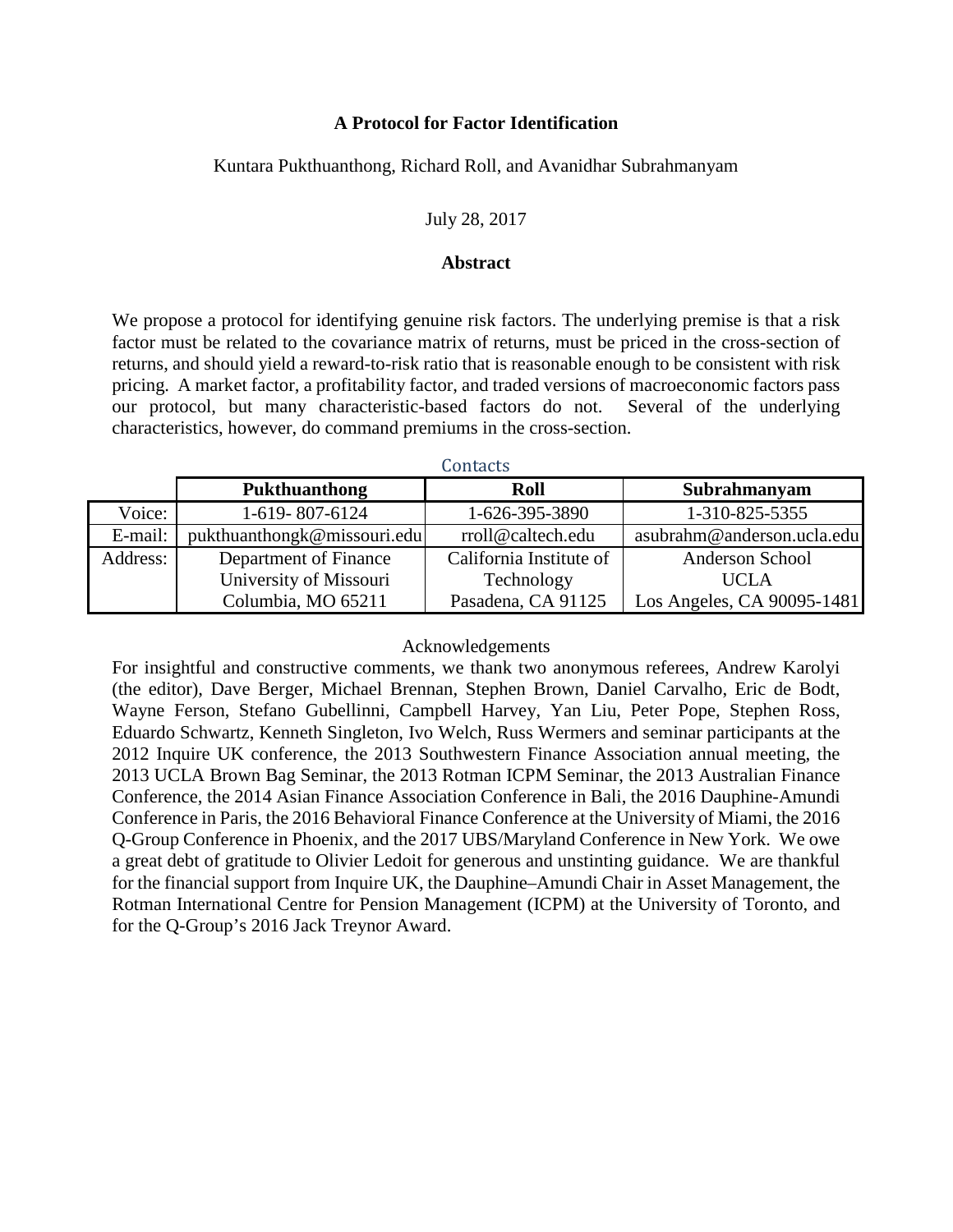## **A Protocol for Factor Identification**

## **Abstract**

We propose a protocol for identifying genuine risk factors. The underlying premise is that a risk factor must be related to the covariance matrix of returns, must be priced in the cross-section of returns, and should yield a reward-to-risk ratio that is reasonable enough to be consistent with risk pricing. A market factor, a profitability factor, and traded versions of macroeconomic factors pass our protocol, but many characteristic-based factors do not. Several of the underlying characteristics, however, do command material premiums in the cross-section.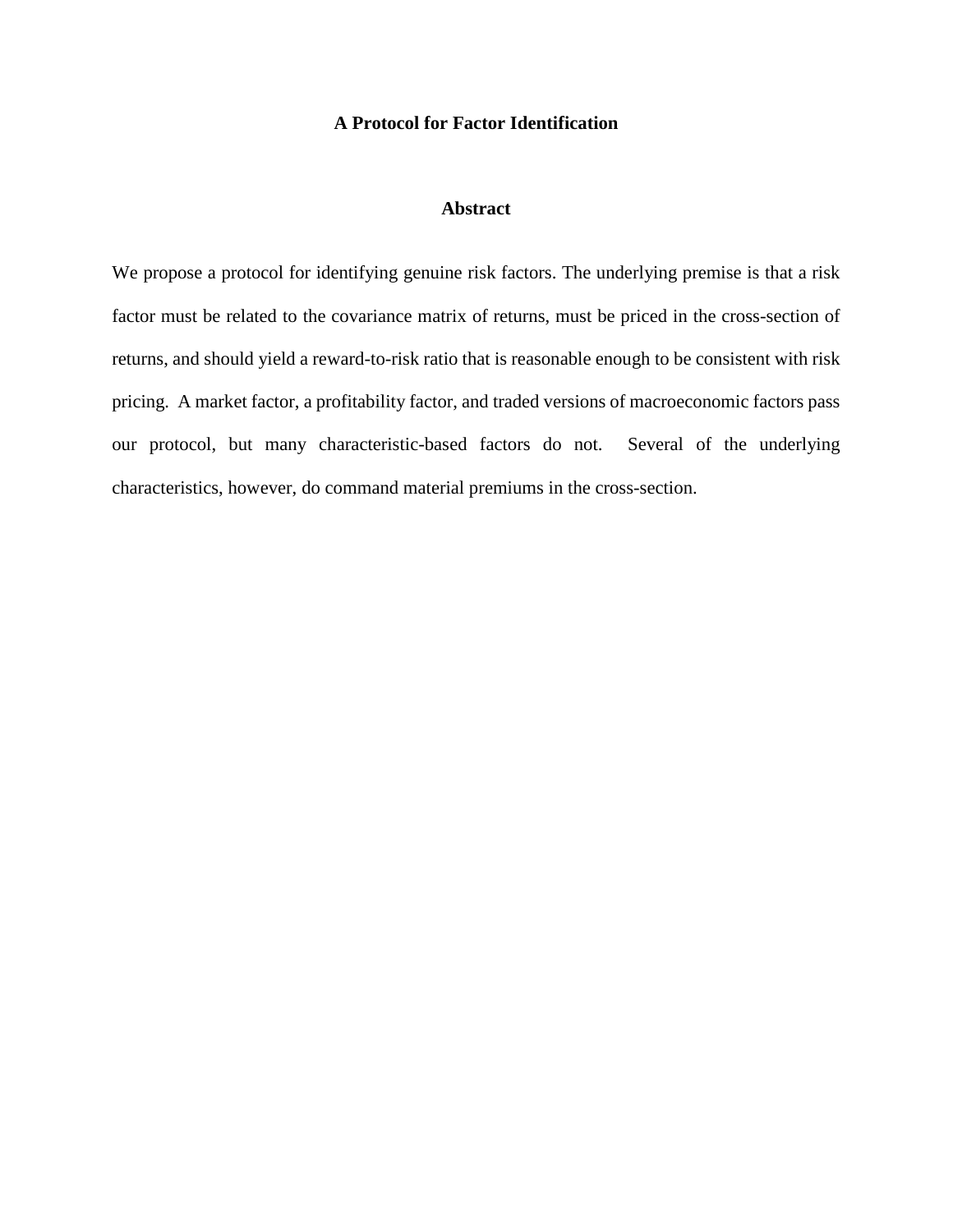#### **I. Introduction**

Let us express a conditional linear factor model as

$$
\mathbf{R}_{t} = \mathbf{E}_{t-1}(\tilde{\mathbf{R}}_{t}) + \beta_{t-1}\mathbf{f}_{t} + \gamma_{t-1}\mathbf{g}_{t} + \boldsymbol{\varepsilon}_{t}, \qquad (1)
$$

where  $\bf{R}$  is an N-asset column vector of returns in period  $t$ .<sup>[1](#page-3-0)</sup> In this model, assume that stochastic factors **f** command risk premiums and stochastic factors **g** do not. Assuming there are K true risk factors, **f** is a KX1 mean zero column vector; the true risk factor loadings are in a matrix, **β**, with N rows and K columns. Similarly, if there are J diversifiable factors, **g** is a JX1 mean zero column vector and the associated loadings, **γ**, is a matrix with N rows and J columns. Finally, **ε** is an idiosyncratic NX1 mean zero column vector whose covariance matrix is diagonal.

Notice that the loadings of both the true risk factors and the diversifiable factors have time subscripts t-1 to allow for time variation. The loadings are assumed to be known one period in advance of the returns.

In an arbitrage-free economy (Ross, 1976) with many assets, the expected returns as of t-1 conform to their own linear cross-sectional relation,

$$
\mathbf{E}_{t-1}(\mathbf{R}_t) = \mathbf{R}_{F,t-1} + \beta_{t-1} \lambda_{t-1} \tag{2}
$$

where the first term on the right is an NX1 column vector with the riskless rate at the beginning of the period in every position,  $\lambda$  is a possibly time-varying KX1 column vector of non-zero risk premiums corresponding to factor class **f**. [2](#page-3-1) This implies that the factor set **g** is not priced in the cross-section of assets. In turn, this means that **g** drives cross-correlations in the N assets, but is diversifiable when all tradeable and non-tradeable assets, and portfolios, are considered.

Empirically, how should one determine whether a particular candidate factor is in the set **f**,

 $\overline{a}$ 

<span id="page-3-0"></span><sup>1</sup> Hereafter, bold face indicates a vector or a matrix.

<span id="page-3-1"></span><sup>&</sup>lt;sup>2</sup> The arbitrage pricing theory represented by (2) holds exactly in an economy with infinitely many assets, and approximately otherwise.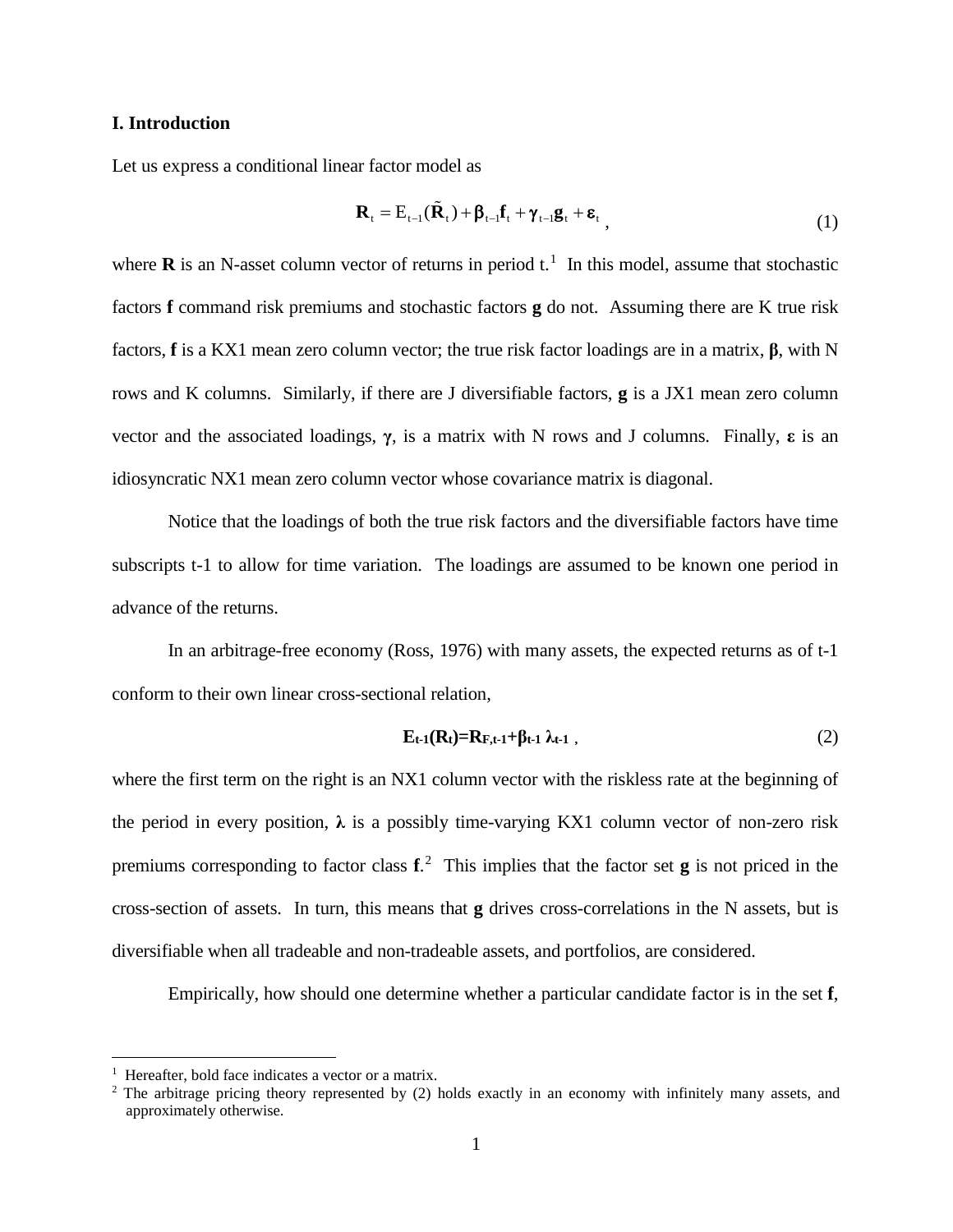the set **g**, or none of these sets? The job of any such procedure for factor identification should be to ascertain whether a particular factor candidate is in the **f** class and hence is unpredictable, is related to systematic volatility and has an associated risk premium; or is in the **g** class and hence is unpredictable, is related to volatility but does not earn a risk premium, or is neither priced nor related to asset volatility. A principal goal of our paper is to present a protocol for identifying whether a particular proposed factor is indeed a priced risk factor, i.e., belongs to class **f**.

Note that Eq. (2) holds in a market where arbitrage is perfect and assets are not mispriced because of behavioral biases and arbitrage constraints. If asset mispricing is allowed, then deviations from Eq. (2) are permissible, and such deviation will be associated with "characteristics" that proxy for investor biases. Indeed, numerous factor candidates and firm-specific return predictors (characteristics) have been proposed in a voluminous literature. For example, Lewellen, Nagel, and Shanken (2010) list several of the most prominent predictor candidates in their opening paragraph and note that although they explain some empirical regularities, they have "…little in common economically with each other" (p. 175.) Subrahmanyam (2010) surveys more than fifty characteristics that various papers contend to be cross-sectionally related to mean returns. McLean and Pontiff (2016) examine 95 characteristics that were claimed in previous papers to explain returns cross-sectionally but find that predictability declines after publication. Lewellen (2015) finds strong predictive power of actual returns using 15 firm characteristics. Harvey, Liu, and Zhu (2016) enumerate 316 "factor" candidates suggested in 313 papers and suggest that any newly proposed factor should have to pass a much higher hurdle for statistical significance than the level habitually used in the literature, simply because of the extensive data mining. However, they do not attempt to relate the "factors" to the covariance matrix of returns, and do not draw a sharp distinction between firm-specific return predictors (characteristics) and priced factors. Green,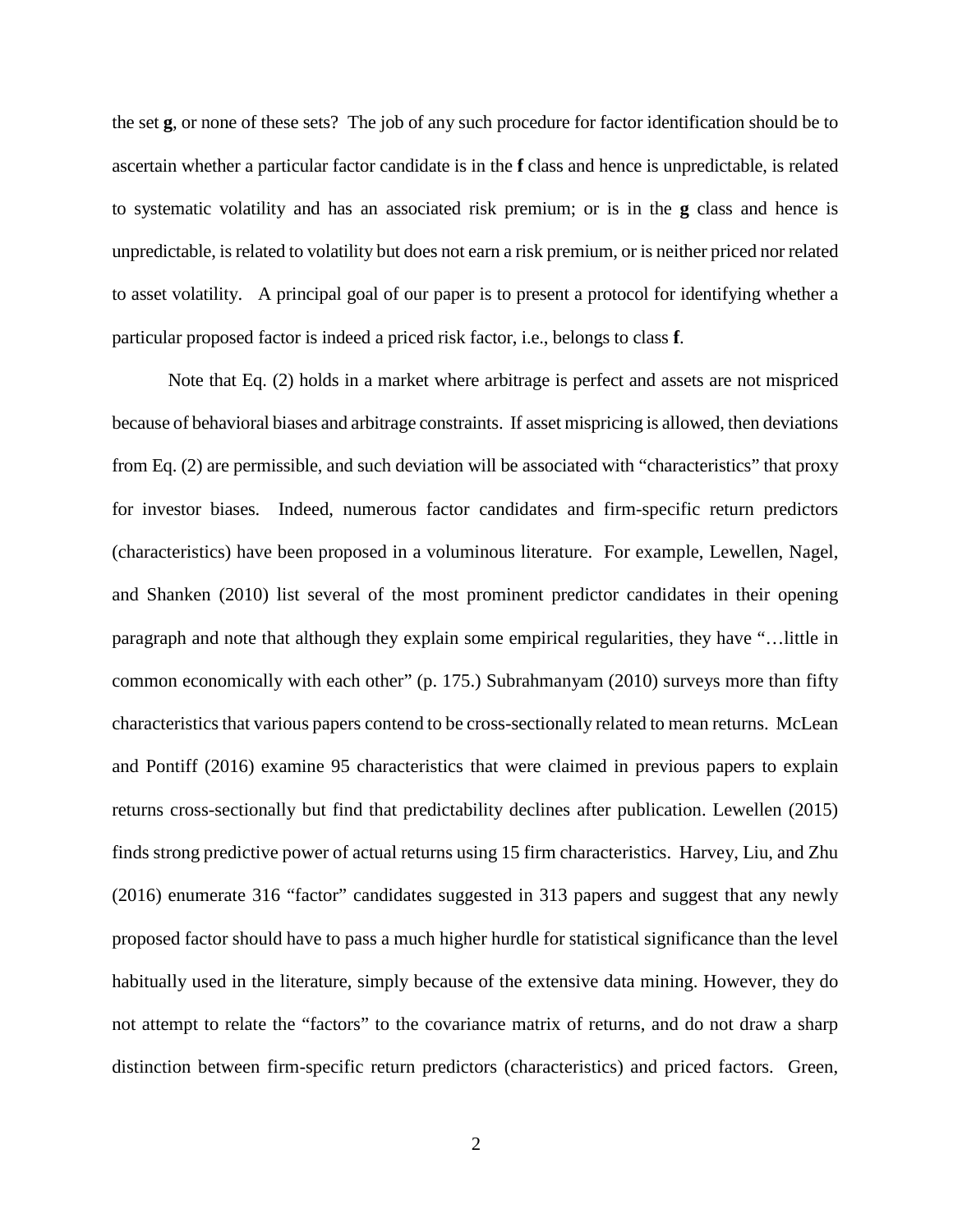Hand, and Zhang (2013) identify 330 firm characteristics and Green, Hand, and Zhang (2017) test whether 100 of them are priced (i.e., are associated with risk premiums.) They find that only 24 characteristics are priced with an absolute t-statistic  $\geq 3.0$ .

Something needs to be done when more than 300 candidates have been suggested in the factor literature, and when there seems to be some confusion between priced "factors" and predictor "characteristics." New return predictors seem to be proposed in every issue of the major finance journals, adding to the existing ones, but there is no well-accepted process for determining their qualities. In addition, sometimes characteristic predictors are converted to their factor counterparts by computing the return differential across long-short decile portfolios formed based on the extreme values of the characteristics (Fama and French, 1993, 2008). At this point, there has been no protocol proposed in the literature to separately classify priced factors and non-priced factors. We need a process to evaluate them and to assess each additional predictor that will inevitably be nominated in the future.

We also note that there are few topics in finance, arguably none, that are more important than factor identification; factors are the main principal determinants of investment performance and risk. Indeed, the comparative values of well-diversified portfolios are determined almost completely by their factor exposures. Whether investors know it or not, every diversified portfolio is absolutely in thrall to factor drivers. Moreover, there seem to be more than one of them.

The multiplicity of factors is strongly suggested by two striking empirical regularities about portfolios. First, even really well-diversified portfolios are quite volatile. The volatility of a large positively-weighted portfolio is often around half as large as the average volatility of its constituents. For example, during the decade from 2001 through 2010, the monthly total return

3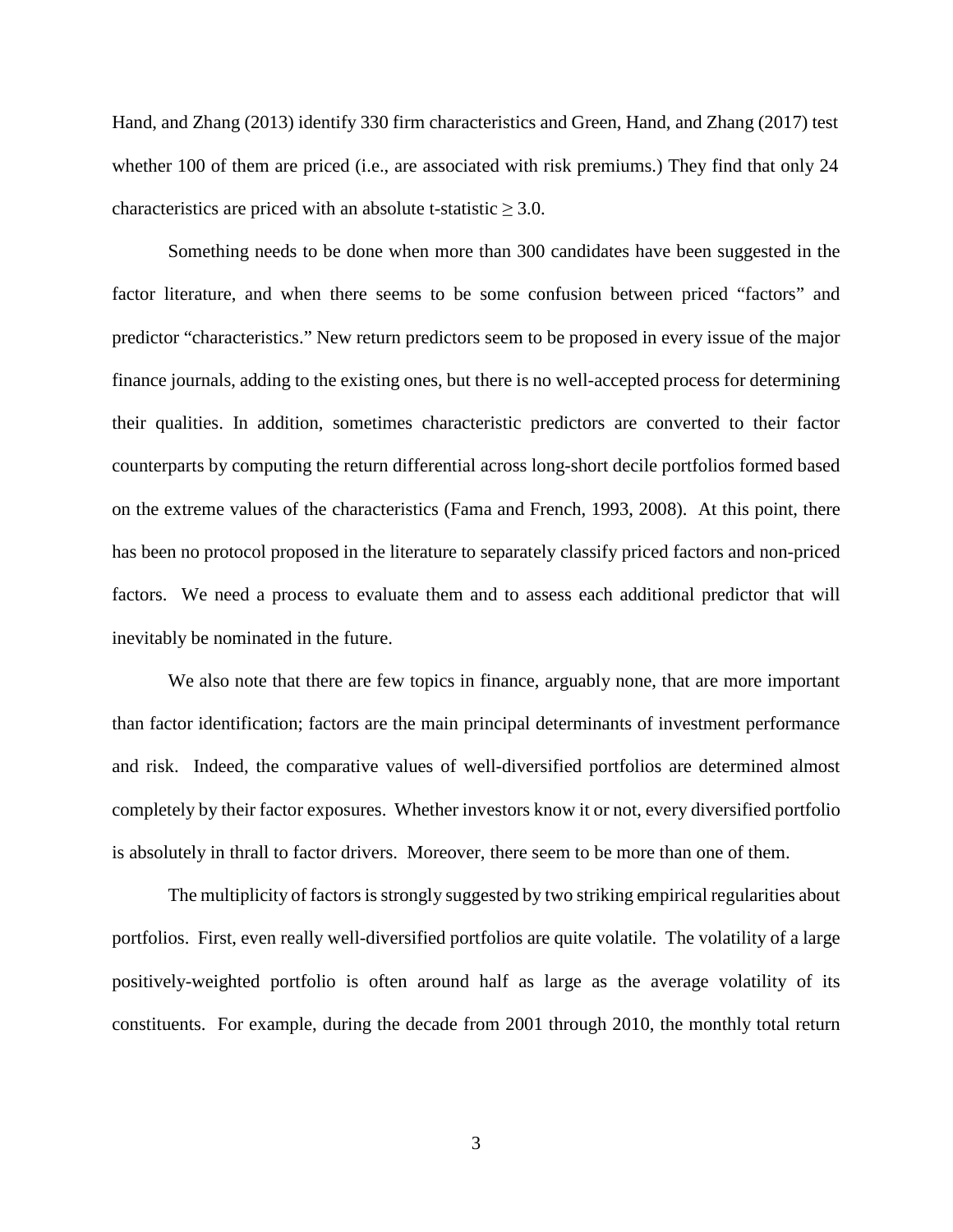on the S&P 500 had an annualized volatility (standard deviation) of 16.3%. Over the same period, the average volatility for the S&P's constituents was 36.1%.

Second, although well-diversified portfolios are highly correlated within the same asset class, they are much less correlated across classes; e.g., across bond vs. equities vs. commodities or across countries or across industry sectors. From 2001 through 2010, the monthly total return correlation between the S&P 500 and Barclay's Bond Aggregate Index was -0.0426. The return correlations between these two indexes and the Goldman Sachs Commodity index were 0.266 and 0.0113, respectively. Similarly modest correlations are typical between real estate assets and assets in other classes.<sup>[3](#page-6-0)</sup>

The first empirical fact indicates the existence of at least one common underlying systematic influence, (or "risk driver" or "factor") that limit diversification within an asset class; otherwise diversified portfolios would have much smaller volatilities. The second fact implies the presence of multiple systematic factors across assets; otherwise diversified portfolios would be more correlated across asset classes, countries, and sectors.

Almost all academics and probably the vast majority of finance professionals now recognize that pervasive factors are among the main drivers of observed returns, but there is considerable disagreement about the identities of factors and even about whether they represent risks, anomalies, or something else.

Theory suggests that a true risk factor (in the class **f** in Eq. (1)) has three fundamental attributes:

- (1) It varies unpredictably in a time series sense
- (2) Its variations induce changes in asset prices

 $\overline{a}$ 

<span id="page-6-0"></span><sup>&</sup>lt;sup>3</sup> Cotter and Roll (2015) report that real estate investment trusts have rather low betas against the S&P 500.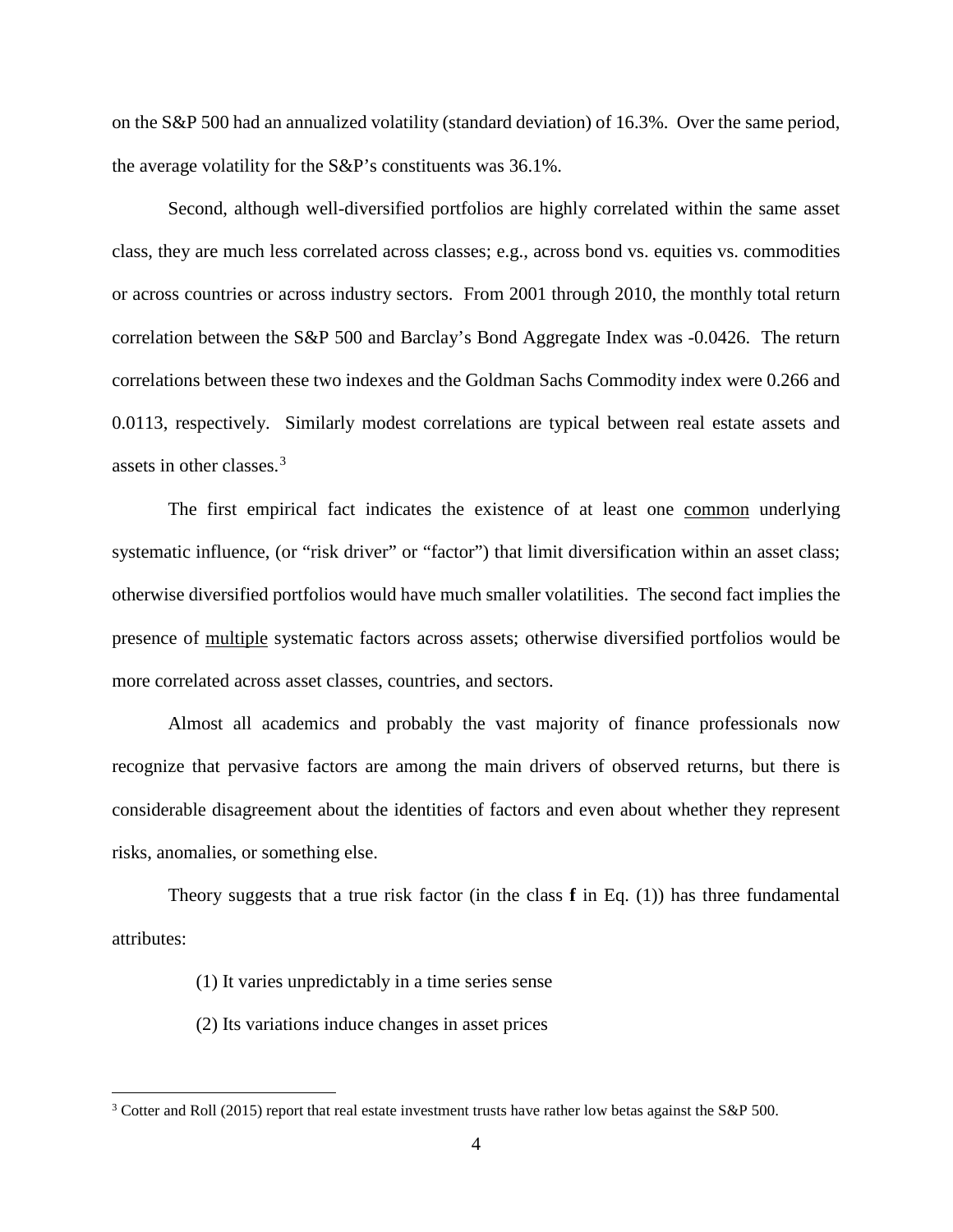(3) It is associated with a risk premium.

Quasi-factors (in the set **g**) influence the returns of few securities and are diversifiable in aggregate.

A factor of this type possesses two attributes:

(1) It varies unpredictably in a time series sense

(2) Its variations do not induce changes in expected returns.

Characteristics are sometimes associated with factors, but a characteristic

(1) Is known in advance

 $\overline{a}$ 

- (2) Might be cross-sectionally related to the expected returns of some assets, and/or
- (3) Might be cross-sectionally related to the loadings on true risk factors or the loadings on quasi factors.

Our main goal is to popularize a process to identify factors that will be broadly acceptable to both scholars and practitioners. We believe this is the first attempt to suggest a complete normative process for dealing with one of the most fundamental questions in finance: how to identify systematic risk factors that are reliably associated with expected returns. Our protocol has the potential to identify factors associated with risk premiums or true factors, but also factors that move some returns but do not have associated risk premiums, and characteristics that are associated with systematic return differences but are not related to risk. Characteristics that are reliably associated with returns but not risks are perhaps the most interesting of all, since they offer potential profit opportunities.[4](#page-7-0)

<span id="page-7-0"></span><sup>4</sup> Engelberg, McLean, and Pontiff (2016) show that the profitability from anomalies is higher around earnings announcement days after controlling for risk, which indicates that the anomalies in fact capture mispricing. Linnainmaa and Roberts (2017) argue that several recently discovered return predictors ("characteristics") might be spurious as they do not survive in the data from earlier time periods.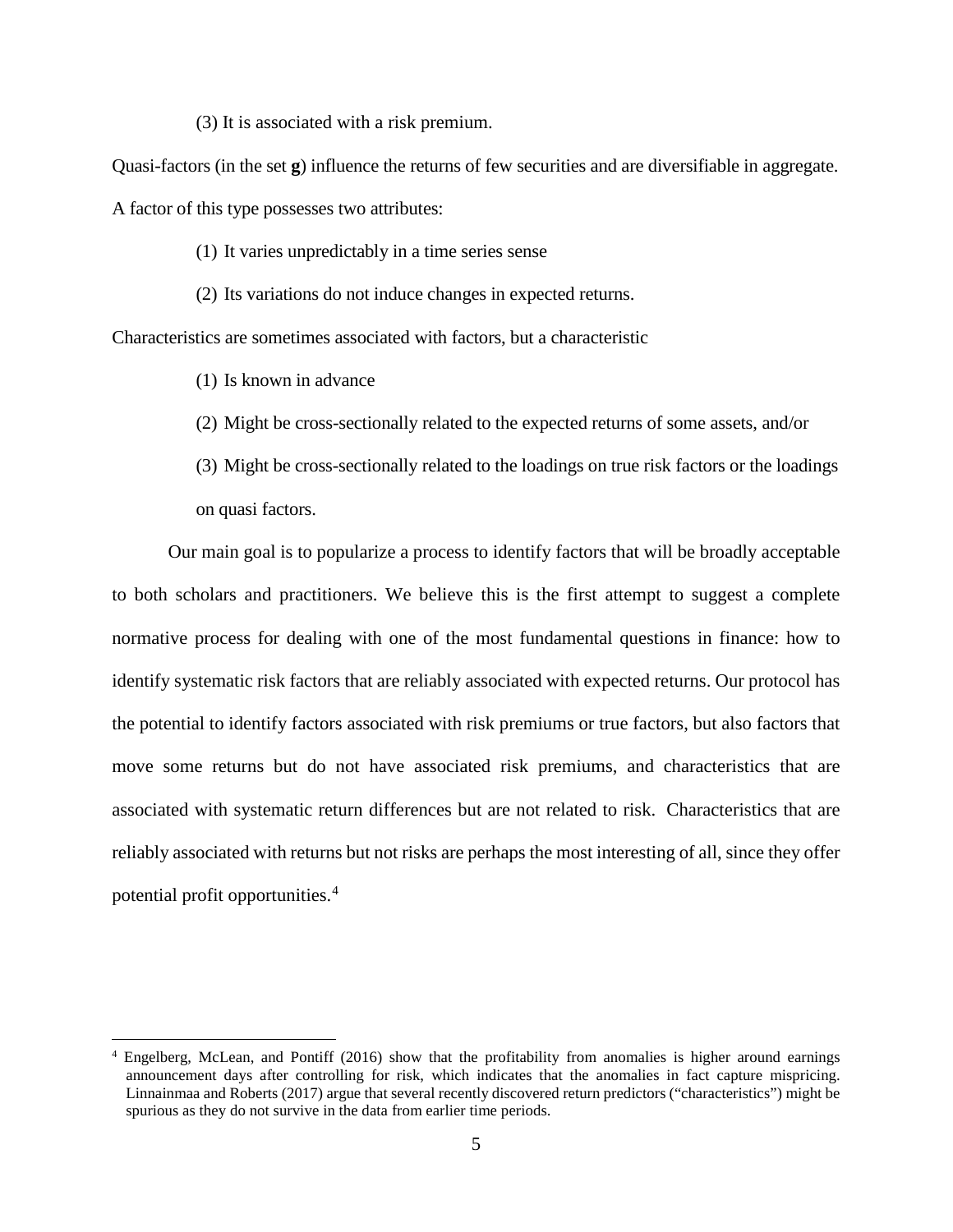Our protocol is composed of a sequence of steps to check necessary conditions and one final step that examines a sufficient condition. From Eq. (1) (suppressing time subscripts and assuming orthogonal factors), we have the familiar relation

$$
cov(R) = \beta \beta' var(f) + \gamma \gamma' var(g) + (\gamma \beta' + \beta \gamma') cov(f, g),
$$
\n(3)

which implies that a fundamental necessary condition for any factor candidate is that it must be related to the covariance matrix of returns. Although this necessary condition for the factor existence (correlation with the assets in question) is well known and used to various extents in much of the empirical work, our protocol presents a more systematic treatment of the subject. Note that this necessary condition does not distinguish between pervasive priced factors, those with risk premiums, and non-pervasive, fully diversifiable factors, which are related to covariances of some individual assets but do not influence the aggregate portfolio. Our sufficient condition tests provide for this distinction.

Factor candidates that do not satisfy the fundamental necessary condition are not without interest, particularly to practical investors. If a factor candidate is reliably related to mean returns but is unrelated to the (conditional) covariance matrix, it represents a potential arbitrage opportunity.

We also note that our paper is not aimed at testing a particular asset-pricing model, in contrast to studies by Lewellen and Nagel (2006) and Campbell et al. (2017), both of which examine the validity of the "conditional" CAPM. For reasons mentioned above, we think that any single factor theory, albeit conditional, cannot explain why diversified portfolios in different asset classes are so weakly correlated.

A single stochastic discount factor (SDF) or, equivalently, a conditional mean/variance efficient portfolio, is always available to conditionally explain the cross-section of asset returns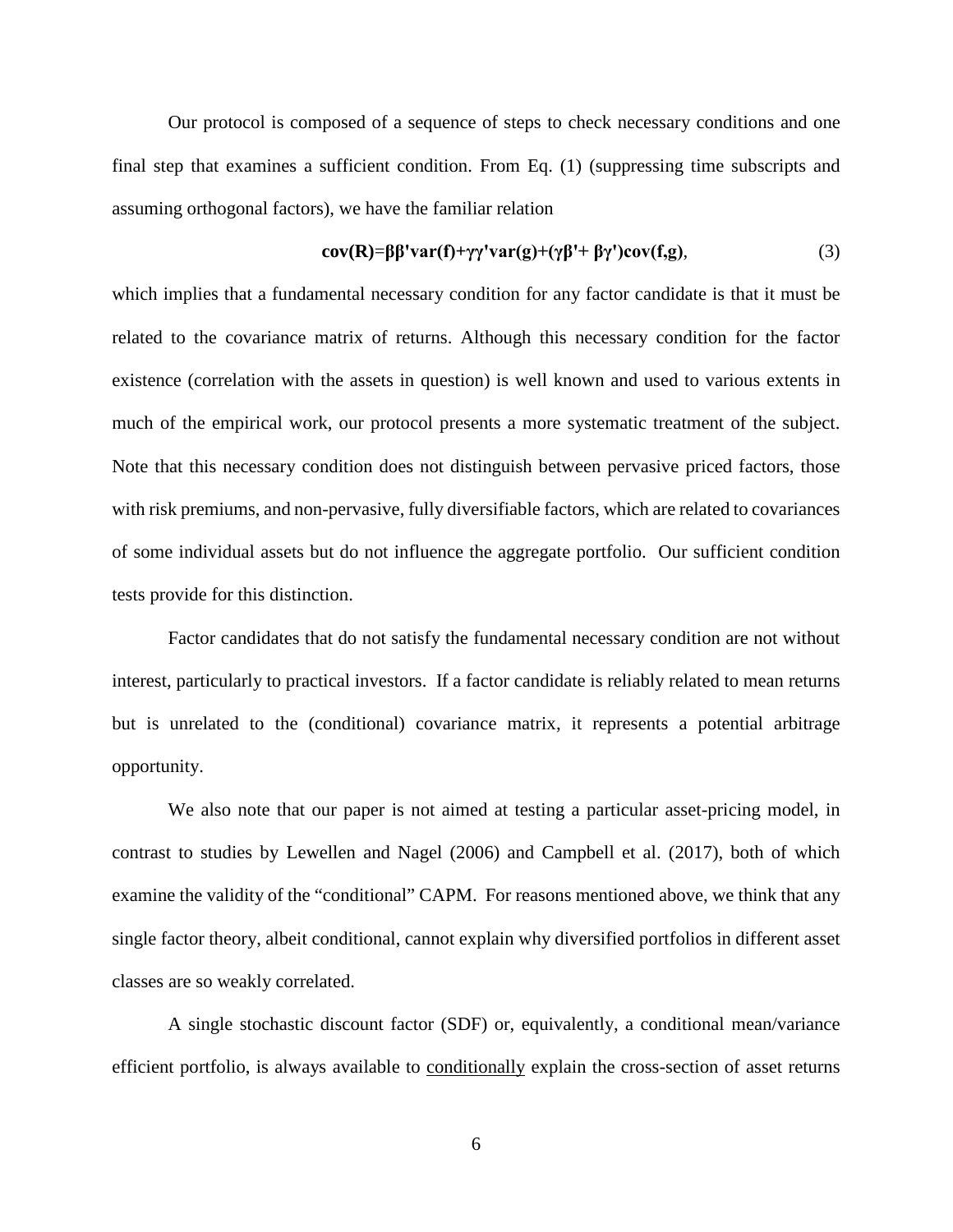with a single exposure coefficient.<sup>[5](#page-9-0)</sup> There, however, is a mapping from the SDF to the factor model. To see this, let us suppress time subscripts and note that the Euler equation states the following:

### E(**R**M)=**1**,

where M is the SDF and 1 is the unit vector. Substituting for the factor model from (1), we have

$$
E(\mathbf{R})=a_1+a_2\beta+k,
$$

where  $a_1$  and  $a_2$  are constants and  $k = E(\epsilon M)/E(M)$ . Now, the linear form of the APT equation holds as long as k=0,<sup>[6](#page-9-1)</sup> for which it suffices that  $E(\epsilon M)$ =0. This is true from Eq. (1) as long as the SDF M is a linear function of the factors. Thus, multiple factors are a practical way to explain unconditional returns over any finite sample.

From a practical perspective, either of an investor or a financial econometrician, incomplete information, via the finite sample problem, is inevitable. Our aim is to popularize an identification procedure for risk and non-risk factors that is useful, though perhaps not theoretically pristine in the sense of being congruent with a SDF. We illustrate our protocol using popular factors, which are based on fundamentals-driven, or characteristics-driven, arguments.

#### **II. Related Research**

 $\overline{a}$ 

One related study is by Charoenrook and Conrad (2008) (hereafter CC.) Their approach is motivated by Section 6.3 in Cochrane (2001), which derives a relation between the conditional variance of a true factor and that factor's associated risk premium. CC notice an important implication; viz., that time variation in a factor candidate's volatility should be correlated

<span id="page-9-0"></span><sup>5</sup> As emphasized by Cochrane (2001) and Singleton (2006, chapter 8)

<span id="page-9-1"></span> $6$  With the additional observation that the risk free rate is the reciprocal of the expected value of M (see, for example, Campbell and Cochrane, 2000, for details).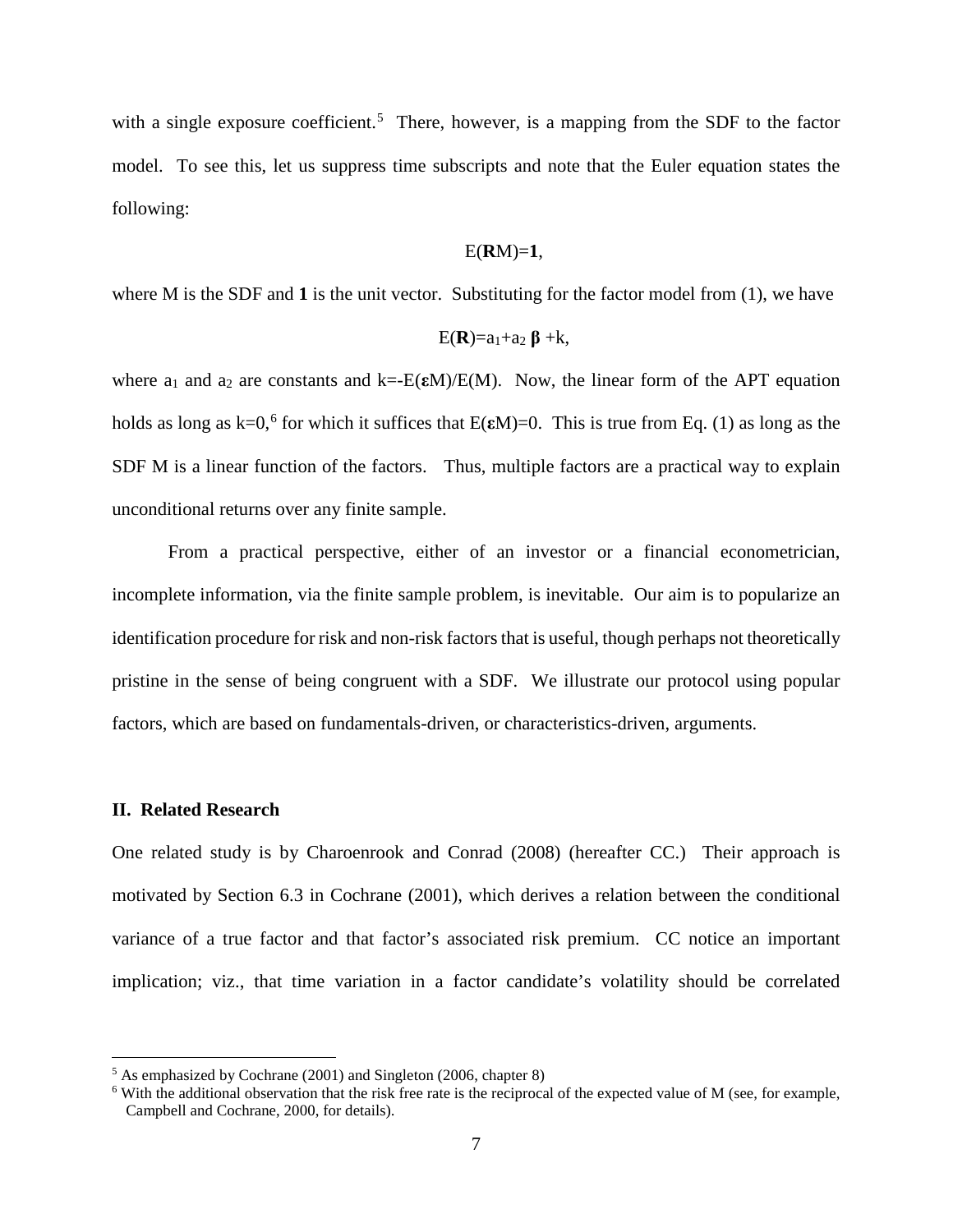positively with time variation in its expected return. Consequently, if (a) a proposed factor has significant intertemporal variation, (b) its mean return also has significant variation, and (c) the two are positively correlated, then the factor candidate satisfies a necessary condition to be proxying for a true underlying priced factor. As CC emphasize though, such an empirical finding is not a sufficient condition.

CC find empirically that several proposed factor candidates, including size, book/market, and a liquidity construct, satisfy the above necessary condition. Momentum<sup>[7](#page-10-0)</sup> does not. Momentum's estimated mean/volatility relation has the wrong sign. If this finding is upheld, it implies strongly that the momentum characteristic offers a free lunch, supposedly an arbitrage opportunity.

In the last section of their paper, CC, motivated by the recognition that their empirical condition is only necessary, examine whether the risk premiums associated with size, book/market and liquidity are in a plausible range. They find that the Sharpe ratios of size and book/market are plausible, but the Sharpe ratio for liquidity is not. We are left in doubt as to which of these are priced factors. We note that although size, book/market and liquidity satisfy a necessary condition to be risk factors, a rigorous test of sufficiency would build on their work. Also, since time variation in risk premiums is required for the CC necessity condition, a method that identifies factor candidates with stable risk premiums or with statistically small variation would also be complementary to their work.

Another related and recent paper is Harvey and Liu (2016). They propose a bootstrap method to select among a large group of candidate factors. They ascertain the factor from a pool of candidates that yields the lowest intercept in a cross-sectional model. They then find a second

 $\overline{a}$ 

<span id="page-10-0"></span><sup>7</sup> A factor candidate originally proposed by Carhart (1997).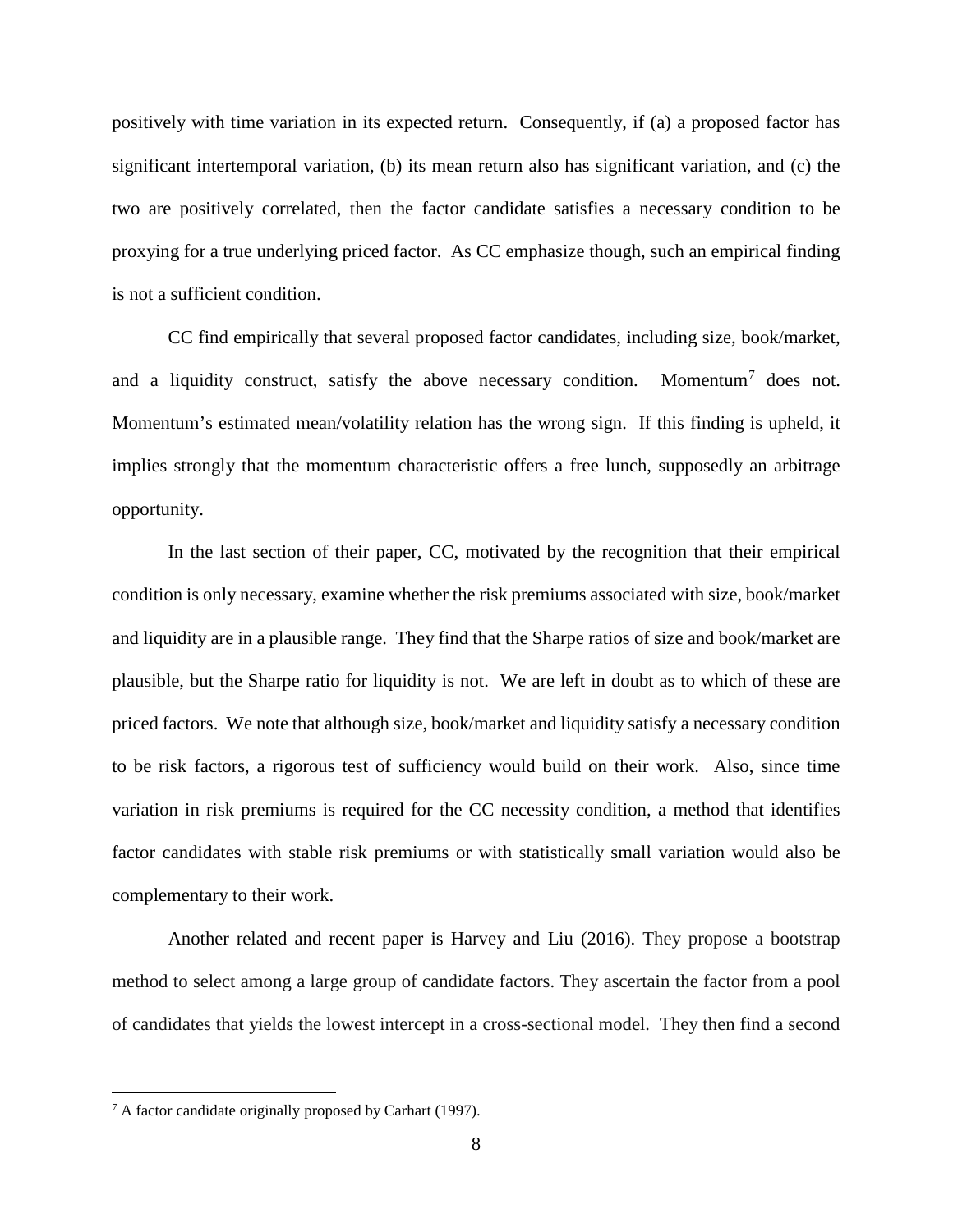factor that yields the lowest intercept from the base model that has the first successful factor. The process is repeated until no further factor passes a significant hurdle.

To illustrate, suppose they have seven candidate factors and the market factor is the first successful factor, so it is added to the model. Then, in the second round, HML is the best factor, so it is added to the model that already has the market factor. In the third round, suppose SMB is the best factor but it has an insignificant p-value. They stop at this point and declare that the market and HML are the only significant factors.

In another recent paper, Fama and French (2017) propose squared Sharpe ratios to select factors. But an anomaly can have a high Sharpe ratio and not be risk related. Both the Harvey and Liu (2016) and the Fama and French (2017) protocols are useful, but linking the candidate factors to the sample covariance matrix is an additional step that would advance their work.

Barillas and Shanken (2017) propose a Bayesian asset pricing test that allows comparison of all possible asset pricing models from subsets of given factors. Feng, Giglio and Xiu (2017) propose the combination of the double-selection LASSO method of Belloni et al. (2014) with twopass regressions such as Fama-MacBeth to systematically select the best control model out of the large set of factors, while explicitly taking into account that in any finite sample we cannot be sure to have selected the correct model. Applying the key principle that true factors have to be related to the covariance matrix, which these papers do not do, would again be a useful exercise that would supplement their work.

Our protocol identifies not only factors associated with risk premiums or true factors, but also factors that move some returns but do not have associated risk premiums, and factors or characteristics that are associated with systematic return differences but not risks. Factors or characteristics that are reliably associated with returns but not risks are perhaps the most interesting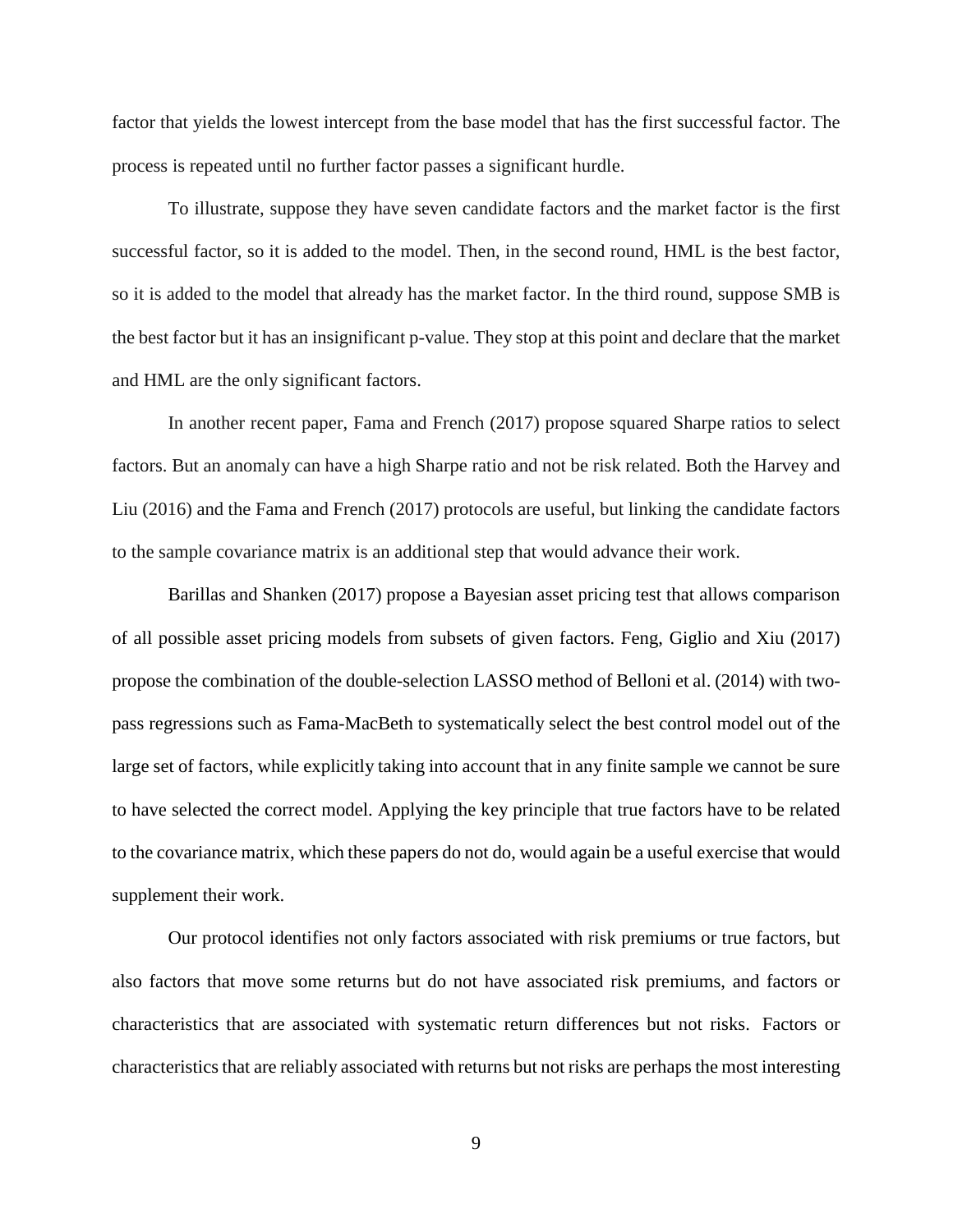of all, since they offer potential profit opportunities. Although the papers mentioned above have the same goal as ours, they do not distinguish among these categories of factors.

#### **III. Factors and the Covariance Matrix**

 $\overline{a}$ 

A necessary condition for any empirically measurable candidate (like Fama and French's (1993) HML) to be a factor is that it be related to the principal components of the covariance matrix. This condition represents the motivation for the analysis in Moskowitz (2003), who checks it for three candidates, size, book/market, and momentum. Moskowitz finds that size satisfies the condition; it is related to covariation and its associated risk premium is positively associated with its volatility. Book/market is close to satisfying but momentum is not. This agrees with the results of CC discussed above in the case of momentum, and it more or less agrees with CC in the case of book/market.

Unfortunately, in our imperfect world, factor extraction from the covariance matrix faces a number of serious difficulties, including

a. It produces only estimates for linear combinations of the true underlying factors, not the factors themselves;

b. It is compromised by non-stationarity since there is no plausible reason why the number of factors or their relative importance should be constant through time<sup>[8](#page-12-0)</sup>;

c. It includes true risk drivers, pervasive non-diversifiable factors (or linear combinations thereof) along with diversifiable factors, perhaps such as industry factors, that are not associated with risk premiums.

<span id="page-12-0"></span><sup>8</sup> Moreover, it seems that non-stationarity is an empirical fact. Moskowitz (2003) finds that "…significant time variation in the covariance structure of asset returns distorts the ability of these time-invariant factors (principal components extracted from the unconditional covariance matrix) to capture second moments, suggesting that unconditional factors miss important dynamics in return volatility," (p. 436).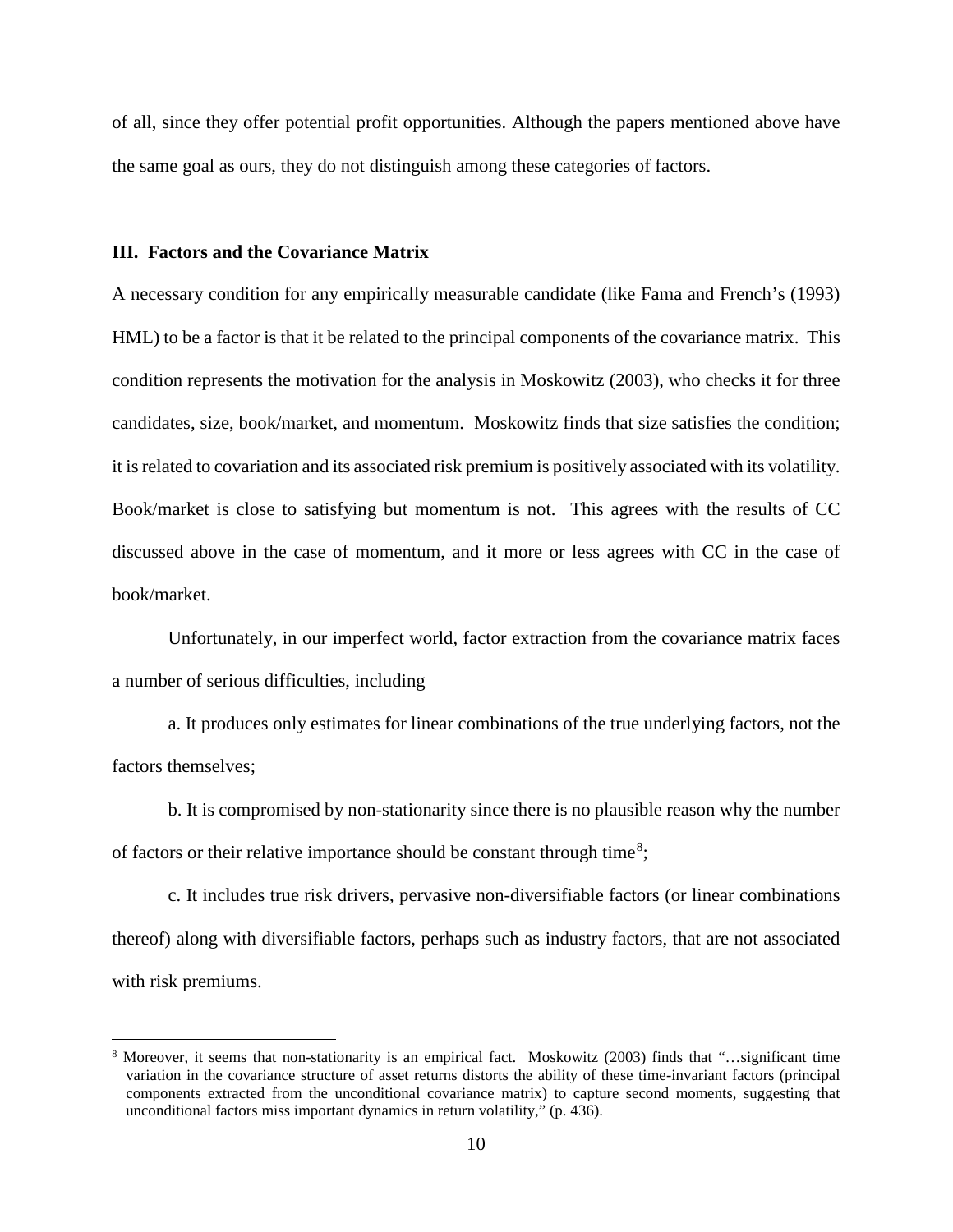Fortunately, there is a remedy, perhaps imperfect, for each of these conundrums. For (a), the linear combinations extracted by PCA could be related to other candidate factors, such as macro-economic variables, through canonical correlation or a similar method. This wouldn't prove anything but it would at least give some reassurance or raise some serious doubt. For (b), PCAs could be estimated for subperiods. For (c), a second stage method as in Fama and MacBeth (1973) could be employed to distinguish priced (presumably non-diversifiable) factors from others. Needless to say, none of these cures is without its own problems.<sup>[9](#page-13-0)</sup>

### **IV. What are the Underlying Factors?**

 $\overline{a}$ 

What exactly are the salient features of factors, the underlying risk drivers? Cochrane (2001) says unequivocally, "The central and unfinished task of absolute asset pricing<sup>[10](#page-13-1)</sup> is to understand and measure the sources of aggregate or macroeconomic risk that drive asset prices." (p. xiv.) He particularly has in mind aggregate consumption as a driver and even goes so far as to say that "…the only consistent motivation for factor models is a belief that consumption *data* are unsatisfactory," (p. 170, emphasis in original.) In other words, if we only had adequate measures of aggregate consumption, we wouldn't need much else for risk modeling. The absence of adequate consumption data motivates the study of other indicators of macroeconomic activity, even hundreds of such indicators.

The underlying drivers cannot be the infrequently-published official numbers about macroeconomic variables because market prices move around much too rapidly. Instead, the drivers

<span id="page-13-0"></span><sup>9</sup> It is known that PCA will do a rotation that makes it seem that the first factor is more dominant than in the true underlying structure. Brown (1989) offers a remedy. However, this problem is not all that troubling for our protocol because we do not need to determine the true number of underlying factors, but merely that a factor candidate is related to some PCA extracted from the covariance matrix. Just one, the first PCA, is sufficient for a factor candidate to pass the necessary conditions.<br><sup>10</sup> As opposed to relative asset pricing such as comparing an option price to the underlying stock price.

<span id="page-13-1"></span>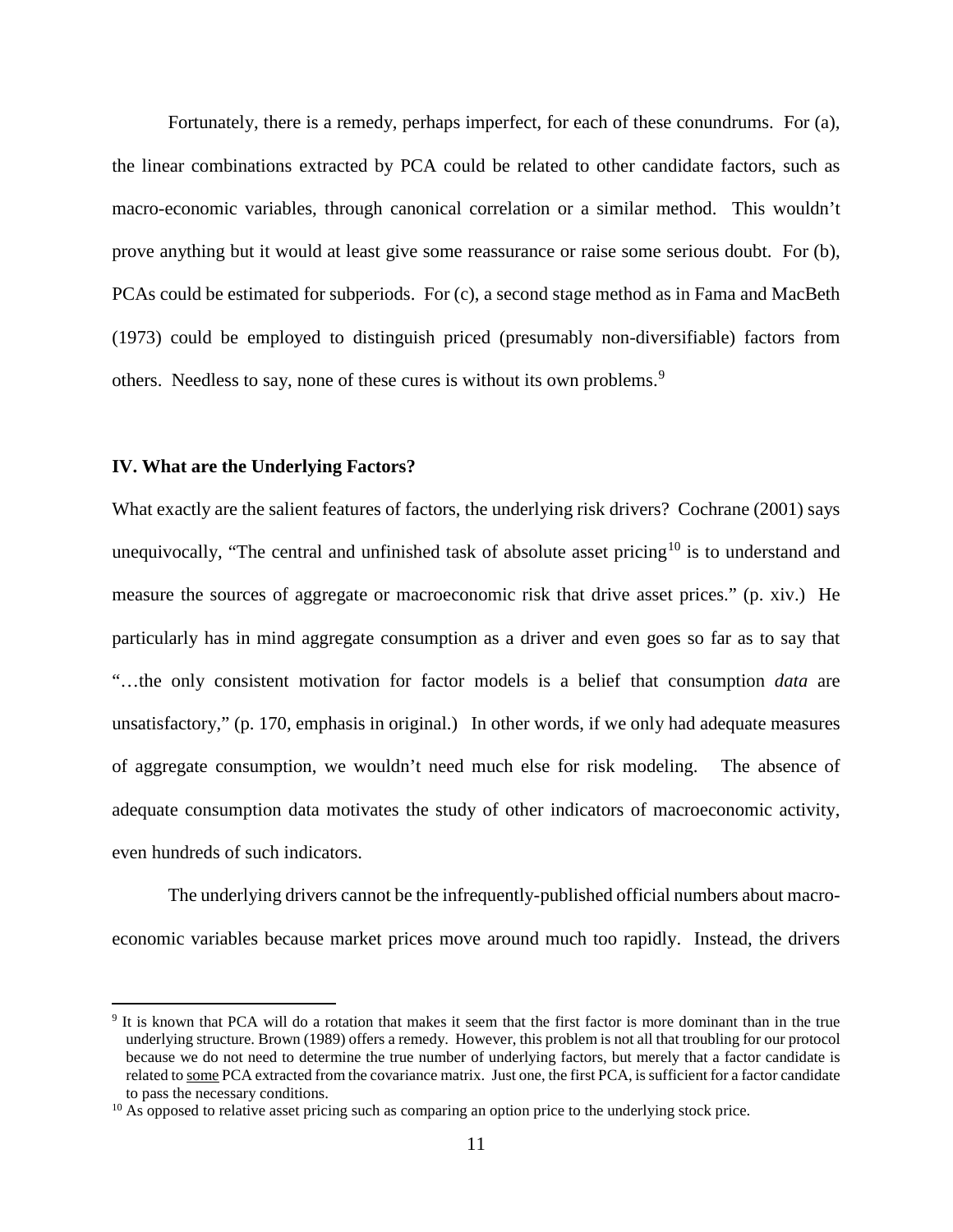must be high-frequency changes in privately-held market perceptions of pervasive macroeconomic conditions. Perceptions could include (a) rational anticipations of change in macro conditions that are truly pervasive such as real output growth, real interest rates, inflation, energy, etc., and (b) behavior-driven pervasive shocks in confidence or risk perceptions such as panics, liquidity crises, etc.

To do a really good job, we must be able to identify and measure the pervasive factor perceptions and then to estimate factor sensitivities (betas) for every real asset. The first job is to identify and measure the factors. Existing literature has studied several alternative approaches. As discussed in the previous section, one approach relies on an entirely statistical method such as principal components or factor analysis, (e.g., Roll and Ross, 1980; Connor and Korajczyk, 1988.) A second approach pre-specifies macro-economic variables that seem likely to be pervasive and then pre-whitens the official numbers pertaining to such low frequency constructs as industrial production, inflation, and so on, (e.g., Chen, Roll and Ross, 1986.) Then there is the approach of relying on asset characteristics to develop proxies that are empirically related to average returns (e.g., Fama and French, 1993, Carhart, 1997.)

#### **V. Putting it All Together: Linking Proposed Factors to the Covariance Matrix**

Given the discussion above, we are ready to outline the first stage of our protocol for identifying factors. This stage identifies factors that move asset prices systematically but it does not distinguish between pervasive priced factors (with risk premiums) and diversifiable factors. That crucial information is postponed to a later stage. Here are the recommended steps for this first stage.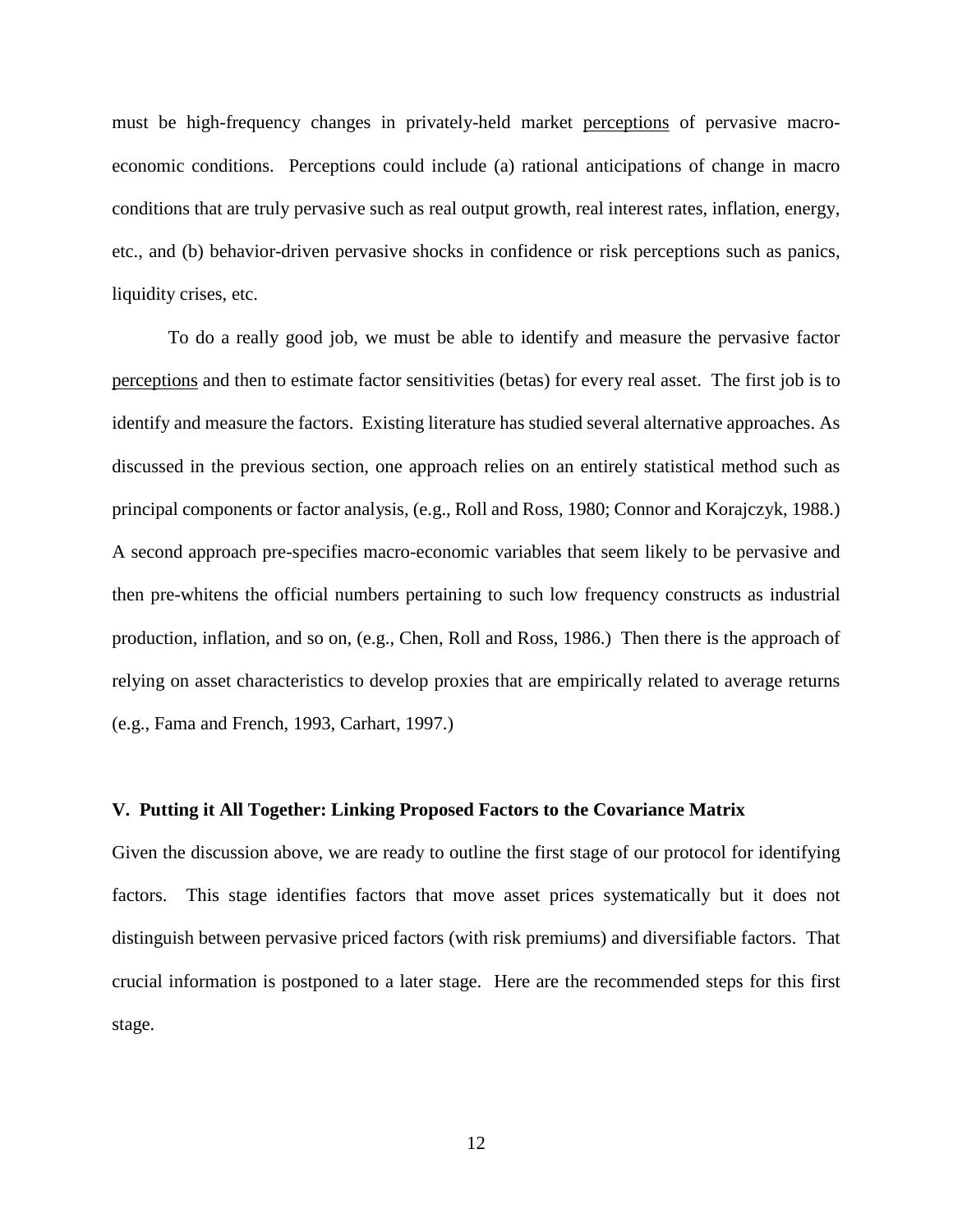First, collect a set of N equities for the factor candidates to explain. The test assets should belong to different industries and have enough heterogeneity so that the underlying risk premium associated factors can be detected.

Second, extract L principal components from the return series, using the asymptotic approach of Connor and Korajczyk (CK) (1988). With T time-series units up to time t, the procedure involves computing the TxT matrix  $\Omega_t = (1/T) \, \text{RR}$ ', where **R** is the return vector. CK show that for large N, analyzing the eigenvectors of  $\Omega_t$  is asymptotically equivalent to factor analysis. The first L eigenvectors of  $\Omega$ **t** form the factor estimates. The cutoff point for  $L < N$ should be designated in advance; for instance, L could be chosen so that the cumulative variance explained by the principal components is at least ninety percent. Note that since, in most finance applications,  $N \gg T$ , the approach has the virtue of allowing us to work with the smaller-dimension TxT matrix **Ωt***,* as opposed to the traditional NxN covariance matrix used for factor analysis.

Third, collect a set of K factor candidates. These could be well known characteristics-based candidates such as size, book/market, momentum, or any of the 50 or so documented in Subrahmanyam (2010), or the 316 from Harvey et al. (2016), or any new candidate as yet to be suggested.

Fourth, using the L eigenvectors from step #2 and the K factor candidates from step #3, calculate the covariance matrix over a period up to time t,  $V_t$  ( $L+K$  x  $L+K$ ).

Fifth, from the covariance matrix  $V_t$ , in each period t, break out a sub-matrix, the crosscovariance matrix, which we denote  $C_t$ . It has K rows and L columns (i.e., K x L); the entry in the i<sup>th</sup> row and j<sup>th</sup> column being the covariance between factor candidate i and eigenvector j. It will also be necessary to break out the covariance sub-matrix of the factor candidates,  $V_{f,t}$  ( $K \times K$ ) and the covariance sub-matrix of the real eigenvectors,  $V_{e,t}$  ( $L \times L$ ).

13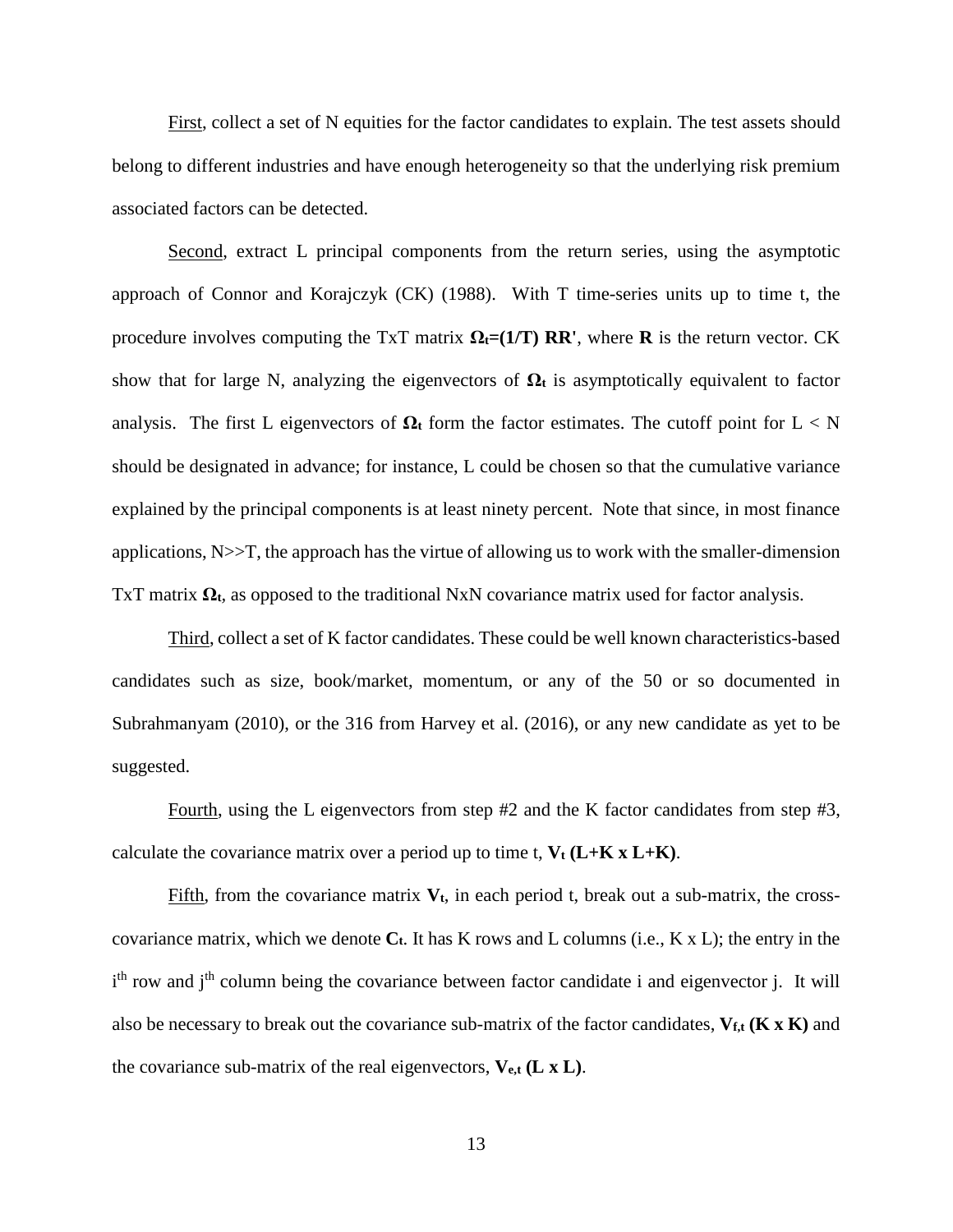Sixth, compute canonical correlations between the factor candidates and the corresponding eigenvectors from the second step. This involves first finding two weighting column vectors,  $a_t$ and  $b_t$ , on the factor candidates and eigenvectors, respectively ( $a_t$  has K rows and  $b_t$  has L rows) to maximize the correlation between the two weighted vectors. The covariance between the weighted averages of factor candidates and eigenvectors is  $a_t C_t b_t$ , and their correlation is

$$
\rho = \frac{a_t' C_t b_t}{\sqrt{a_t' V_{f,t} a_t b_t' V_{e,t} b_t}}
$$

The correlation is maximized over all choices of  $a_t$  and  $b_t$ . It turns out that the maximum occurs when the weights satisfy  $a_t = V_{f,t}^{-1/2} h_t$  where  $h_t$  is the eigenvector corresponding to the maximum eigenvalue in the matrix  $V_{f,t}^{-1/2} C_t V_{e,t}^{-1} C_t' V_{f,t}^{-1/2}$ . The vector  $b_t$  is proportional to  $h_t$ . One then maximizes the correlation again, subject to the constraint that the new vectors are orthogonal to the old one, and so on. This way, there are  $min(L,K)$  pairs of orthogonal canonical variables sorted from the highest correlation to the smallest. Each correlation can be transformed into a variable that is asymptotically distributed as Chi-Square under the null hypothesis that the true correlation is zero.<sup>[11](#page-16-0)</sup> This provides a method of testing whether the factor candidates as a group are conditionally related (on date t) to the covariance matrix of real returns (as represented by Eq.  $(3)$ ). Also, by examining the relative sizes of the weightings in  $a_t$ , one can obtain an insight into which factor candidates, if any, are more related to real return covariances. We describe the latter procedure in detail within our empirical application in Section VII.

The intuition behind the canonical correlation approach is straightforward. The true underlying drivers of real returns are undoubtedly changes in perceptions about macroeconomic variables (see Section IV above). But the factor candidates and the eigenvectors need not be

 $\overline{a}$ 

<span id="page-16-0"></span><sup>&</sup>lt;sup>11</sup> See Anderson (1984, ch. 12) or Johnson and Wichern (2007).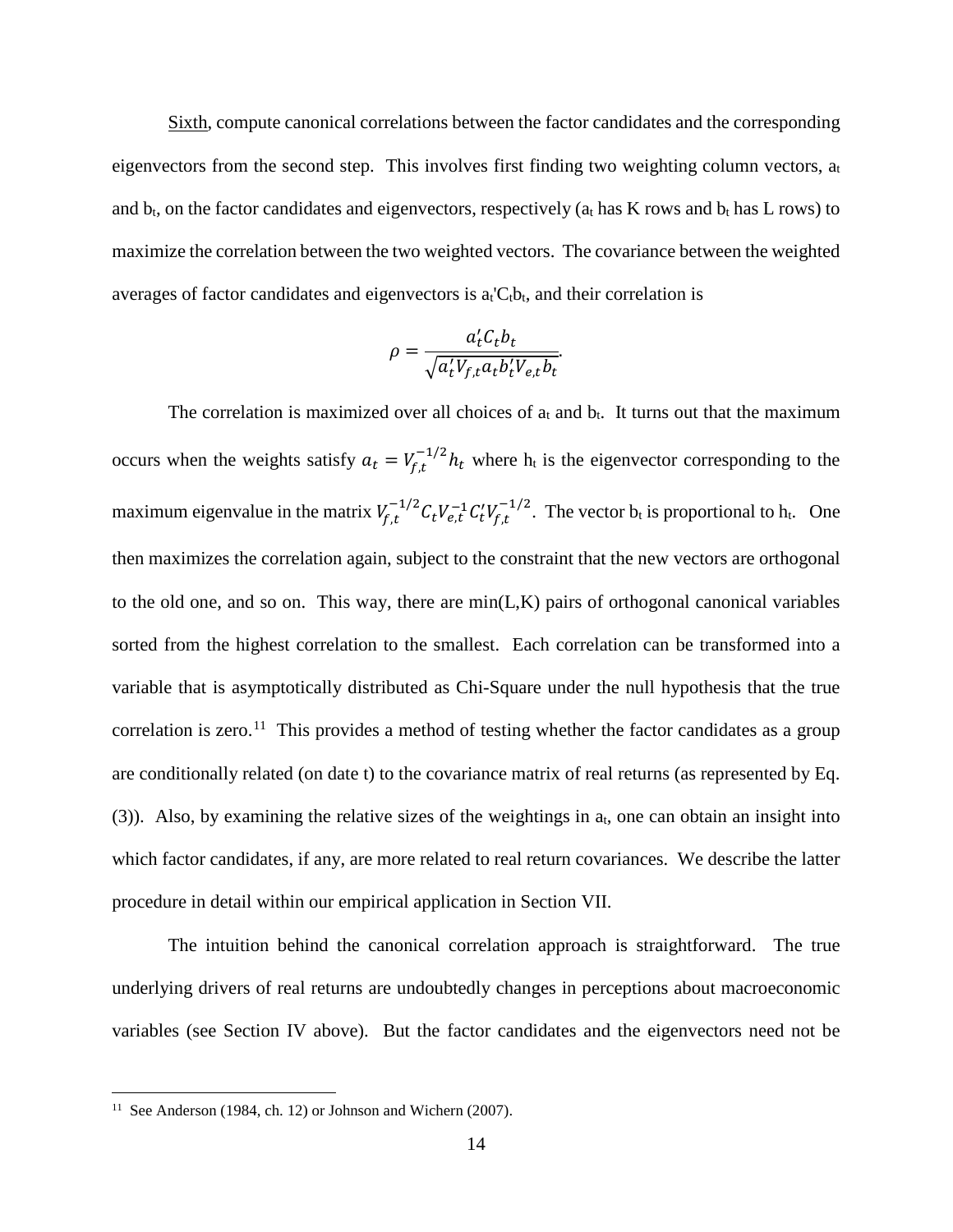isomorphic to a particular macro variable. Instead, each candidate or eigenvector is some linear combination of all the pertinent macro variables. This is the well-known "rotation" problem in principal components or factor analysis.<sup>[12](#page-17-0)</sup> Consequently, the best we can hope for is that some linear combination of the factor candidates is strongly related to some different linear combination of the eigenvectors that represent the true factors in Eq. (1). Canonical correlation is intended for exactly this application.

Any factor candidate that does not display a significant (canonical) correlation with its associated best linear combination of eigenvectors can be rejected as a viable factor. It is not significantly associated with the covariance matrix of real asset returns.

#### **VI. Putting it All Together: Testing for Whether a Risk Factor is Priced**

Factor candidates that are associated with the covariance matrix of returns but do not entail risk premiums must, according to theory, be fully diversifiable. In principle, this sufficiency stage of ascertaining whether factor candidates command risk premiums is easy. We simply run a pooled cross-section/time series panel with real returns as dependent variables and betas on surviving factors as the explanatory variables, taking account of correlations across assets and time (Cf. Petersen, 2009). This should be done with individual real asset returns on the left side, not with portfolio returns, because portfolios might diversify away and thus mask relevant risk- or returnrelated features of individual assets. Diversification into portfolios can mask cross-sectional phenomena in individual assets that are unrelated to the portfolio grouping procedure. Roll (1977) argues that the portfolio formation process makes it difficult to reject the null hypothesis of no

 $\overline{a}$ 

<span id="page-17-0"></span> $12$ The rotation problem is resolved by placing restrictions on the extracted factors. In principal components, the restriction is that successive factors explain the maximum amount of remaining variance. In factor analysis, restrictions are imposed on the factor covariance matrix; (e.g., it is diagonal or lower triangular.)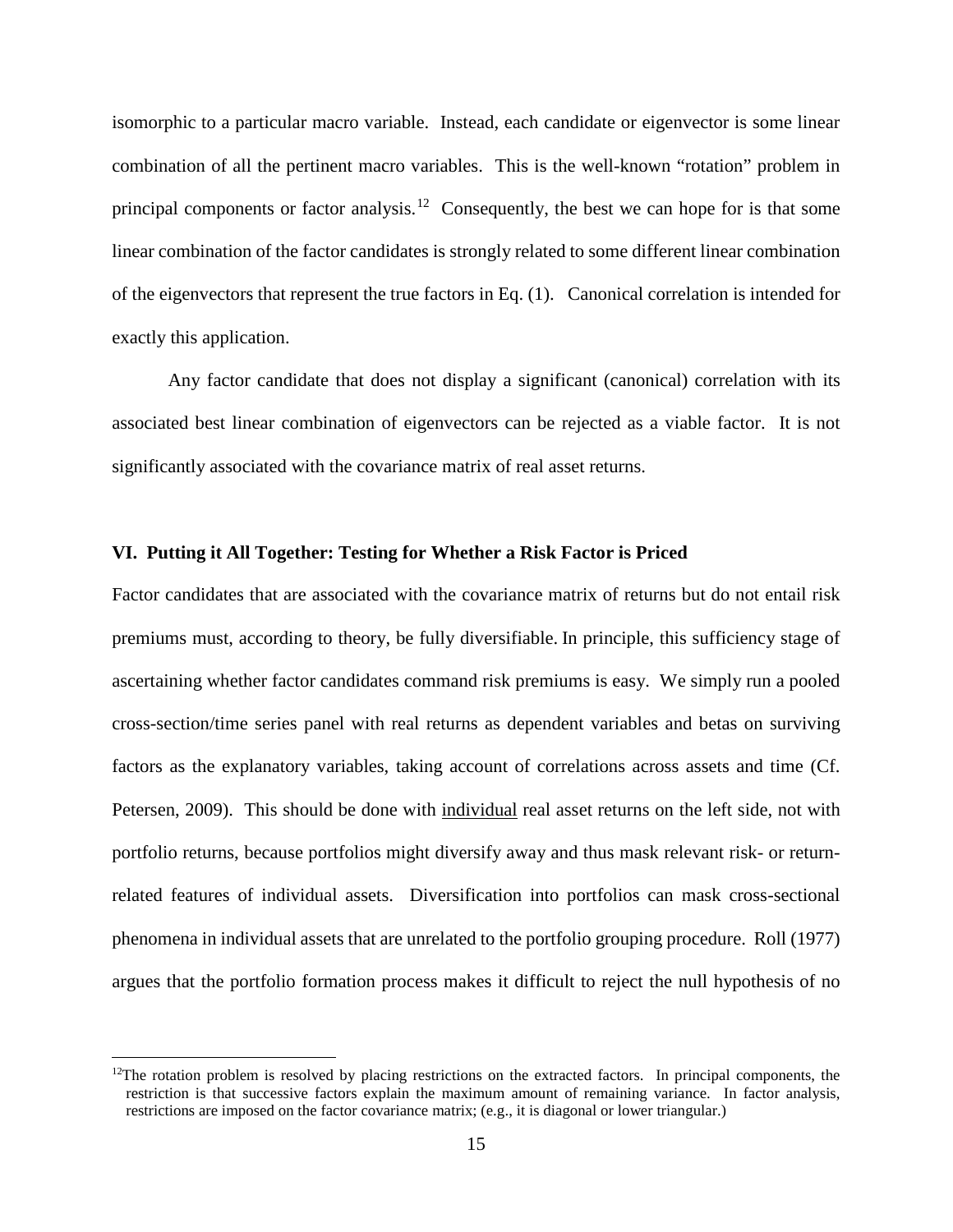effect on security returns. Advocates of fundamental indexation (Arnott, Hsu and Moore, 2005) argue that high market value assets are overpriced and vice versa, but any portfolio grouping by an attribute other than market value itself could diversify away such mispricing, making it undetectable.

Second, test portfolios are typically organized by firm characteristics related to average returns, e.g., size and book-to-market. Sorting on characteristics that are known to predict returns helps generate a reasonable variation in average returns across test assets. However, Lewellen, Nagel, and Shanken (2010) point out sorting on characteristics also imparts a strong factor structure across test portfolios. Lewellen et al*.* (2010) show that even factors that are weakly correlated with the sorting characteristics would explain the differences in average returns across test portfolios regardless of the economic theories underlying the factors. They caution about the low dimensionality issue when portfolios are used, decreasing test power. That is, there are fewer explanatory variables with portfolios than with individual assets. Lo and MacKinlay (1990) support this strand of the argument and show that, in contrast to Roll (1977), forming portfolio on characteristics makes it likely to reject the null hypothesis too often because of a "data snooping" bias.

Third, forming portfolios might mask cross-sectional relation between average returns and factor exposures ("betas"). To illustrate, the cross-sectional relation between expected returns and betas under the single-factor CAPM holds exactly if and only if the market index used for computing betas is on the mean/variance frontier of the individual asset universe. Errors from the beta/return line, either positive or negative, imply that the index is not on the frontier. But if the individual assets are grouped into portfolios sorted by portfolio beta and the individual errors are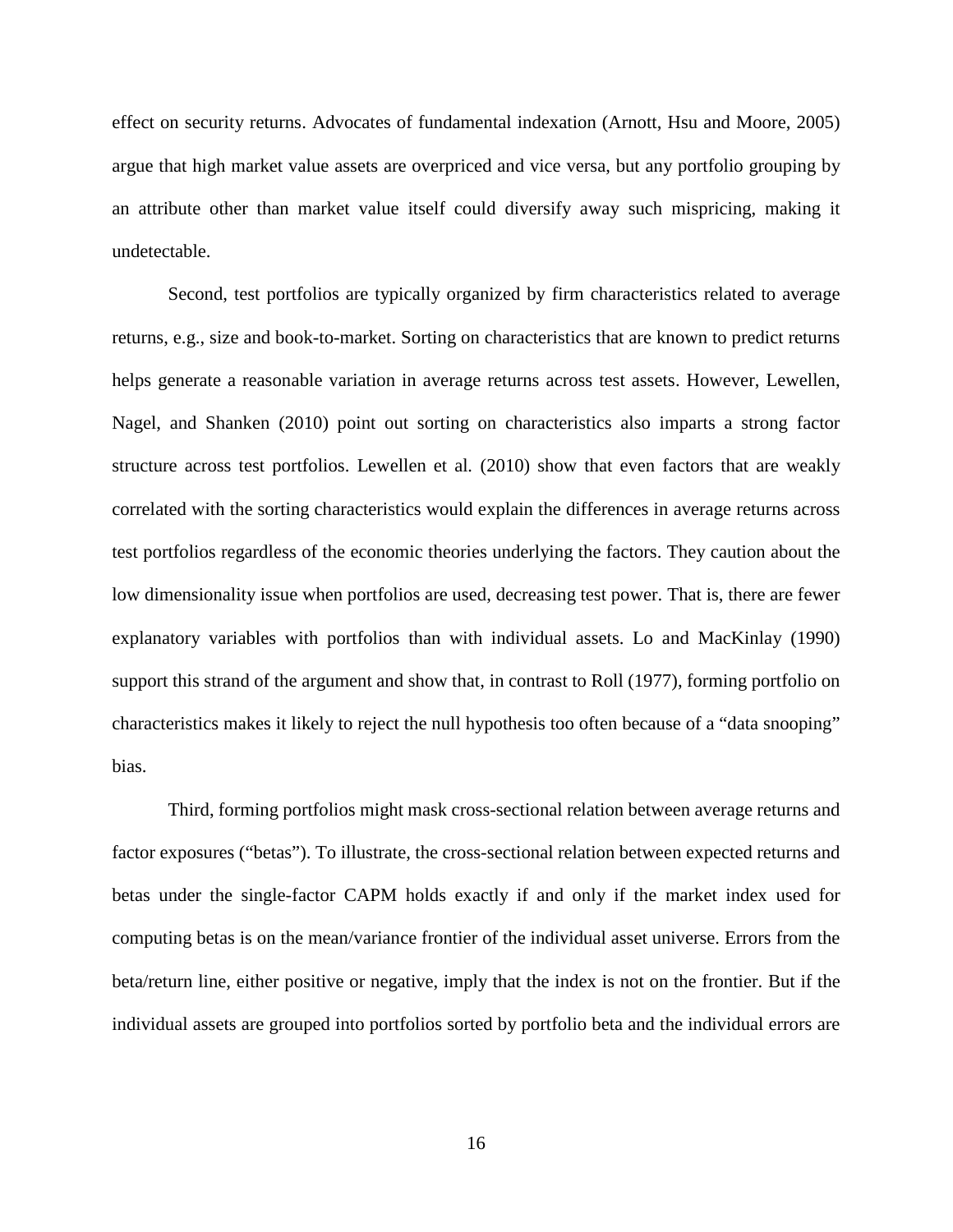not related to beta, the analogous line fitted to portfolio returns and betas will display much smaller errors. This could lead to a mistaken inference that the index is on the efficient frontier.

Finally, the statistical significance and economic magnitudes of risk premiums could depend on the choice of test portfolios. For example, the Fama and French size and book-to-market risk factors are significantly priced when test portfolios are sorted based on corresponding characteristics, but they do not command significant risk premiums when test portfolios are sorted only based on momentum. Brennan, Chordia, and Subrahmanyam (1998) also show different results for different sets of portfolios depending on characteristics used to form such portfolios.

The preceding discussion indicates that a properly-specified regression analysis based on individual securities is more desirable than a portfolio approach to identify risk premia. A variant of the panel approach of Petersen (2009) is standard in finance; it was originated by Fama and MacBeth (FM) (1973). The only real difficulty is that the regression betas, the factor loadings, are not known quantities and must be estimated. This implies a classic errors-in-variables (EIV) problem because the betas are the explanatory variables in each FM cross-section. Since the estimated betas inevitably contain measurement errors, the cross-sectional regressions have biased coefficients. To see this effect, let **Rt** represent a cross-sectional vector of excess returns, the dependent variable at time t, and suppose the true model is

$$
\mathbf{R}_{\mathrm{t}} = \beta(\lambda + \mathbf{f}_{\mathrm{t}}) + \boldsymbol{\epsilon}_{\mathrm{t}} \equiv \beta \gamma_{\mathrm{t}} + \boldsymbol{\epsilon}_{\mathrm{t}}
$$

Here  $\mathbf{R}_t$  is an N-vector (for N assets),  $\mathbf{f}_t$  is a set of K unexpected (i.e., mean zero) factor realizations at t,  $\lambda$  is a K-vector of risk premiums,  $\beta$  is an NXK matrix of factor exposures and  $\varepsilon_t$  is an N-vector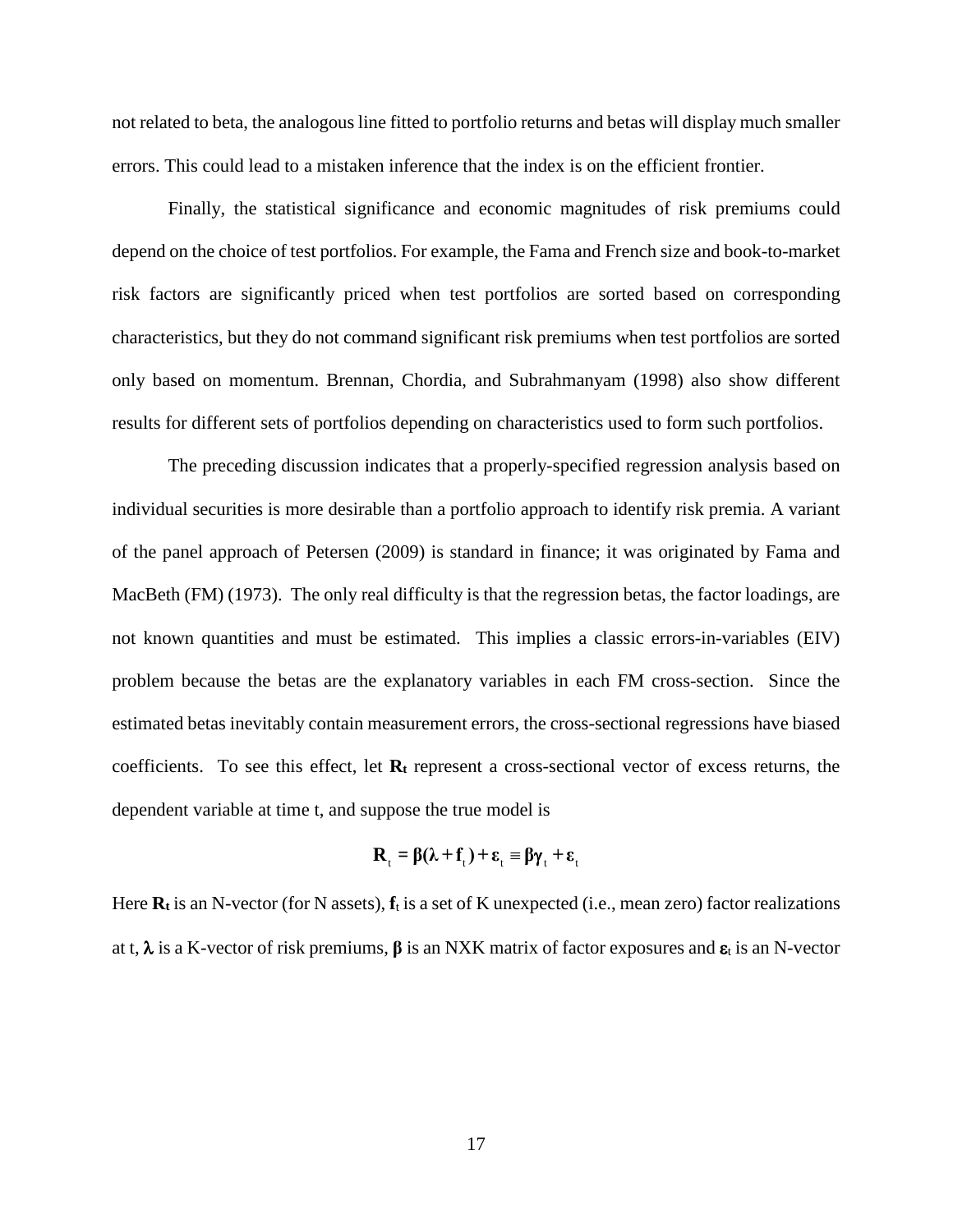of idiosyncratic disturbances that are unrelated to everything. For convenience of exposition, we assume stationarity in all the parameters and ignore any possible intercept.<sup>[13](#page-20-0)</sup>

The operational cross-sectional regression involves estimates of **β**. If they have been estimated with an ordinary least squares (OLS) time series, the cross-sectional regression equation can be written as

$$
\mathbf{R}_{t} = \hat{\boldsymbol{\beta}}_{\text{OLS}} \hat{\boldsymbol{\gamma}}_{\text{OLS},t} + \hat{\boldsymbol{\epsilon}}_{\text{OLS},t}
$$

where the "chapeaus" denote estimated values; i.e.,  $\hat{\gamma}_t$  contains the K cross-sectional estimated slope coefficients at t and  $\hat{\epsilon}_t$  is the vector of estimated cross-sectional residuals.

A cross-sectional OLS produces the following estimates

$$
\hat{\gamma}_{\text{OLS,t}} = (\hat{\beta}_{\text{OLS}}' \hat{\beta}_{\text{OLS}})^{-1} \hat{\beta}_{\text{OLS}}' \mathbf{R}_t.
$$

Assume now that the estimated OLS betas above conform to  $\hat{\beta}_{OLS} = \beta + \zeta$  where the estimation error, ξ, is independent of **β** and all other variables. Then,

$$
\hat{\gamma}_{OLS,t} = (\hat{\beta}_{OLS}^{\dagger} \hat{\beta}_{OLS})^{-1} \hat{\beta}_{OLS}^{\dagger} (\beta \gamma_t + \epsilon_t) = (\hat{\beta}_{OLS}^{\dagger} \hat{\beta}_{OLS})^{-1} \hat{\beta}_{OLS}^{\dagger} [(\hat{\beta}_{OLS} - \zeta) \gamma_t + \epsilon_t].
$$

Asymptotically, since  $\varepsilon_t$  is not related to any other variable,

 $\overline{a}$ 

$$
\hat{\gamma}_{\text{OLS,t}} = \gamma_{\text{t}} - (\hat{\beta}_{\text{OLS}}' \hat{\beta}_{\text{OLS}})^{-1} (\hat{\beta}_{\text{OLS}}' \zeta) \gamma_{\text{t}}
$$

And the second term does not disappear, even asymptotically, because  $\hat{\beta}_{OLS} = \beta + \zeta$ , which contains the common term ξ. Asymptotically,

$$
\hat{\gamma}_{\text{OLS,t}} = \gamma_{\text{t}} - (\hat{\beta}_{\text{OLS}}') \hat{\beta}_{\text{OLS}})^{-1} (\zeta' \zeta) \gamma_{\text{t}}
$$

The bias depends on the variance of the errors in the OLS time series betas. The underlying

<span id="page-20-0"></span> $<sup>13</sup>$  The dependent variables are excess returns relative to the riskless rate; hence the intercept should be zero if assets</sup> are priced rationally.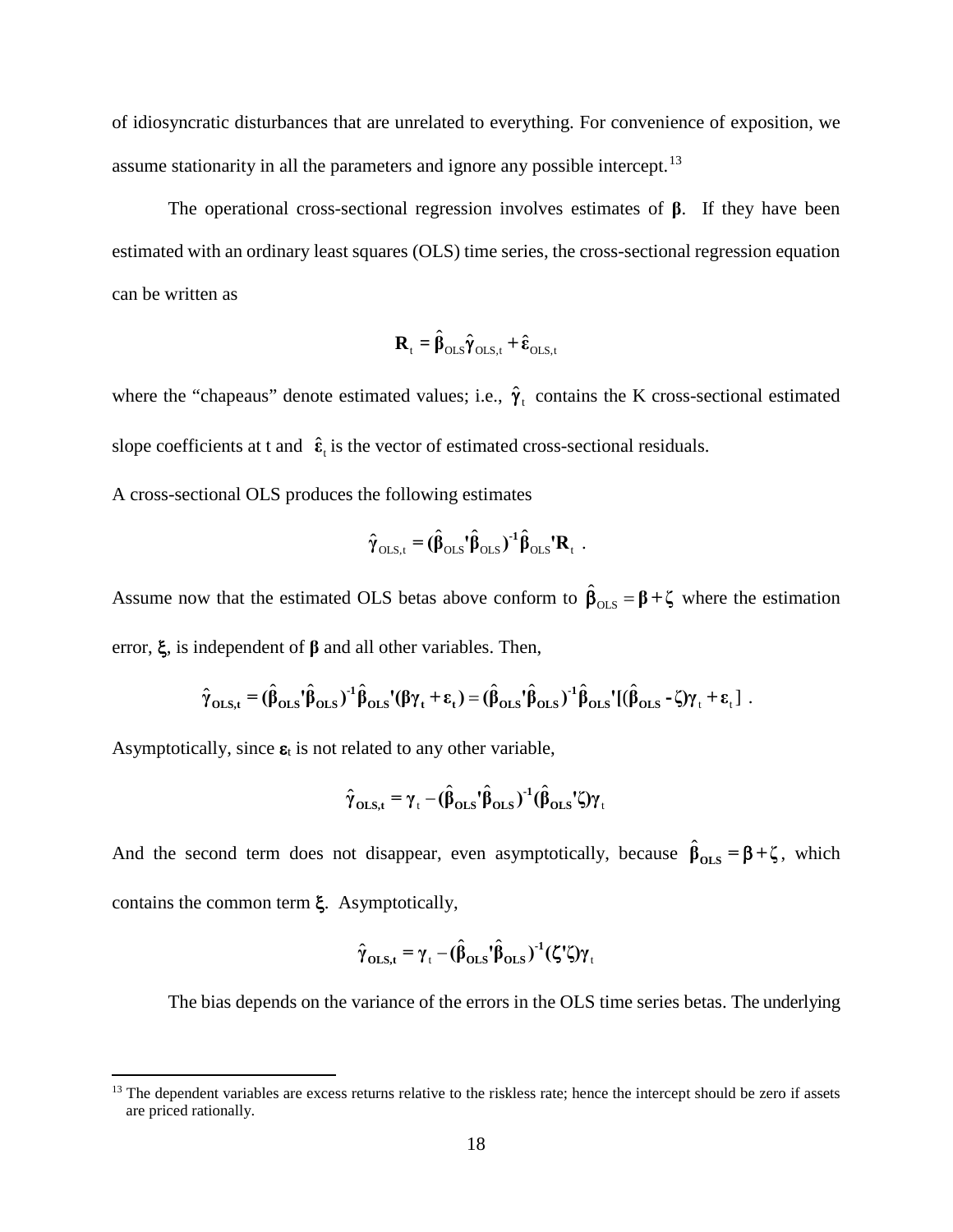problem is that when running a cross-sectional regression, the estimates of betas can be somehow related to the estimation error in the average returns, leading to endogeneity. The estimation error in betas is vanishing (it is of the order  $1/\sqrt{T}$  as  $\hat{\beta}$  converges to the true beta). Therefore, generally even if there is a non-zero correlation, it cannot affect the consistency of the risk premia estimates, only finite sample properties and the asymptotic distribution, e.g. standard errors.

The error variances for individual assets are almost certainly greater than they are in betas estimate for portfolios, which explains why Fama and French (1992) used the latter. In our analysis, we adopt their procedure in using portfolios to obtain beta estimates, assigning portfolio betas to the constituent individual stocks, and then checking to see if the factor is priced via FM regressions. While this exercise is performed on the market factor in Fama and French (1992), it has not been performed consistently on other factors. Indeed, Fama and French (1993) do not perform this second stage exercise on individual securities for their SMB and HML factors. To address the EIV problem, we do a double sorting. That is, we sort stocks based on size into ten portfolios and then in each size decile, we sort stocks into ten portfolios by market beta. Then, we independently do the same double sorts but instead of sorting by market beta, we sort by HML beta. We do the same for the factors that pass necessary conditions. Then, we assign the relevant portfolio betas on stocks. Following this assignment procedure, we consider the significance of the betas in FM regressions.

As a final check following the FM regression, we propose that for a genuine risk factor, its reward-to-risk ratio must be within reasonable limits. To take an extreme example, if a candidate traded version of a risk factor delivers a Sharpe ratio of three, it would be difficult to argue that this magnitude is consistent with the factor capturing a source of priced risk, given that Sharpe ratios for most well-diversified market indices are usually less than unity over periods of a decade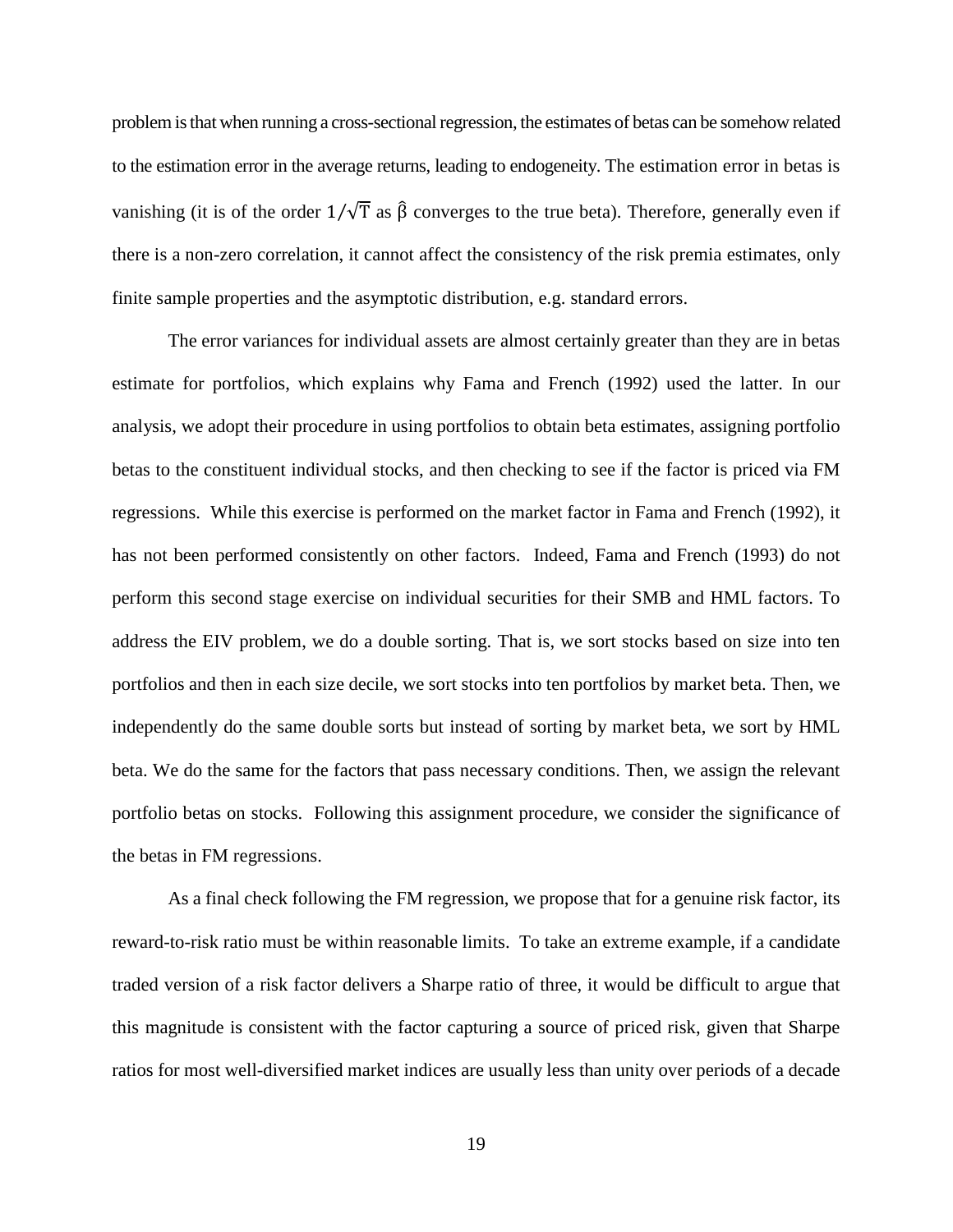or more (MacKinlay, 1995). Thus, we propose an investigation of factor-based Sharpe ratios exceed a "reasonable bound." Our bound is the one proposed by MacKinlay (1995). He argues that based on the historical mean excess return and volatility of the CRSP value-weighted index, a reasonable annualized Sharpe ratio for a risk factor is 0.6 (corresponding for example, to an annualized excess return of 10% and a standard deviation of 16%). We propose to test whether each individual proposed factor delivers a Sharpe ratio is statistically higher than the proposed MacKinlay bound.

### **VII. An Empirical Analysis**

 $\overline{a}$ 

This section presents an example of the suggested protocol using simultaneous monthly return observations over a half century, 1965-2014 inclusive. The sample assets are individual U.S. equities listed on CRSP. We select stocks based on Fama and French (1992).

As candidate factors, we include the five Fama-French (2015) market (Rm-Rf), SMB, HML, profitability (RMW), and investment (CMA) factors, the Carhart (1997) momentum factor (MOM), the riskfree rate  $(Rf)$ ,<sup>[14](#page-22-0)</sup> a traded liquidity factor (LIQ), and ST\_REV as well as LT\_REV, the factors based on short-term (monthly) and long-term reversals, respectively. We also include the Chen, Roll, and Ross (1986) factors. Specifically, ∆DP, ∆IP, ∆TS, UNEXPI, and ∆EI are the traded versions of the Chen, Roll, and Ross (1986) factors.

We obtain Rm-Rf, SMB, HML, RMW, CMA, MOM, ST\_REV, and LT\_LEV from Ken French's data library. We construct the traded liquidity factor, and Chen, Roll, and Ross (1986)'s five factors using Cooper and Priestley (2011, henceforth CP)'s methodology. We first obtain the

<span id="page-22-0"></span><sup>&</sup>lt;sup>14</sup> The risk free rate proxy (obtained from Federal Reserve Bank of St. Louis) is a three-month Treasury Bill rate. Fluctuations in this proxy can be priced when investors have longer horizons, and these fluctuations are not readily diversifiable.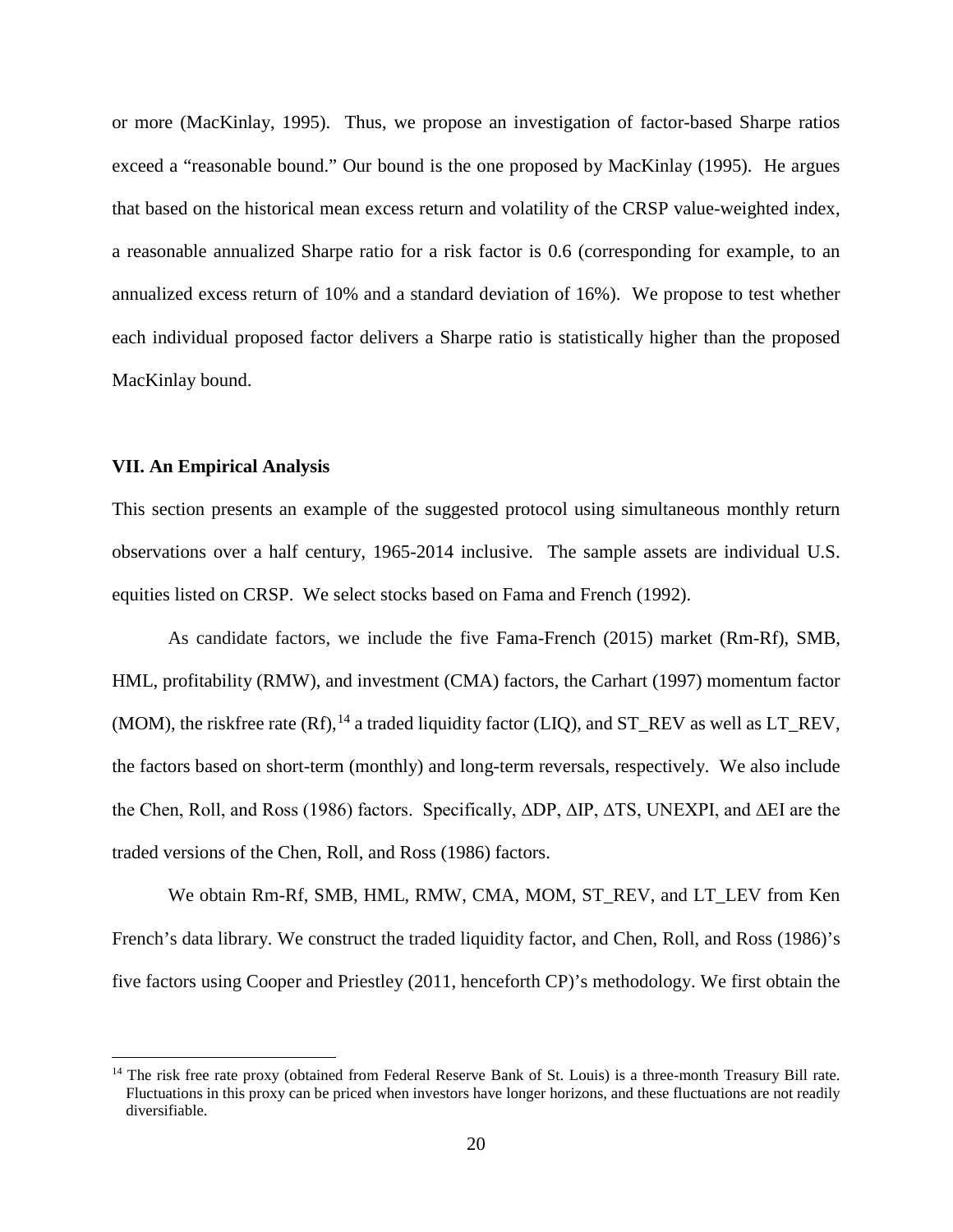raw CRR factors as follows. The default premium, ∆DP, is the yield spread between Moody's Baa and Aaa corporate bonds. The growth rate of industrial production,  $\Delta IP$  is log (IP<sub>t</sub>) subtracted by log (IP<sub>t-1</sub>) where IP<sub>t</sub> is the index of industrial production in month t.  $\Delta TS$  is the term premium defined as the yield spread between the long-term (10-year) and the one-year Treasury bonds. UNEXPI and  $\Delta$ EI are unexpected inflation and change in expected inflation, respectively. Similar to Chen, Roll and Ross (1986), UNEXPI is derived from the total seasonally adjusted consumer price index (CPI). We collect the inputs for these five factors from the website of Federal Reserve Bank of St. Louis. We obtain Pastor and Stambaugh (2003)'s innovation (INNOV) series from Lubos Pastor's website to construct liquidity-traded portfolio. We do not apply their traded factor (VWF) because it is in fact a zero net investment portfolio formed by longing stocks with high loadings on INNOV and shorting stocks with low loadings. A properly specified factor loading requires a loading of one on the actual factor (the INNOV series) and zero on other factors. This concept is consistent with CP, so we use the CP method to construct a traded version of the Pastor and Stambaugh's factor using the INNOV series as the input.

In Table 1, we present summary statistics associated with our candidate factors. We observe that the liquidity, market, and MOM factors tend to be the most volatile, whereas RF and the Chen, Roll, and Ross (1986) factors tend to exhibit the least variations (except for industrial production.) The liquidity, momentum, and short-term reversal factors tend to exhibit the highest mean returns. The momentum factor has negative skewness, as does the market factor.

To construct mimicking portfolios of all six (the five CRR factors and liquidity factor), we collect the return of fifty portfolios (the returns of the ten equal-weighted size portfolios, ten equalweighted book-to-market portfolios, ten value-weighted momentum portfolios, ten equal-weighted investment portfolios and ten equal-weighted operating profitability portfolios) from Ken French's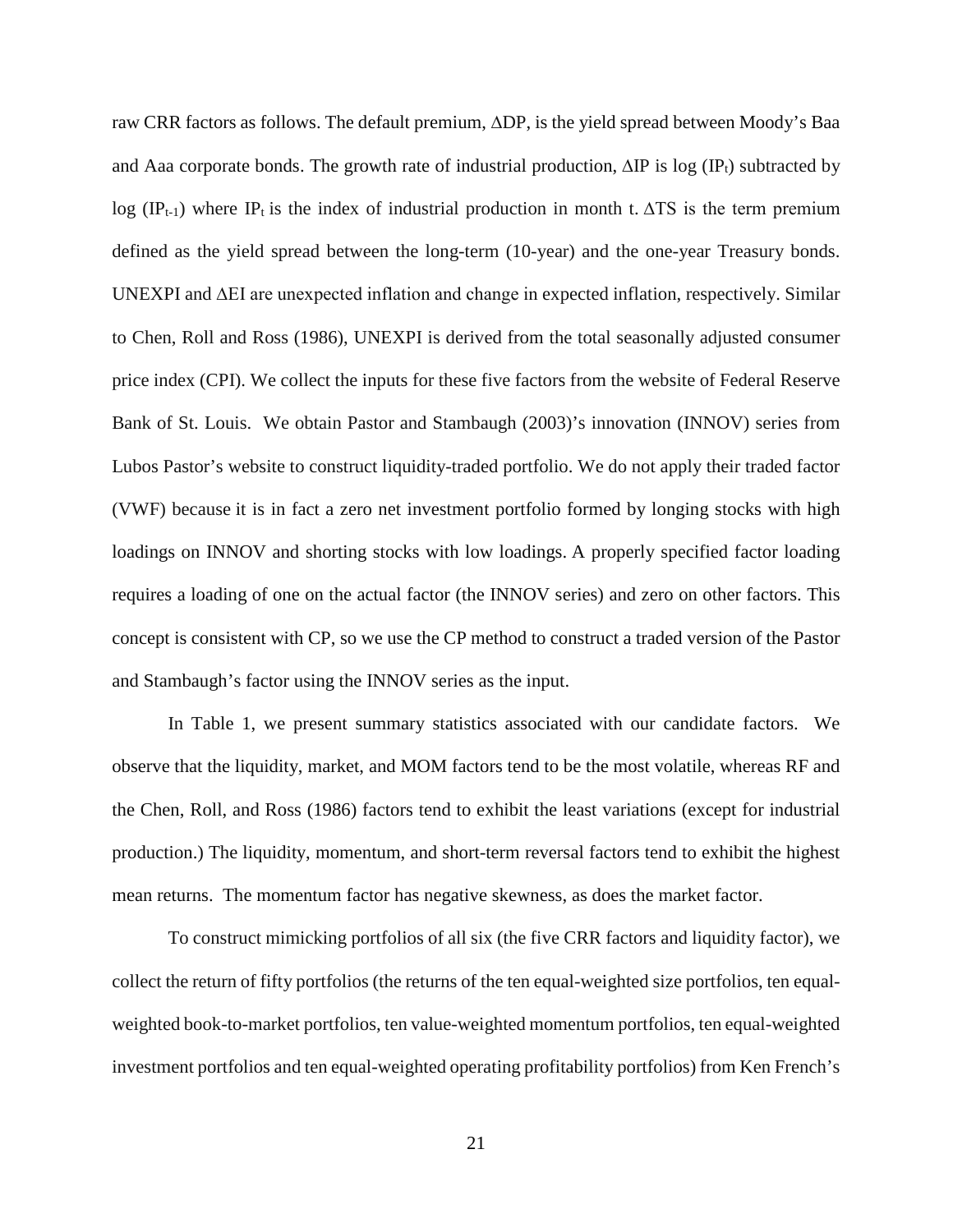website. We apply CP, who adopt the Lehmann and Modest (1988, Section 2) approach as follows. Returns of each of the 50 test assets are regressed on the five CRR factors and INNOV i.e., we perform 50 time-series regressions producing (50x6) matrix B of slope coefficients against the five CRR factors and INNOV. We generate the variance-covariance matrix (50x50) of the error terms for these regressions. The weight on the mimicking portfolios  $(W)$ , a 6 x 50 matrix, is computed as  $(B'V^{-1}B)^{-1}B'V^{-1}$ . R, the returns of 50 portfolios, is a Tx50 matrix where T is a number of months. The return of the CRR mimicking portfolios is WR<sup>'</sup>, a 6 x T matrix where each row represents mimicking portfolio return over the sample period. The CP procedure generates mimicking portfolio where beta is one with respect to a particular factor.

The next step in our analysis is to compute asymptotic principal components that represent the covariance matrix. Being sensitive to non-stationarity in the data, we split the overall sample into five subsamples with ten years each, while the first spans seven years because one of the potential factors was unavailable for the first three years, 1965-67 inclusive. For each subsample, we extract ten principal components from the return series, using the method of Connor and Korajczyk (CK) (1988). In Table 2 we present the summary statistics for the concatenated principal components. The components tend to be positively skewed and tend to exhibit positive kurtosis as well. We retain only the first 10 PCs because they account for close to 90% of the cumulative eigenvalues or the total volatility in the covariance matrix, suggesting these 10 PCs capture most of the stock variations. We admit that the number of retained PCs is somewhat arbitrary. If something is omitted, it is omitted for all stocks and should not have impact on the pattern of detected factors. Considering the average across 50 sample years of the cumulative percentage of variance explained within the estimation year, the first principal component explains about 38% of the variance and five PCs explain over 75%. Thus, this is evidence of multiple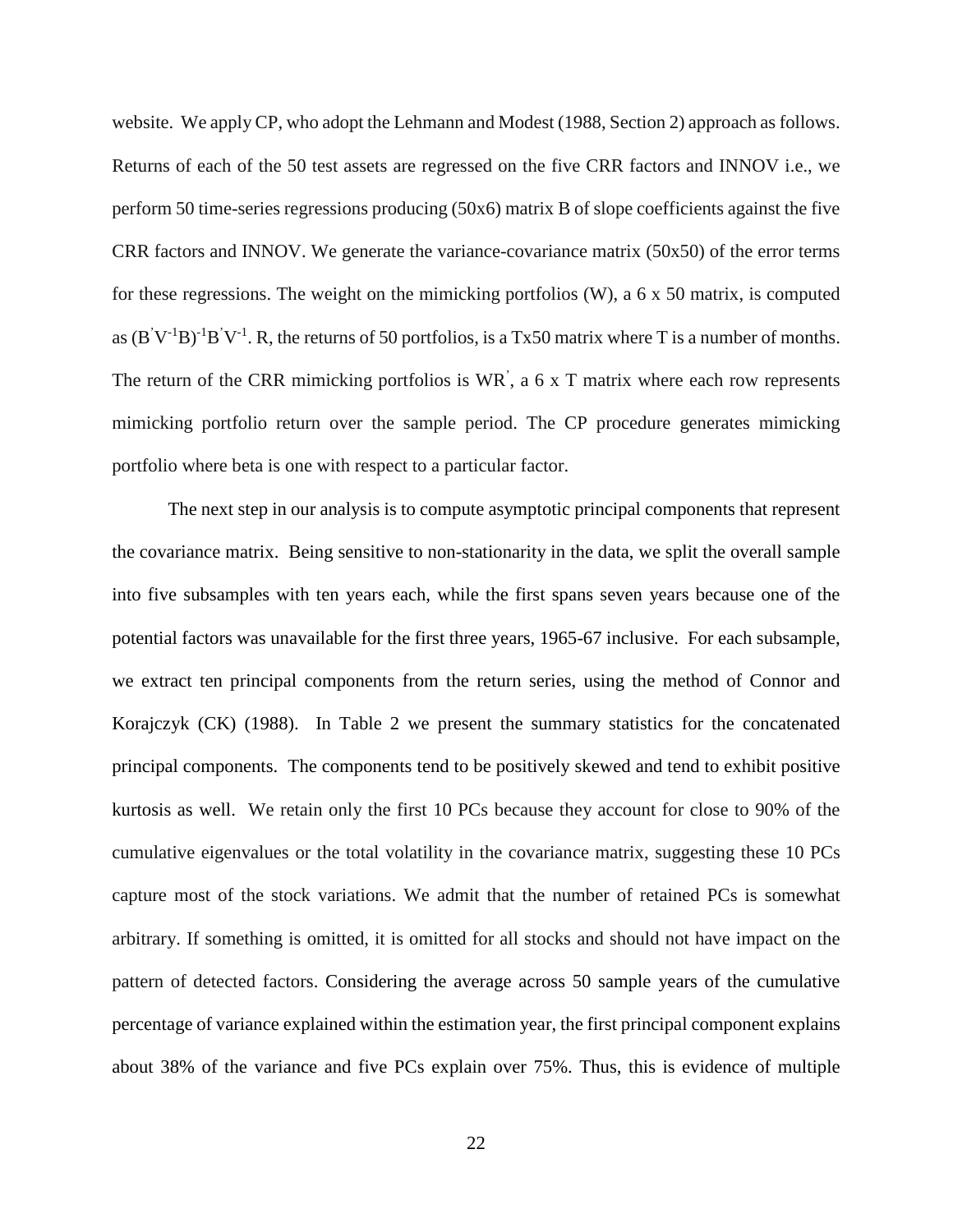factors, not just one. We also find there is some variation in cumulative variance explained within each estimation year by the first 10 PCs from year to year and the total of variation throughout the sample period is about 90%.

Our protocol then proceeds to calculate canonical correlations. Since we have several factor candidates, there are several pairs of canonical variates, each pair being orthogonal to the others and having a particular intercorrelation. Canonical correlation sorts these pairs from largest to smallest based on their squared correlation, but the correlation itself can be either positive or negative. Panel A of Table 3 reports, in the second and third columns, the canonical correlations for the covariance matrices, and associated t-statistics, covering 1968-1974 monthly. The next few columns provide the correlations and t-statistics for subsequent periods.

As indicated by these results, the first and largest canonical correlation is dominant. Its mean conditional value is close to unity and strongly significant. Across all subperiods, only one correlations falls below .2 in absolute terms. The top five canonical correlations are significant in every subperiod we consider.

Information on significant relations between factor candidates and the principal components is reported in Panel B of Table 3. We use the following procedure to derive the significance levels of each factor candidate. First, for each of the ten canonical pairs, <sup>[15](#page-25-0)</sup> the eigenvector weights for the 10 CK PCs are taken and the weighted average CK PC (which is the canonical variate for the 10 CK PCs that produced the canonical correlation for this particular pair) is constructed. Then, a regression using each CK PC canonical variate as the dependent variable and the actual candidate factors values as independent variables is run over the sample months in each subperiod. The square root of the R-square from this regression (not the adjusted R-square)

 $\overline{a}$ 

<span id="page-25-0"></span><sup>&</sup>lt;sup>15</sup> Recall that there are min(L,K) possible pairs, and in our application, L=10 and K=15.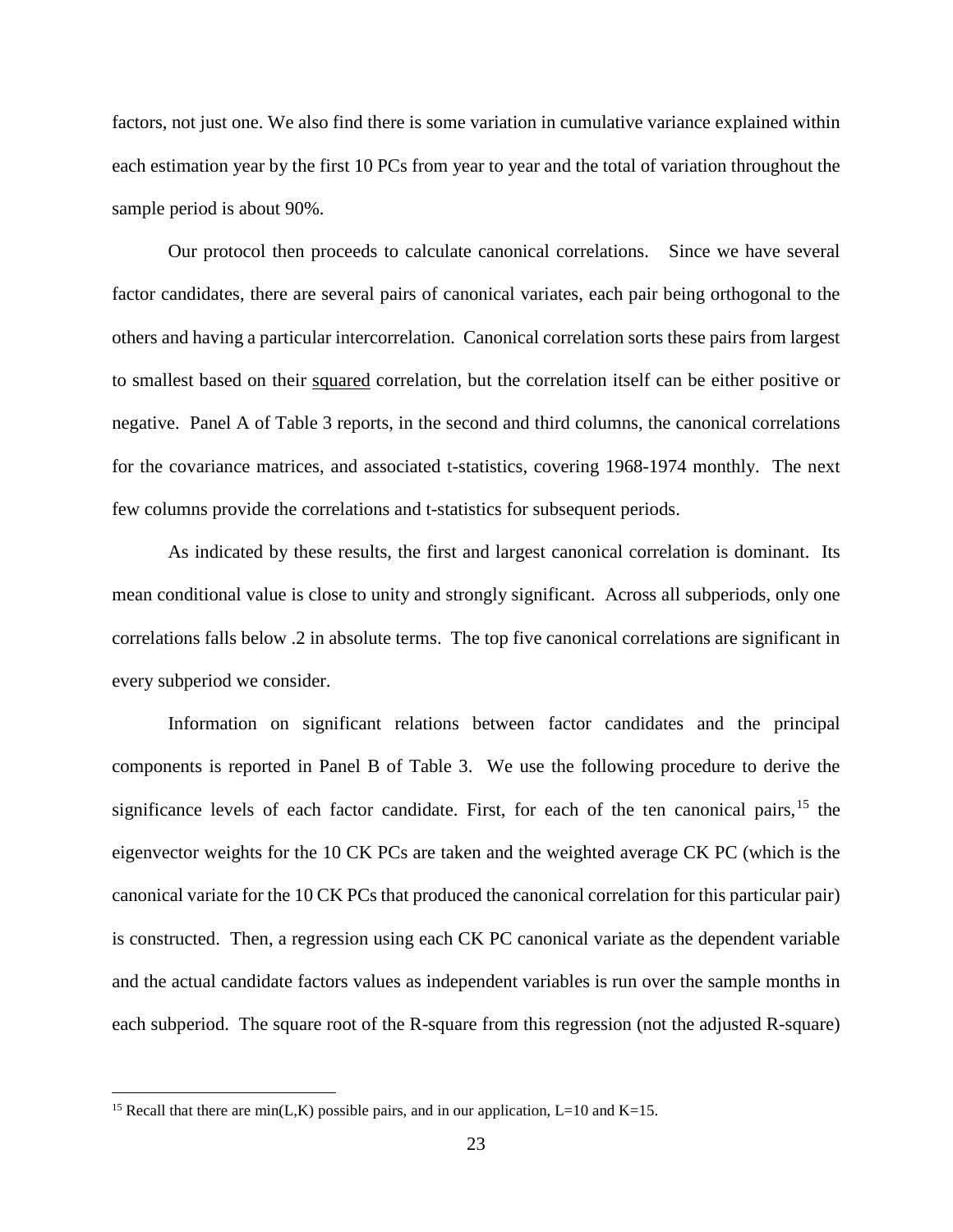is the canonical correlation. The coefficients of the regression are equal (after proper normalization) to the eigenvector's weighting elements for the candidate factors. The t-statistics from the regression then give the significance level of each candidate factor. Since there are 10 pairs of canonical variates in each of the five subperiods and a canonical correlation for each one, there is a total of 50 such regressions. The first row presents the mean t-statistic of all canonical correlations. The second row shows the mean t-stat across cases where the canonical correlation itself is statistically significant. The fifth through ninth rows present the number of significant canonical correlations in each decade and the bottom row presents its average.

Since the t-statistics are those of coefficients that represent the square roots of eigenvalues, they are always positive, so a one-tailed cutoff is appropriate. We find that the mean t-statistics for the Fama-French three factors all exceed the one-tailed 2.5% level cutoff of 1.96. Further, the mean t-statistics for momentum are significant at the 5% levels for a one-tailed test. The average number of significant t-statistics exceeds two for all factors except CMA, ∆IP, ∆EI, and LIQ.

We adopt the following screening criteria based on Table 3. We deem a factor a candidate risk factor if in Table 3, Panel B, the average t-statistic of significant canonical correlation in the second row exceeds the one-tailed, 2.5% cutoff based on Chi-square value, and the average number of significant t-stats (last row of Table 3, Panel B) exceeds 2.5 (out of a maximum of five). We focus on the significant canonical correlation, rather than all canonical correlations, because insignificant CCs imply that none of the factors matter, so it is not desirable to use them. This results in nine factors including the three Fama-French (1992) market (Rm-Rf), SMB, HML factors, and one of the two new Fama-French (2015) factors, RMW, followed by MOM, LT\_REV, ∆DP, ∆TS, and UNEXPI. These factors pass the screen of being materially related to the covariance matrix of returns across the subperiods we consider.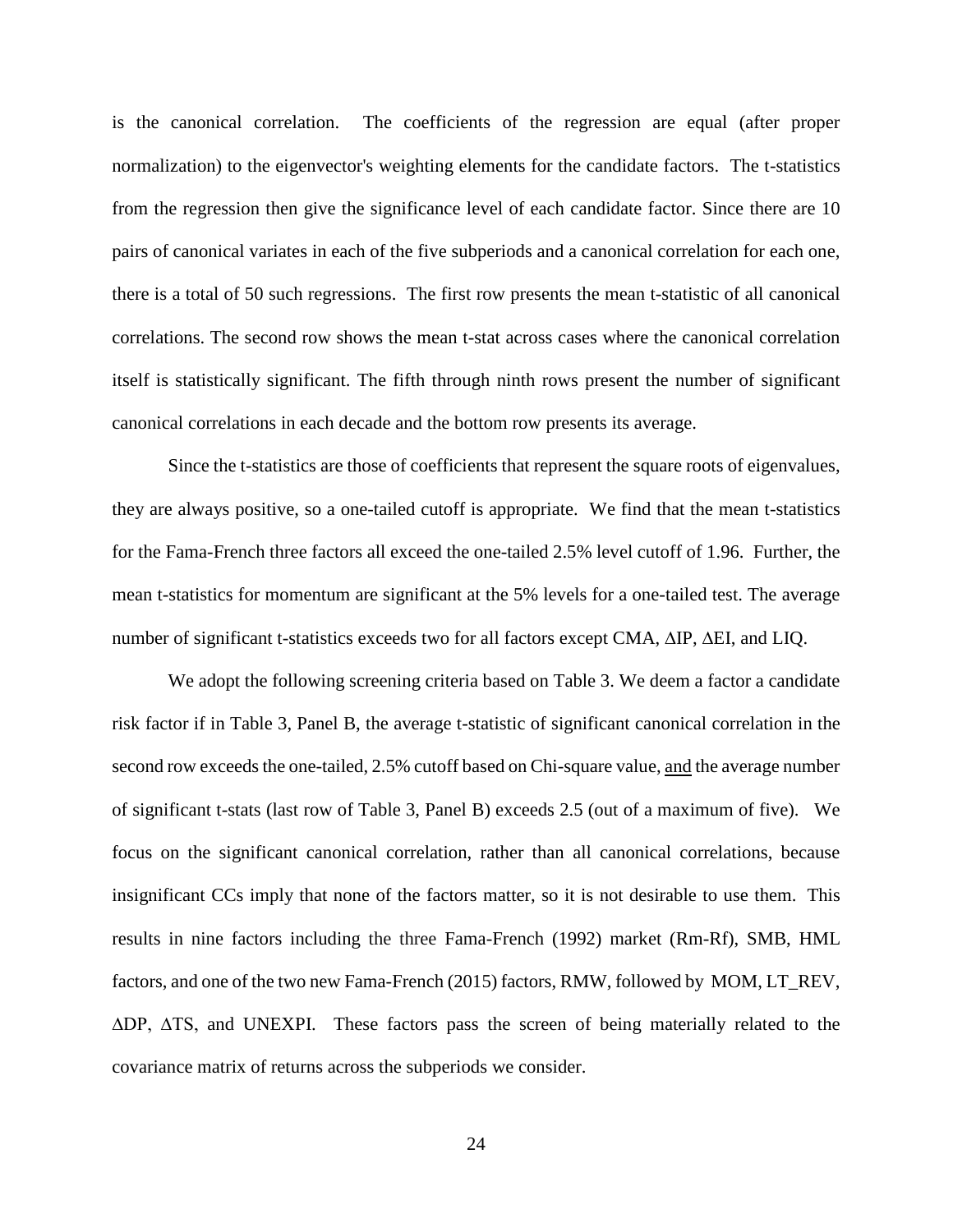#### **VIII. Are the Factors Priced?**

#### *A. Regression Analysis*

The next step in the protocol is to check the sufficient conditions for a factor candidate that satisfies the necessary conditions for being priced in the cross-section of returns. To address this issue, our procedure is as follows. We estimate two versions of factor betas, one uncorrected, and one corrected for EIV. For the non-EIV estimation, OLS multiple regressions are run for each stock on the nine acceptable factors using all available observations for that stock. Then, for each calendar month in the sample, January 1965 through December 2014 inclusive, available individual stock returns are multiple-regressed cross-sectionally on the nine OLS beta estimates. The time series averages of the cross-sectional coefficients, termed the "risk premiums," along with associated sampling statistics, are then computed.

For the EIV calculations, stocks are sorted into ten groups (deciles) by market capitalization (Size), annually at the end of each June, based on NYSE size decile breakpoints. Then within each Size decile, stocks are sorted further by the OLS betas of the first factor (Rm-Rf) into ten deciles, thus resulting in 100 Size/first factor beta groups. Within each of the 100 groups, the equal weighted average first factor beta of the group is assigned to each stock within that group. This is repeated for each of the eight additional betas whose factors pass the necessary conditions. Hence, for each of the nine factors, the individual stock beta is replaced by the equallyweighted mean beta of the size/beta sorted group to which the stock belongs. Subsequently, over each of the following 12 calendar months, July through June of the next year, all available individual stock returns are multiply-regressed cross-sectionally on the nine EW mean betas assigned to that stock. This is repeated for each June in the sample period, 1965-2014; then the time series average of the cross-sectional coefficients, i.e., the risk premiums, along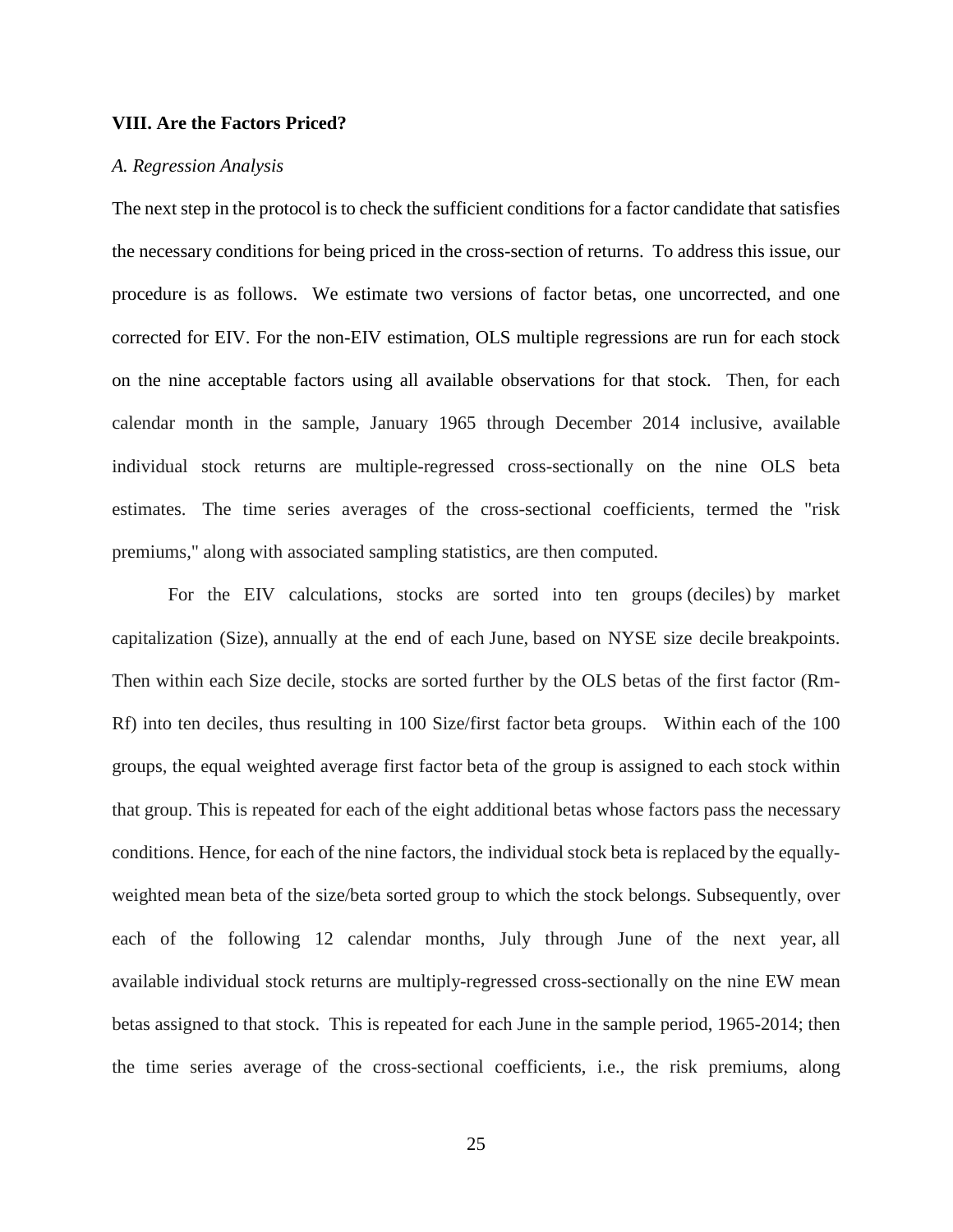with associated sampling statistics are computed. There are 594 months in the time series; the first six months are not used because the first sort is done in June 1965 and the last sort in June 2014 has only six available subsequent months.

We also control for stock-specific characteristics corresponding to some of the risk factors (specifically, those that are in fact associated directly with characteristics). The idea is to conduct a horse race between factor betas and the characteristics in the spirit of Daniel and Titman (1997).<sup>[16](#page-28-0)</sup> The characteristics are RetLag1 (the one month lagged return), Lag2\_12 (the two to twelve month lagged return, Lag13\_36 (the thirteen to thirty-six month lagged return), Size, Book/Mkt, ProfRatio (Profitability), AssetGrth (asset growth), and Amihud's (2002) illiquidity measure. These characteristics are defined in detail within the appendix.

In Table 4, we present summary statistics for the (non-EIV-corrected) betas as well as the characteristics. Variables are first averaged cross-sectionally, then in the time series. We find that the innovation to default premium carries the lowest (most negative) mean betas whereas SMB and the market factor present the highest (most positive) mean betas. Amongst the characteristics, the one-month lagged returns are the most volatile, and prior (2-12) returns also exhibit relatively high variation. SMB also exhibits considerable negative skewness.

Table 5 presents estimated risk premiums for both the non-EIV-corrected and EIVcorrected betas. The first two models presents the FM regression for the nine factors that pass our necessary conditions. Rm-Rf, RMW, Momentum and unexpected inflation are the only factors that command a risk premium. [Note that a negative premium of unexpected inflation is expected according to the way it is defined; high unexpected inflation is an adverse event which has a

 $\overline{a}$ 

<span id="page-28-0"></span> $16$  This horse race is relevant because, as Karolyi (2016) points out, characteristics may be related to factor loadings, and without a proper setting that includes both betas and characteristics, one may misleadingly conclude that a characteristic represents market inefficiency.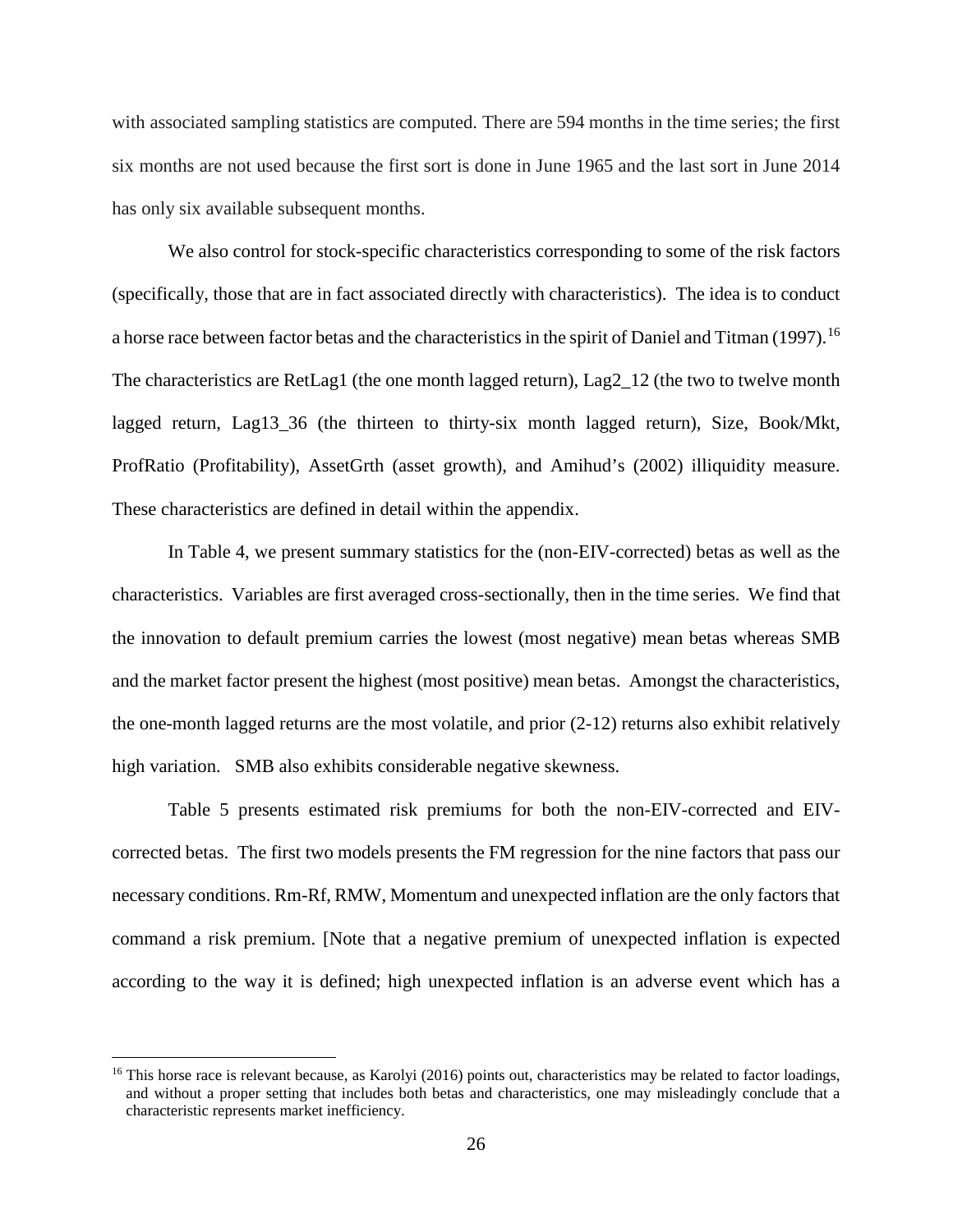downward impact on stock prices.] Following the EIV correction, the excess market return, RMW, and unexpected inflation are significant.

In Models 3 and 4, we present results from FM regressions with the nine betas on the factors that pass necessary conditions, as well as the characteristics. The results show that Rm-Rf, HML, RMW, LT\_Rev, ∆DP, UNEXPI and *all* characteristics command significant risk premia. After correcting for EIV, the same factors except LT\_Rev, UNEXPI, and lag13\_36 remain significant. Further, ∆TS becomes significant in this specification. Surprisingly, the HML risk premium is negative and significant, presumably because the beta estimates of HML (and CMA) are contaminated by multicollinearity. Indeed, we find that the correlation between HML and CMA is .71. It is noteworthy that in the EIV-corrected regression the insignificance result for lag13\_36 is consistent with that of long-term reversals.

The Amihud measure causes a loss in sample size of more than 50%. Hence we do not report results that include this measure. However, in unreported analyses, we do run regressions with this measure (along with all of the other betas and characteristics), and find that the results remain qualitatively unchanged. These results are available upon request.

We note that the characteristics in general are far more significant than the betas. This appears to represent evidence against market efficiency. We also note that there is no *major* difference between correcting for EIV and not doing so. The results for the simplest crosssectional regression risk premium estimates match the estimates using double sorts on all candidate factors (double sorts on size and beta and then portfolio betas replacing individual stock betas.) We note that the Fama-French (1992) method introduces its own EIV problem; using portfolio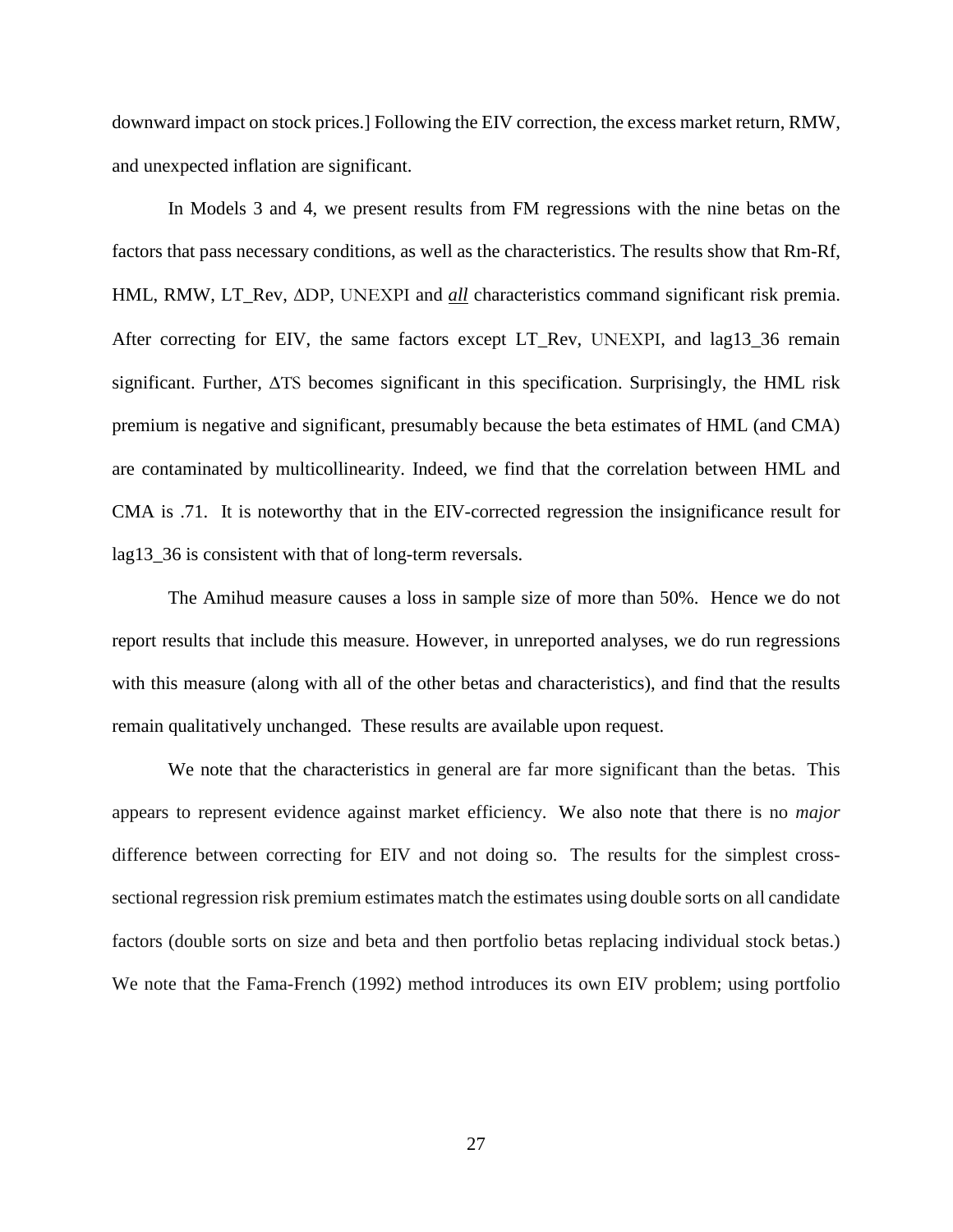betas in place of individual stock betas. This is an EIV since the true but unknown individual stock beta is not used.[17](#page-30-0)

#### *B. Hedge Portfolio Returns*

 $\overline{a}$ 

While in Section VI, we describe the desirability of using individual securities as test assets, in this subsection we perform a robustness check with the standard methodology of forming hedge portfolios. These are formed by going long (short) in the portfolios with the highest (lowest) beta in deciles.[18](#page-30-1) Table 6 Panel A presents the hedge portfolios that are long the top decile and short the bottom decile after sorting by individual stock (EIV-corrected) betas on each factor with replacement. For example, the individual stock betas on Rm-Rf are sorted and a portfolio is formed from the stocks with the largest 10%, equal weighted, and then another portfolio is formed from the stocks with the smallest 10%. The second portfolio's return is subtracted from the first one. Then, for SMB, the same procedure is repeated. Individual SMB betas are sorted and then the hedge portfolio's return comes from the largest less the smallest decile. This is repeated for each candidate factor. The results, presented in Table 6, Panel A indicate that hedge portfolios for the market and RMW factors remain significant, whereas all of the Chen, Roll, and Ross (1986) factors, namely the innovations to the default premium, term spread, and inflation, also are significant. The sign of the hedged portfolio returns for unexpected inflation is negative. This is consistent with the sign of its risk premium in Table 5.

<span id="page-30-0"></span><sup>&</sup>lt;sup>17</sup> A method that, at least in principle, is effective in eliminating EIV is an instrumental variable (IV) approach where odd month betas are regressed on even month betas as an instrument and vice versa (for regressions involving odd and even months, respectively), which we do not report because this IV approach does not work well in our multiple factor setting. Specifically, the approach is somewhat unstable in the multifactor case. Additionally, some outlier stocks cause bad errors and have very poor instruments. Details are available upon request.

<span id="page-30-1"></span><sup>&</sup>lt;sup>18</sup> Kozak, Nagel, and Santosh (2017) argue that a return spread from sorted betas is not necessarily evidence that the associated factor is actually "priced" due to risk because behavioral biases can affect factor loadings; in turn, this implies that systematic investor mistakes can be reflected in factor pricing.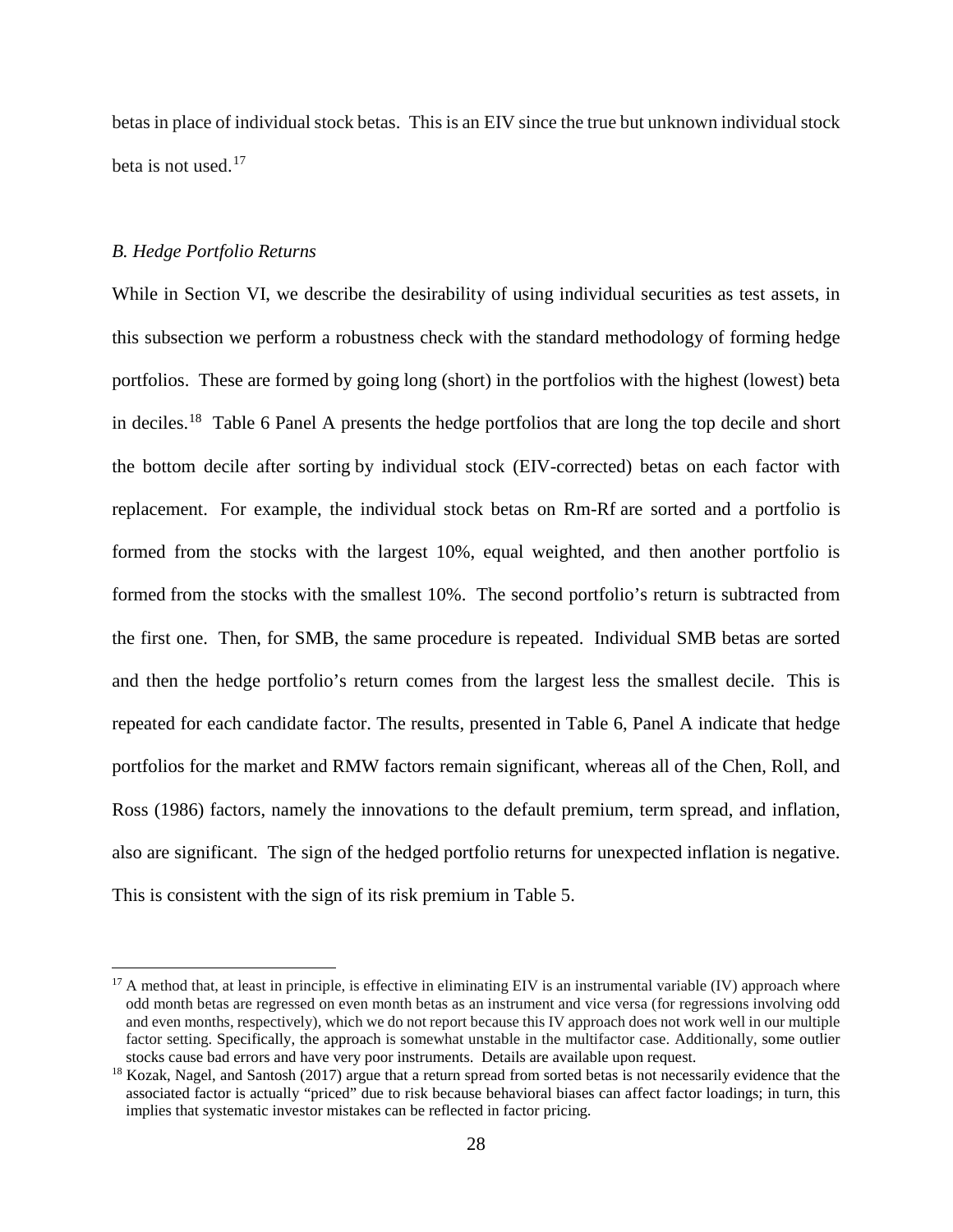The final step in our protocol checks for whether the Sharpe ratios generated by the factors are within reasonable magnitudes. Note that the traded versions of our factors are zero net investment portfolios. We thus check if the Sharpe ratio of a portfolio that combines each of them with a representative long-only portfolio is below a reasonable bound, relative to a representative long-only equity portfolio. Accordingly, in Panel B, we present the mean, standard deviation, and Sharpe ratios for a portfolio that combines the market (i.e., the value-weighted CRSP index) with the zero net investment long-short portfolio from Panel A and tests whether the resulting Sharpe ratio is statistically greater than the bound of 0.6 recommended by MacKinlay (1995, p.13). We find that none of the Sharpe ratios exceed this threshold; indeed, eight of nine are below the threshold. Thus, our priced factors command Sharpe ratios of a magnitude consistent with riskbased pricing.

In Panels C and D, we repeat the analyses of Panels A and B, except that we form the longshort portfolio based on the top (bottom) 30% of stocks with the highest and lowest betas, instead of using deciles. The results are similar. In Panel D, almost all of the Sharpe ratios are lower than the MacKinlay (1995) threshold.

Table 7 presents hedge portfolio results similar to those in Table 6, but using characteristics rather than factor betas as the sorting criteria. Panel A demonstrates that RetLag1 (monthly reversals), Lag2\_12 (momentum), Book/Mkt, ProfRato, and AsstGrth provide statistically significant average returns. The negative sign for RetLag1 and AssetGrth is consistent with their negative risk premium in Table 7. Panel B tests whether the Sharpe ratio from combining the market and the zero net investment portfolio from Panel A is greater than the MacKinlay bound of 0.6. The results show that RetLag1, Lag2\_12, Book/Mkt and ProfRato provide SRs that are statistically higher than the bound. That is, the strategies associated with these characteristics,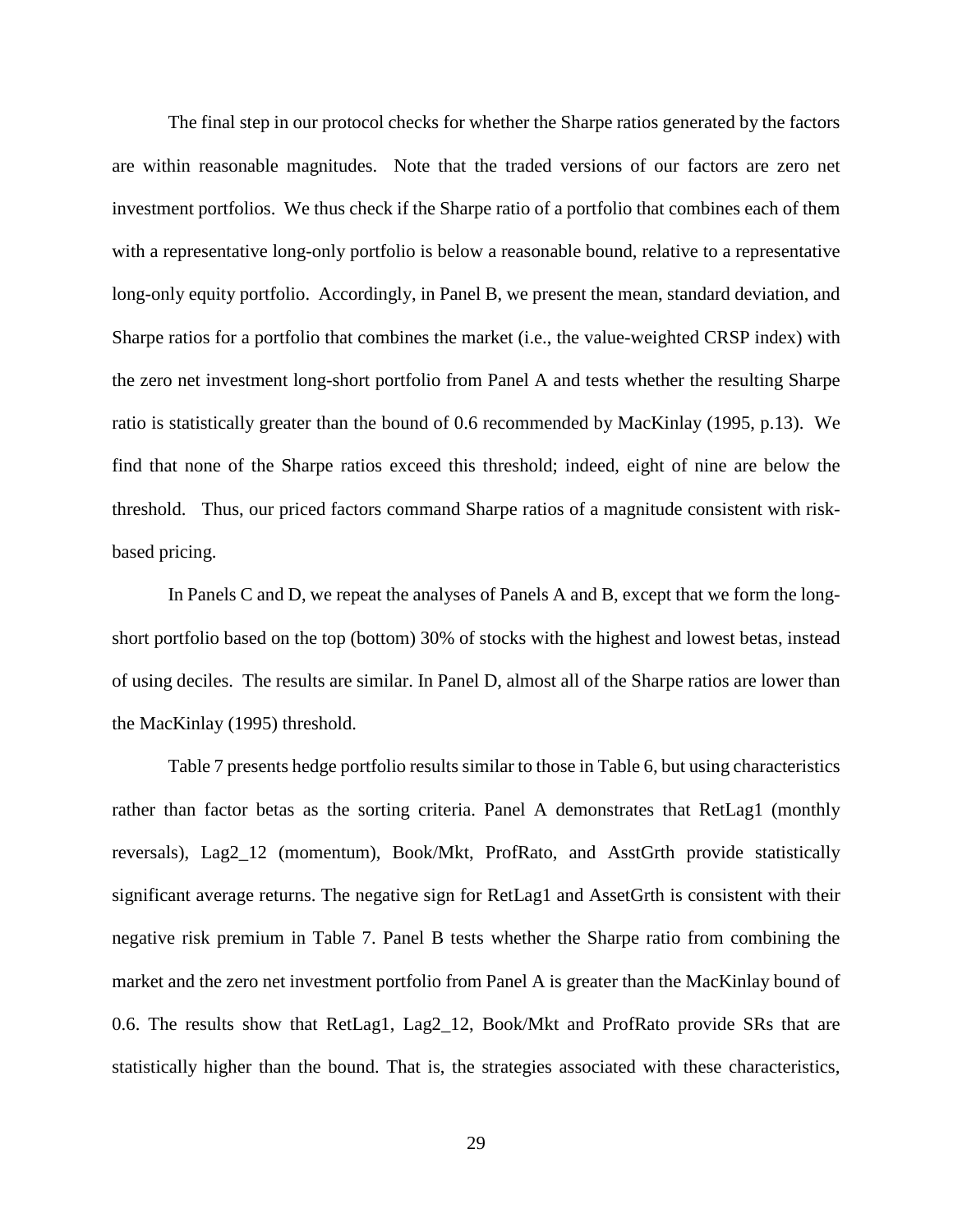although linked with premiums, provide abnormally high Sharpe ratios. When we construct hedge portfolios using the top and bottom 30% of stocks in Panel C, the results are similar to those in Panel A. The Sharpe ratios in Panel D also have largely similar patterns as those in Panel B except that only Lag2\_12 and Book/Mkt yield SR greater than 0.6.<sup>[19](#page-32-0)</sup>

Table 8 presents the cross-correlations obtained using the hedge portfolios formed in Panel A of Tables 6 and 7, across the factors and the characteristics. 86% of the correlations are below 0.5 in absolute magnitude. The hedge portfolio for the profitability characteristic is negatively correlated with SMB, whereas HML, RMW, and MOM, not surprisingly, are positively correlated with their characteristic-based counterparts. The hedge portfolios corresponding to some of the CRR factors are also positively cross-correlated with some characteristic-based portfolios, but there is no ready explanation for these results, so we leave a full explanation for future research.

Overall, when subjected to a rigorous protocol, across both the regression and hedge portfolio method, a market factor, a profitability factor, and factors based on credit spreads, term spread, and unexpected inflation are related to the covariance matrix, command statistically significant risk premiums in all specifications, and yield reasonable Sharpe ratios. Almost all characteristics are associated with statistically significant premiums, but only momentum and the book/market anomaly yield Sharpe ratios that exceed a reasonable bound to be considered an abnormal profit opportunity.

 $\overline{a}$ 

<span id="page-32-0"></span><sup>&</sup>lt;sup>19</sup> Note that the sample observations used are different for different runs. The non-EIV sample sizes are different from the doublesorted EIV sample sizes and the double-sort approach cannot be the same because it uses portfolio betas to replace the individual stock betas. This means that some observations are available after the double size sorts even when the individual betas are not available; e.g., because we require 24 observations to compute them. The hedge portfolios are formed by sorting on betas or characteristics one variable at a time. Obviously, the beta sorted hedge portfolios and characteristics sorted hedge portfolios have different stocks and, equally obviously, the particular stocks within the 10% and 30% portfolios are different for each beta and characteristic.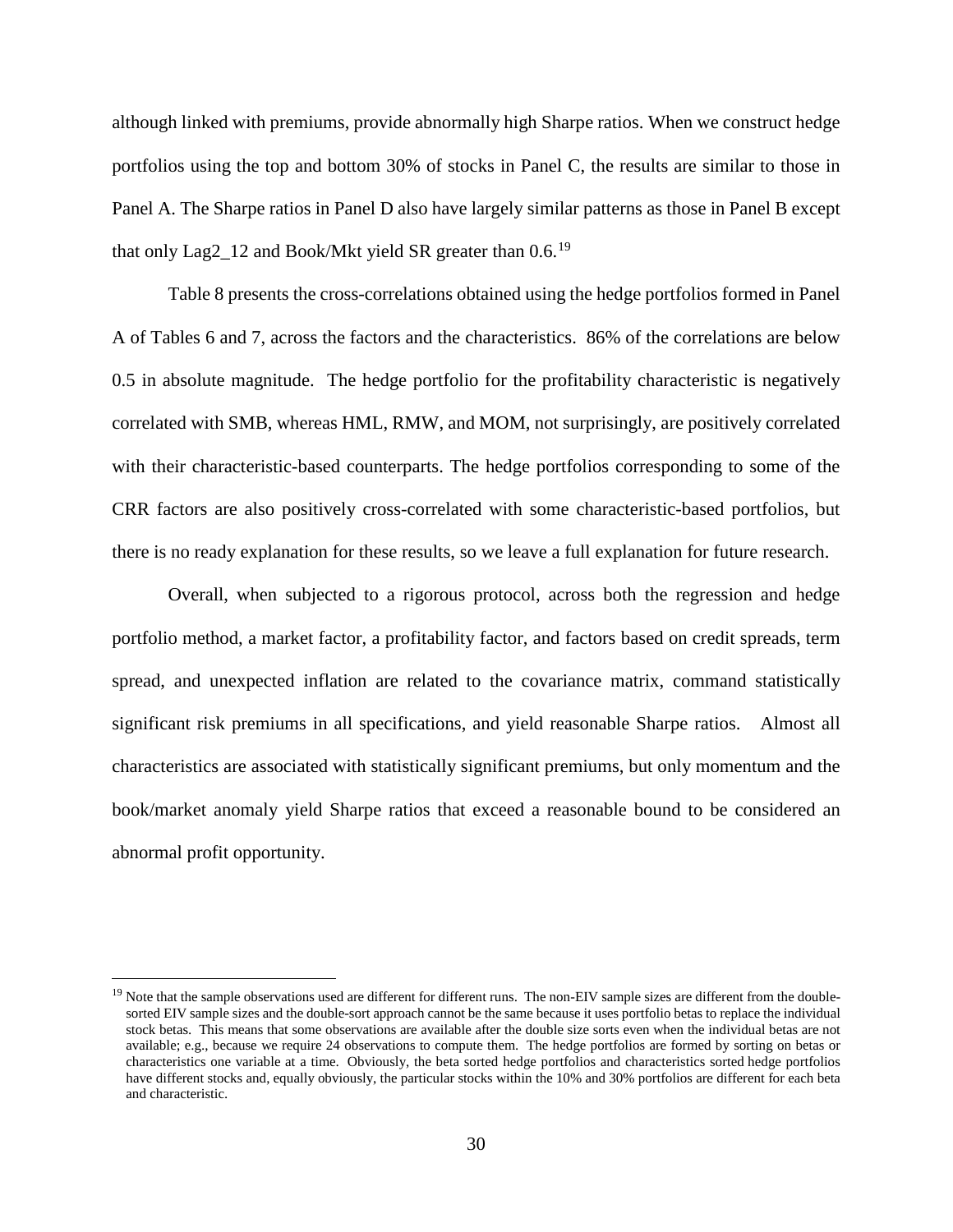#### **IX. Summary and Conclusions**

Our goal in this paper is to suggest a protocol for sorting factors that potentially are the drivers of asset returns and for determining whether they are associated with risk premiums. We are striving for a procedure that will be acceptable to scholars and practitioners; a standard for future factor identification. The protocol we present here is just an outline and it will undoubtedly be modified by others to render it more acceptable. Ours is just a first attempt.

We begin with an empirical observation: asset returns reveal an underlying factor structure because diversification is not all that powerful. Moreover, weak correlations across diversified portfolios in different asset classes and/or countries suggest that there must be multiple factors.

An underlying factor cannot have movements that are easily predictable because asset prices adjust in advance. One implication is that a characteristic cannot be a factor. This rules out firm-specific attributes such as size, dividend yield, book/market and so on. Such characteristics can be related to factor loadings or exposures, but they cannot be factors per se because they are known. Over 300 factors and characteristics have been claimed by the extant literature to explain expected returns, and there seems to be confusion about factors versus characteristics. The characteristics might be related to risk exposures (i.e., to "betas" on unknown risk drivers) but they might also be symptomatic of arbitrage opportunities. Our protocol tries to ascertain their true nature.

Our suggested protocol has two stages. The first stage provides a sequence of steps that represent necessary conditions for factor candidates to be valid. A candidate that does not satisfy these conditions is not a risk factor, but this does not imply that rejected candidate is uninteresting, particularly to investors. Indeed, if such a rejected candidate is related to average returns on any set of assets, there is a potential profit opportunity. In principle, a diversified portfolio could be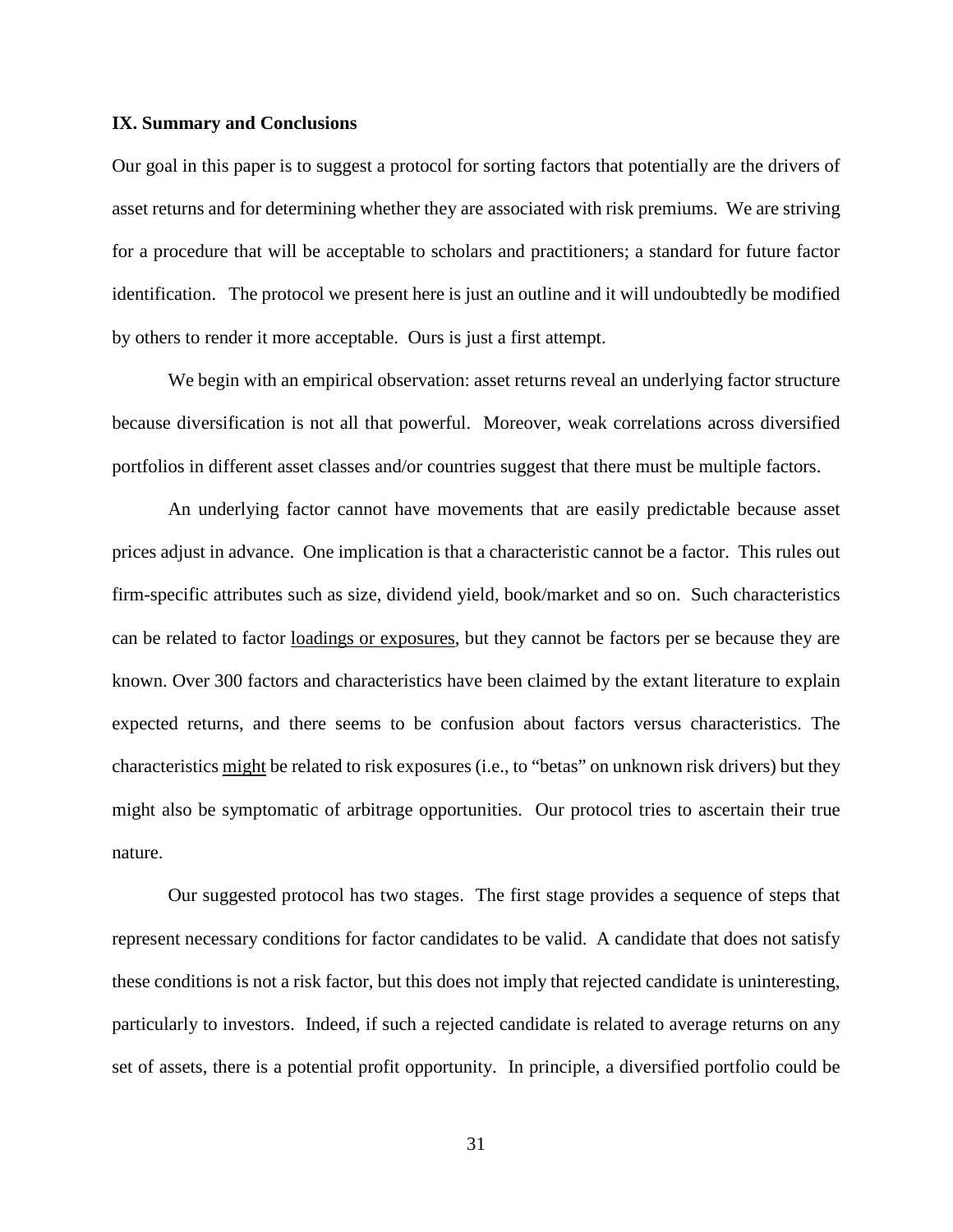constructed to produce significant return with minimal risk. The second suggested stage entails testing whether factor candidates that satisfy the necessary conditions are pervasive and consequently have associated risk premiums or instead are diversifiable even though they affect some real assets but not all of them.

One very important application of our protocol would be to study the relative importance of industry, country, and global factors. Intuitively, some factors might be pervasive globally but there is some doubt because many or perhaps most countries do not share fully integrated macroeconomic systems. This leaves room for country factors and, indeed, most previous studies of factors have been exclusively domestic. Finally, at an even lower level of aggregation, industry factors clearly have the ability to explain some individual firm covariances; but are they diversifiable and carry no risk premiums or, instead, are at least some of them sufficiently pervasive to be genuine risk factors at either the country or global level?

Industry factors have been studied for a long time, from King (1966) through Moskowitz (2003). It seems to us that a very useful exercise would be to study industry factors globally. Following our suggested protocol, we would only need to assemble some international real asset returns, extract a time series of eigenvectors from their time-varying covariances, and check whether industry factors satisfy the necessary and sufficient conditions of Sections V and VI above.

32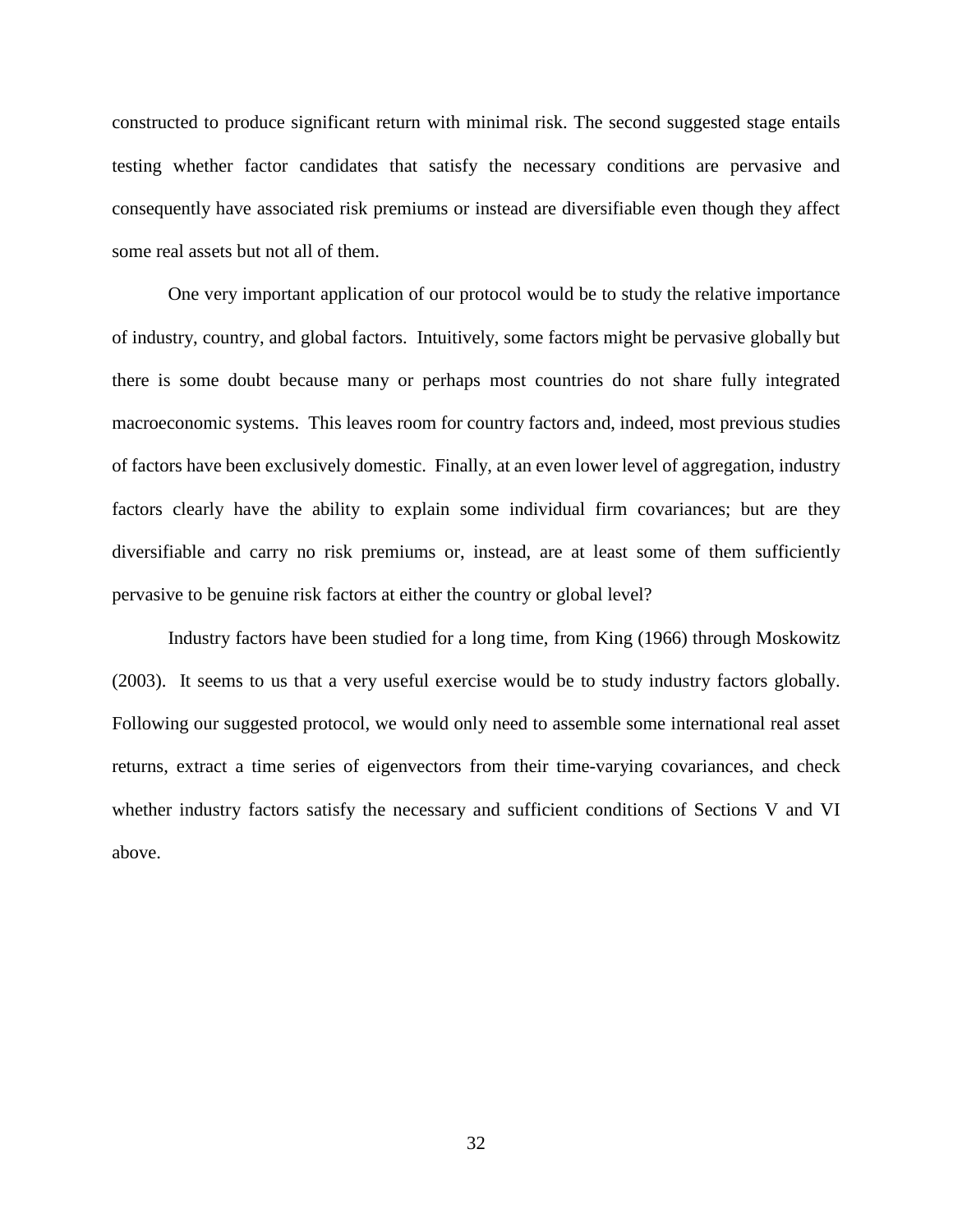### **References**

Amihud, Yakov, 2002, Illiquidity and stock returns: cross-section and time-series effects, *Journal of Financial Markets* 5, 31-56.

Anderson, T. W., 1984, An Introduction to Multivariate Statistical Analysis, 2<sup>nd</sup> ed., (New York: Wiley.)

Arnott Robert, Jason Hsu, and Philip Moore, 2005, Fundamental Indexation*, Financial Analysts Journal* 61, 83-99.

Barillas, Francisco, and Jay Shanken, 2017, Comparing asset pricing models. Forthcoming *Journal of Finance*.

Belloni, Alexandre, Victor Chernozhukov, and Christian Hansen, 2014, Inference on treatment effects after selection among high-dimensional controls. *Review of Economic Studies*, 81, 608– 650.

Brennan, Michael C., Tarun Chordia, and Avanidhar Subrahmanyam, 1998, Alternative factor specifications, security characteristics and the cross section of expected stock returns, *Journal of Financial Economics* 49, 345–373.

Brown, S., 1989, The number of factors in security returns, *Journal of Finance* 44, 1247-1262.

Campbell, John Y., and John H. Cochrane, 2000, Explaining the Poor Performance of Consumption‐Based Asset Pricing Models, *Journal of Finance* 55, 2863-2878.

Campbell, John Y., Stefano Giglio, Christopher Polk, and Robert Turley, 2017, An Intertemporal CAPM with Stochastic Volatility, forthcoming *Journal of Financial Economics*.

Carhart, Mark M., 1997, On Persistence in Mutual Fund Performance, *Journal of Finance* 52, 57- 82.

Charoenrook, Anchada and Jennifer Conrad, 2008, Identifying Risk-Based Factors, working paper, The Owen School at Vanderbilt University.

Chen, Nai-Fu, Richard Roll, and Stephen A. Ross, 1986, Economic Forces and the Stock Market, *Journal of Business*, 59, 383-403.

Cochrane, John H., 2001, *Asset Pricing*, Princeton, Princeton University Press.

Connor, Gregory, and Robert A. Korajczyk, 1988, Risk and Return in an Equilibrium APT: Application of a New Test Methodology, *Journal of Financial Economics* 21, 255-289.

Cooper, IIan, and Richard Priestley, 2011, Real Investment and Risk Dynamics, *Journal of Financial Economics* 101, 192-205.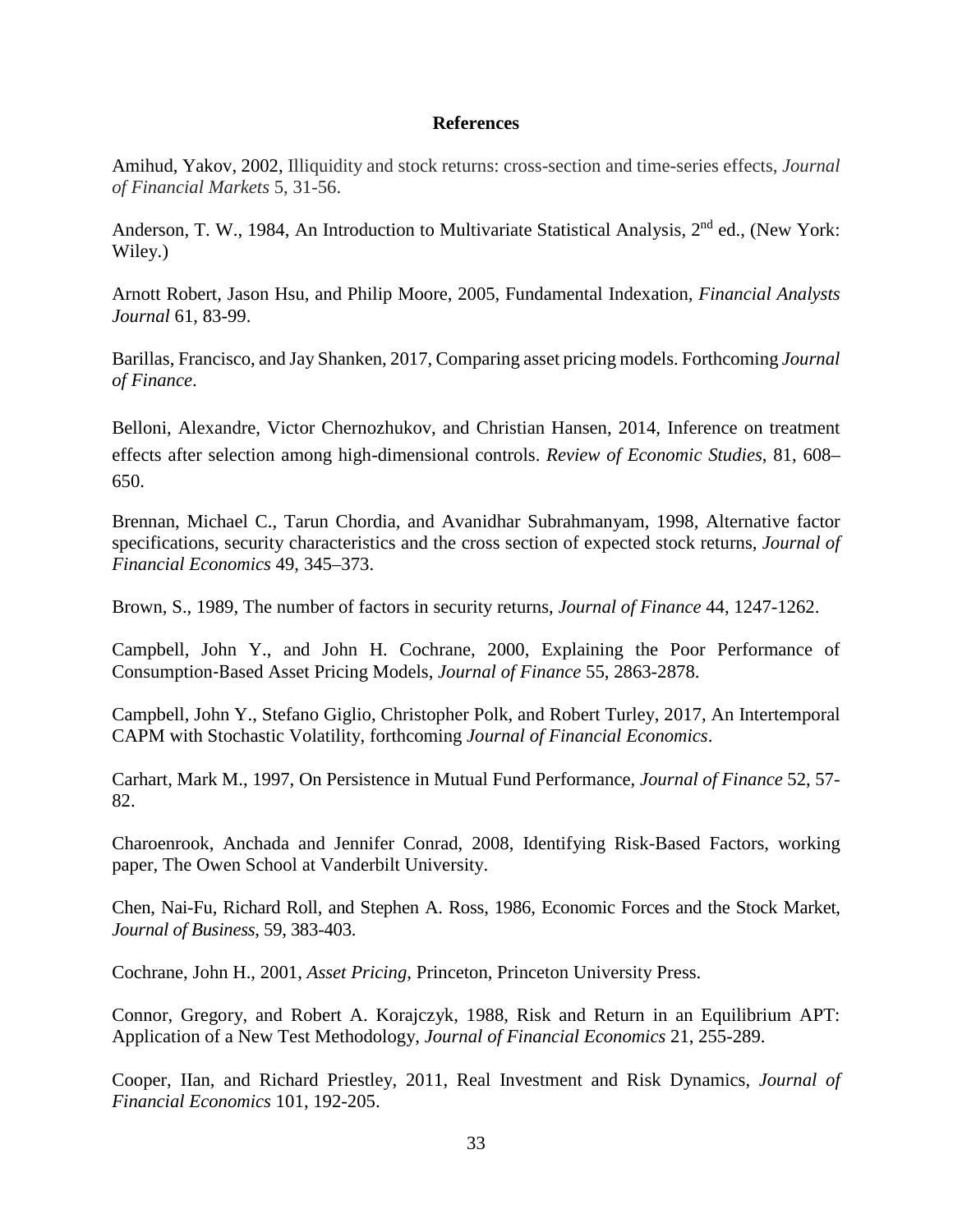Cotter, John, and Richard Roll, 2015, A Comparative Anatomy of REITs and Residential Real Estate Indexes: Returns, Risks and Distributional Characteristics, *Real Estate Economics* 43, 209- 240.

Daniel, Kent and Sheridan Titman, 1997, Evidence of the Characteristics of Cross Sectional Variation in Stock Returns, *Journal of Finance* 52, 1-33.

Engelberg, Joseph, R. David McLean, and Jeffrey Pontiff, 2016, Anomalies and News, working paper, Boston College.

Fama, Eugene, and Kenneth French, 1992, The Cross-Section of Expected Stock Returns, *Journal of Finance* 47, 427-466.

Fama Eugene and Kenneth French, 1993, Common Risk Factors in the Returns on Stocks and Bonds, *Journal of Financial Economics* 33, 3–56.

Fama, Eugene, and Kenneth French, 2008, Dissecting Anomalies, *Journal of Finance* 63, 1653- 1678.

Fama, Eugene, and Kenneth French, 2015, A Five-Factor Asset Pricing Model, *Journal of Financial Economics* 116, 1-22.

Fama, Eugene, and Kenneth French, 2017, Choosing Factors, forthcoming *Journal of Financial Economics*.

Fama, Eugene F., and James D. MacBeth, 1973, Risk, Return, and Equilibrium: Empirical Tests, *Journal of Political Economy* 81, 607-636.

Feng, Guanhao, Stefano Giglio, and Dacheng Xiu, 2017, Taming the Factor Zoo, University of Chicago working paper

Green, Jeremiah, John Hand, and X. Frank Zhang, 2013, The supraview of return predictive signals, *Review of Accounting Studies* 18, 692-730.

Green, Jeremiah, John Hand, and X. Frank Zhang, 2017, The Characteristics that Provide Independent Information about Average U.S. Monthly Stock Returns, forthcoming *Review of Financial Studies*.

Harvey, Campbell R., and Yan Liu, 2016, Lucky Factors, Duke University working paper.

Harvey, Campbell R., and Yan Liu, and Heqing Zhu, 2016, …and the Cross-Section of Expected Returns, *Review of Financial Studies* 29, 5-68.

Johnson, Richard A., and Dean W. Wichern, 2007, Applied Multivariate Statistical Analysis, 6<sup>th</sup> ed., (New York: Prentice-Hall.)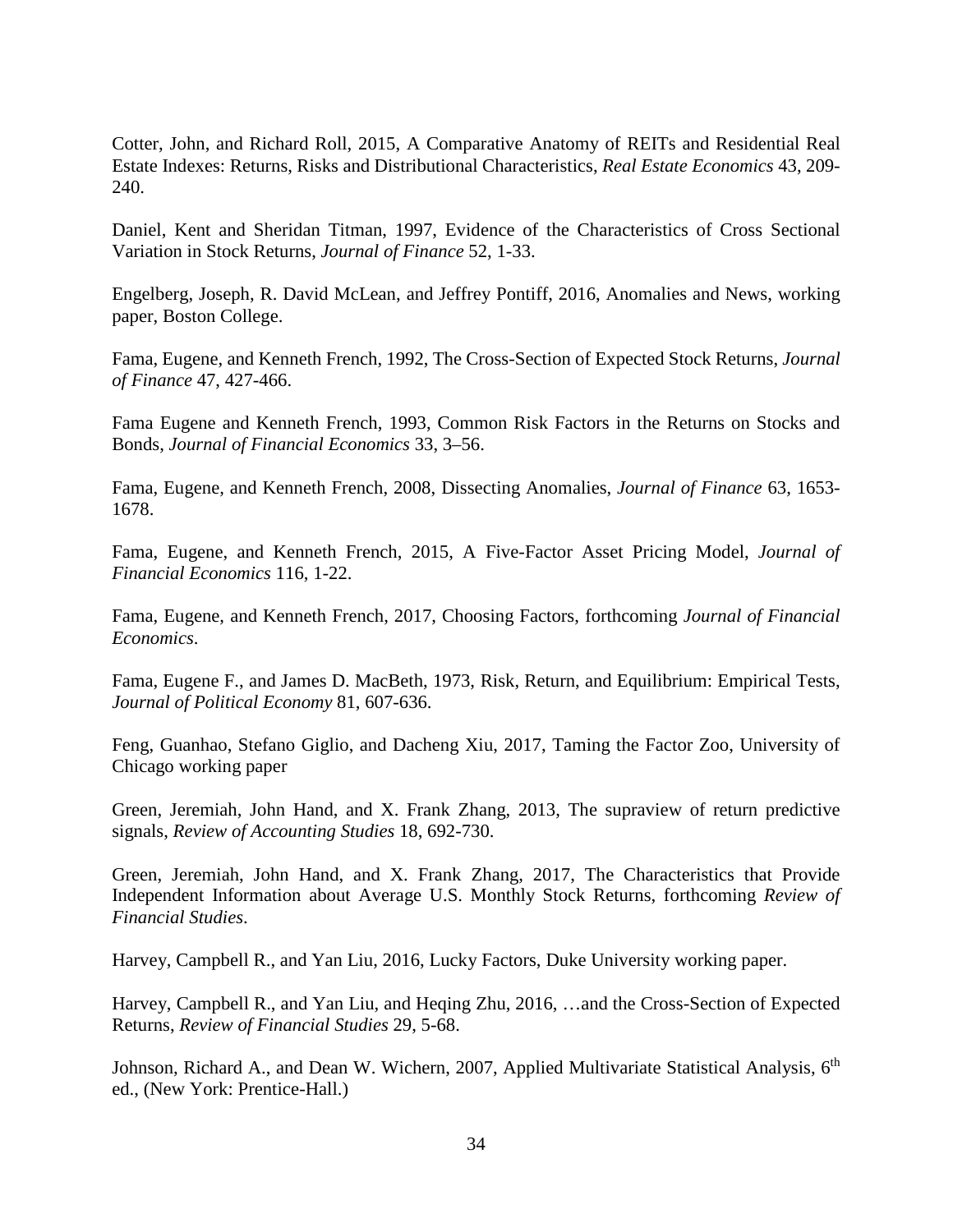Karolyi, G. Andrew, 2016, The Cross-Section of Expected Returns: Where We Stand Today, *Review of Financial Studies* 29, 2-4.

King, Benjamin F., 1966, Market and Industry Factors in Stock Price Behavior, *Journal of Business* 39, 139-190.

Kozak, Serhiy, Stefan Nagel, and Shrihari Santosh, 2017, Interpreting Factor Models, forthcoming *Journal of Finance*.

Lehmann, B., Modest, D., 1988. The Empirical Foundations of the Arbitrage Pricing Theory. *Journal of Financial Economics* 21, 213–254.

Lewellen, Jonathan, 2015, The Cross-Section of Expected Stock Returns, *Critical Finance Review* 4, 1-44.

Lewellen, Jonathan, and Stefan Nagel, 2006, The conditional CAPM does not explain asset-pricing anomalies, *Journal of Financial Economics* 82, 289-314.

Lewellen, Jonathan, Stefan Nagel, and Jay Shanken, 2010, A skeptical appraisal of asset pricing tests, *Journal of Financial Economics* 96, 175-194.

Linnainmaa, Juhani, and Michael R. Roberts, 2017, The History of the Cross Section of Stock Returns, forthcoming *Review of Financial Studies*.

Lo, Andrew and A. Craig MacKinlay, 1990, When are Contrarian Profits due to Stock Market Overreaction?, *Review of Financial Studies* 3, 175-205.

MacKinlay, A. Craig, 1995, Multifactor Models Do Not Explain Deviations from the CAPM, *Journal of Financial Economics* 38, 3-28.

McLean, R. David, and Jeffrey Pontiff, 2016, Does Academic Research Destroy Stock Return Predictability?, *Journal of Finance* 71, 5-31.

Moskowitz, Tobias J., 2003, An Analysis of Covariance Risk and Pricing Anomalies, *The Review of Financial Studies* 16, 417-457.

Pastor, Lubos and Robert F. Stambaugh, 2003, Liquidity Risk and Expected Stock Returns. *Journal of Political Economy* 111, 642–685.

Petersen, Mitchell, A., 2009, Estimating Standard Errors in Finance Panel Data Sets: Comparing Approaches, *Review of Financial Studies* 22, 435-480.

Roll, Richard, 1977, A Critique of the Asset Pricing Theory's Test, *Journal of Financial Economics* 4, 129-176.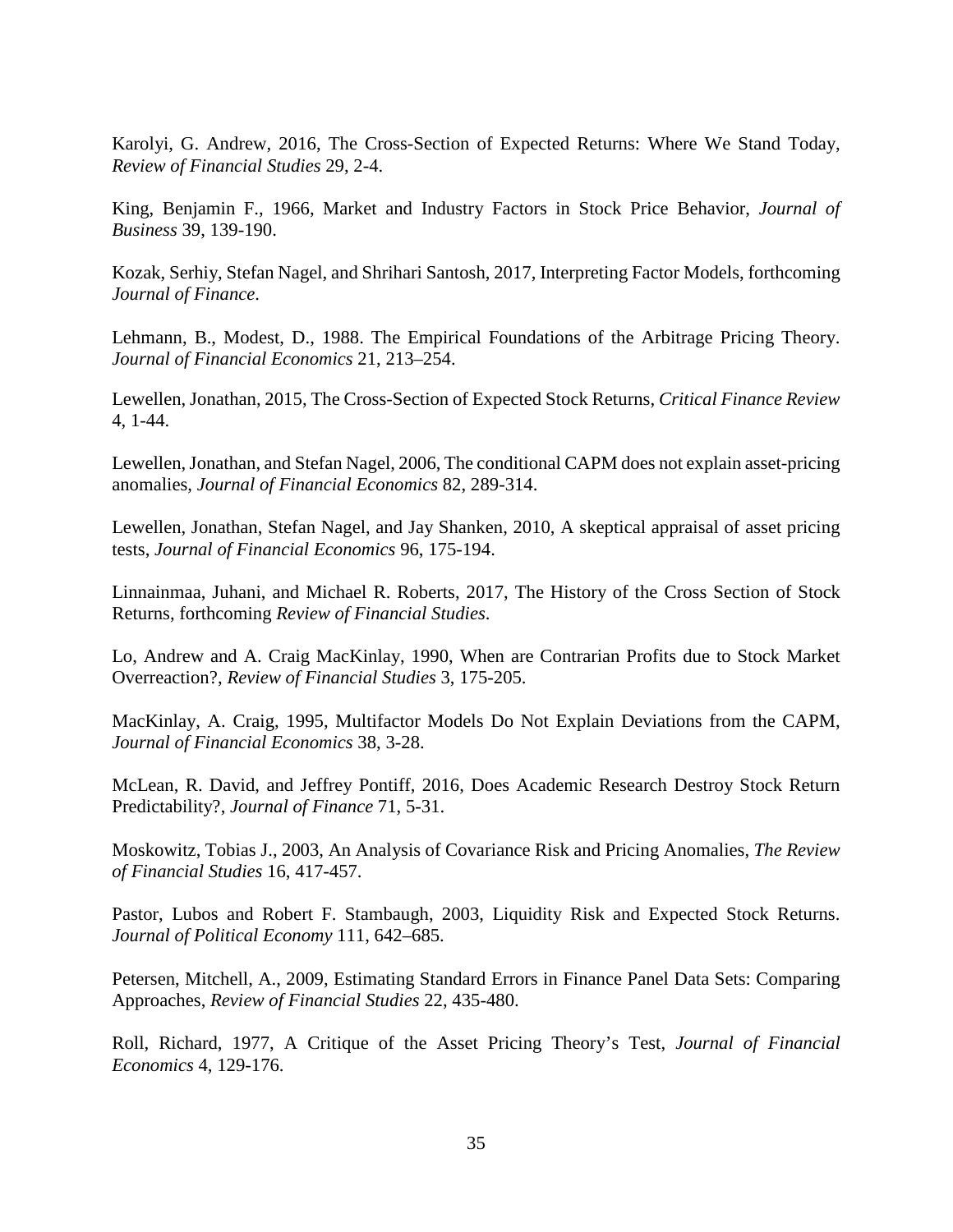Roll, Richard and Stephen A. Ross, 1980, An Empirical Investigation of the Arbitrage Pricing Theory, *Journal of Finance* 35, 1073-1103.

Ross, Stephen, 1976, The Arbitrage Theory of Capital Asset Pricing, *Journal of Economic Theory* 13, 341-360.

Singleton, Kenneth J., 2006, *Empirical Dynamic Asset Pricing: Model Specification and Econometric Assessment*, Princeton University Press.

Subrahmanyam, Avanidhar, 2010, The Cross-Section of Expected Stock Returns: What Have We Learnt from the Past Twenty-Five Years of Research? *European Financial Management* 16, 27- 42.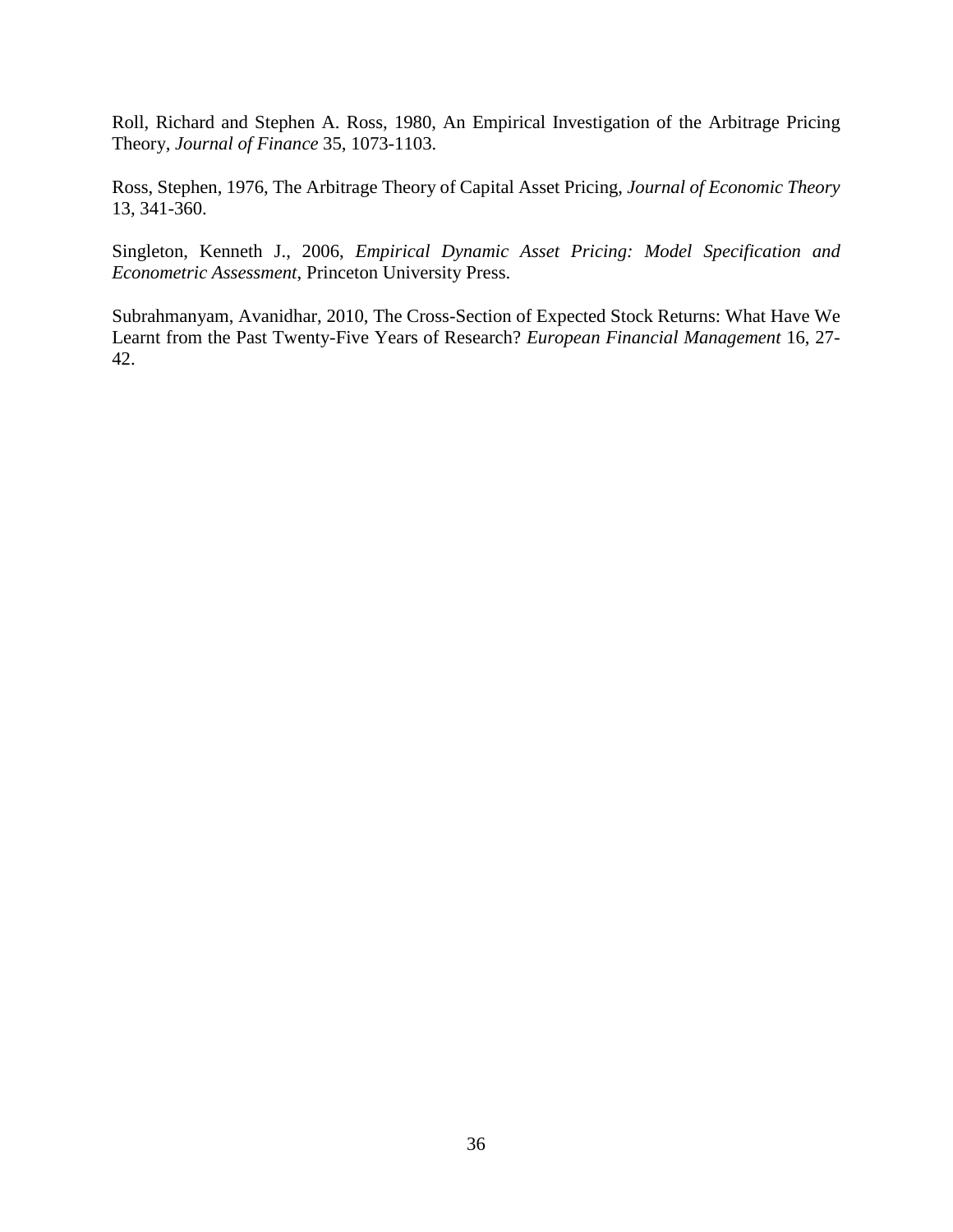## Appendix **Variable Definition**

| <b>Variables</b> | <b>Description</b>                                                                                                              |
|------------------|---------------------------------------------------------------------------------------------------------------------------------|
| Rm-Rf            | Market excess return factor from Ken French's library                                                                           |
| <b>SMB</b>       | Small minus big factor from Ken French's library                                                                                |
| <b>HML</b>       | High minus low B/M factor from Ken French's library                                                                             |
| <b>RMW</b>       | Robust minus weak operating profitability from Ken French's library                                                             |
| <b>CMA</b>       | Conservative minus aggressive investment from Ken French's library                                                              |
| <b>MOM</b>       | Momentum factor from Ken French's library                                                                                       |
| Rf               | 3-month Treasury Bill rate from Federal Reserve Bank of St. Louis                                                               |
|                  | Traded factor of liquidity constructed from Pastor and Stambaugh (2003)'s innovation series, collected from Lubos Pastor's      |
| LIQ              | website                                                                                                                         |
| $\mbox{ST\_Rev}$ | Short-term reversal factor from Ken French's library                                                                            |
| LT_Rev           | Long-term reversal factor from Ken French's library                                                                             |
| $\triangle DP$   | Traded factor of default risk premium where default risk premium is the yield spread between Moody's Baa and Aaa                |
|                  | corporate bonds from Federal Reserve Bank of St. Louis                                                                          |
| $\Delta IP$      | Traded factor of growth rate of industrial production, where industrial production is from the Federal Reserve Bank of St.      |
|                  | Louis                                                                                                                           |
| $\Delta TS$      | Traded factor of term premium where term premium is the yield spread between the ten-year and the one-year Treasury             |
|                  | bonds from Federal Reserve Bank of St. Louis                                                                                    |
| <b>UNEXPI</b>    | Traded factor of unexpected inflation where unexpected inflation at time t is the difference between inflation at time t and    |
|                  | expected inflation at time t-1. Both are available from the Federal Reserve Bank of St. Louis                                   |
| $\Delta EI$      | Traded factor of change in expected inflation, where expected inflation is from the Federal Reserve Bank of St. Louis           |
| RetLag1          | Return in prior month from CRSP (%)                                                                                             |
| $Lag2_12$        | Return in prior 2nd to $12th$ month from CRSP (in % per month)                                                                  |
| Lag13_36         | Return in prior 13th to $36th$ month from CRSP (in % per month)                                                                 |
| SizeLag1         | Natural log of size (market cap) lagged one-month relative to the return. For instance, if the return is for February 1965,     |
|                  | SizeLag1 is the log market cap at the end of January 1965. Price and number of shares outstanding are from CRSP.                |
|                  | Book-to-market equity, the natural log of the ratio of the book value of equity to the market value of equity. Book equity      |
| Book/Mkt         | is total assets (Compustat data item 6) for year t-1, minus liabilities (181), plus balance sheet deferred taxes and investment |
|                  | tax credit (35) if available, minus preferred stock liquidating value (10) if available, or redemption value (56) if available, |
|                  | or carrying value (130). Market equity is price times shares outstanding at the end of December of t-1, from CRSP.              |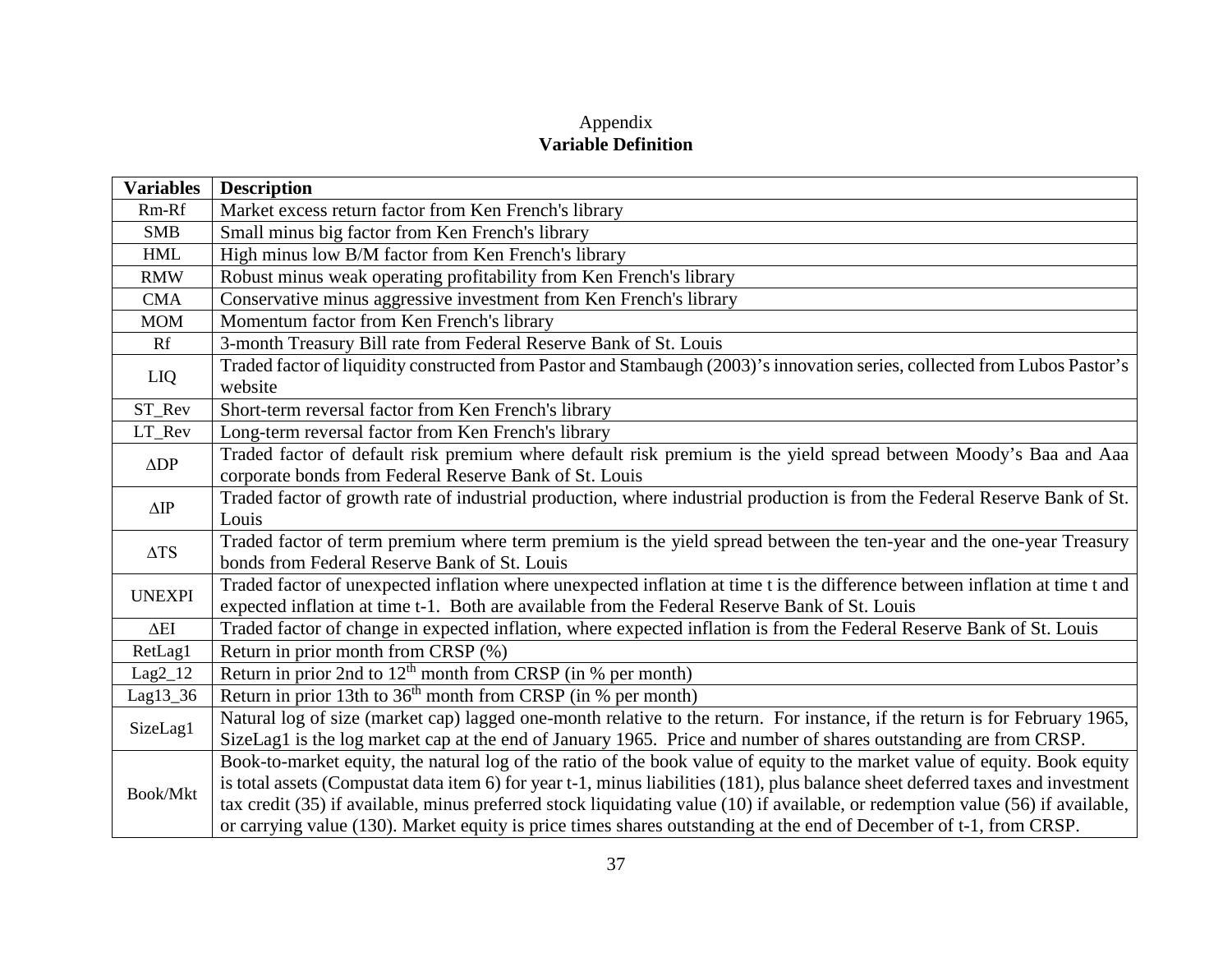| ProfRato    | Profit ratio for June of year t is annual revenues minus cost of goods sold, interest expense, and selling, general, and     |
|-------------|------------------------------------------------------------------------------------------------------------------------------|
|             | administrative expenses divided by book equity for the last fiscal year end in t-1.                                          |
|             | Annual firm asset growth rate is calculated using the year-on-year percentage change in total assets (Compustat data item    |
| AsstGrth    | 6). The firm asset growth rate for year t is estimated as the percentage change in data item 6 from fiscal year ending in    |
|             | calendar year t-2 to fiscal year ending in calendar year t-1,                                                                |
| Amihud's    | The annual illiquidity ratio of stock i in year t measured as the average ratio of the daily absolute return to the (dollar) |
| illiquidity | trading volume on that day divided by number of days for which data are available for stock i in year t.                     |
| ratio       |                                                                                                                              |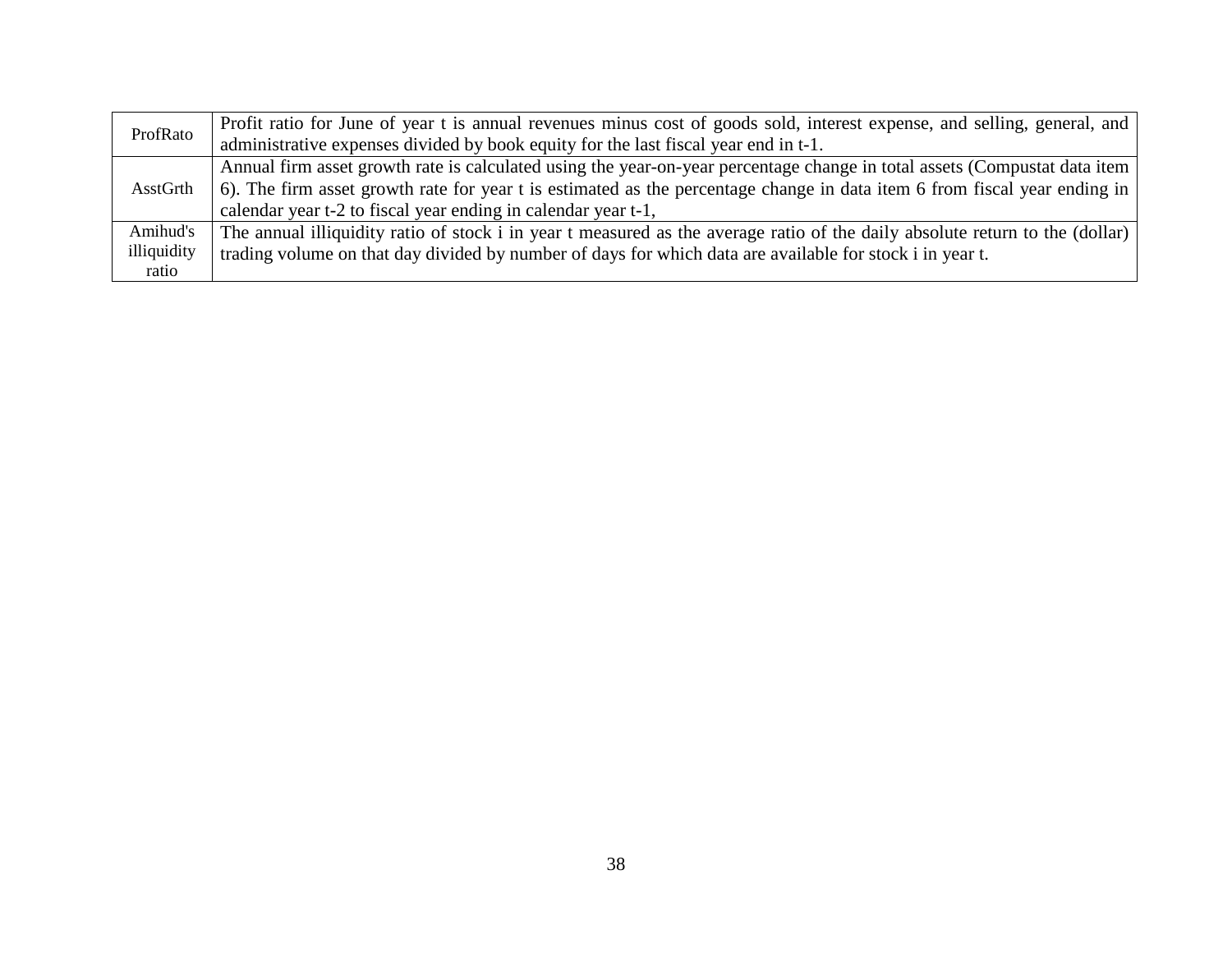## Table 1 **Summary Statistics for the Candidate Factors**

Here are summary statistics for candidate factor realizations in % per month. The sample period spans 600 months from January 1965 through December 2014. See the Appendix for variable definitions.

|                | Mean     | Median   | Sigma | <b>Skewness</b> | Kurtosis | Maximum | Minimum   |
|----------------|----------|----------|-------|-----------------|----------|---------|-----------|
| Rm-Rf          | 0.492    | 0.840    | 4.513 | $-0.524$        | 1.823    | 16.100  | $-23.240$ |
| <b>SMB</b>     | 0.289    | 0.115    | 3.116 | 0.380           | 3.494    | 19.180  | $-15.360$ |
| <b>HML</b>     | 0.354    | 0.335    | 2.897 | 0.000           | 2.583    | 13.910  | $-13.110$ |
| <b>RMW</b>     | 0.253    | 0.165    | 2.163 | $-0.403$        | 11.22    | 12.190  | $-17.570$ |
| <b>CMA</b>     | 0.324    | 0.195    | 2.038 | 0.269           | 1.585    | 9.510   | $-6.810$  |
| Rf             | 0.411    | 0.410    | 0.261 | 0.554           | 0.815    | 1.350   | 0.000     |
| <b>MOM</b>     | 0.690    | 0.775    | 4.283 | $-1.401$        | 10.77    | 18.380  | $-34.580$ |
| ST_Rev         | 0.497    | 0.330    | 3.180 | 0.367           | 5.459    | 16.200  | $-14.580$ |
| LT Rev         | 0.301    | 0.185    | 2.534 | 0.629           | 2.628    | 14.490  | $-7.790$  |
| $\triangle DP$ | $-0.061$ | $-0.066$ | 0.267 | $-0.017$        | 1.913    | 1.050   | $-1.361$  |
| $\Delta$ IP    | 0.375    | 0.419    | 2.893 | $-0.316$        | 1.496    | 12.670  | $-12.810$ |
| $\Delta TS$    | $-0.099$ | $-0.098$ | 0.876 | 0.143           | 0.590    | 3.093   | $-3.190$  |
| <b>UNEXPI</b>  | $-0.203$ | $-0.203$ | 0.783 | $-0.025$        | 0.487    | 3.011   | $-3.121$  |
| $\Delta$ EI    | 0.012    | 0.011    | 0.118 | 0.062           | 1.401    | 0.575   | $-0.464$  |
| LIQ            | 1.610    | 2.344    | 16.90 | $-0.096$        | 2.807    | 91.310  | $-71.283$ |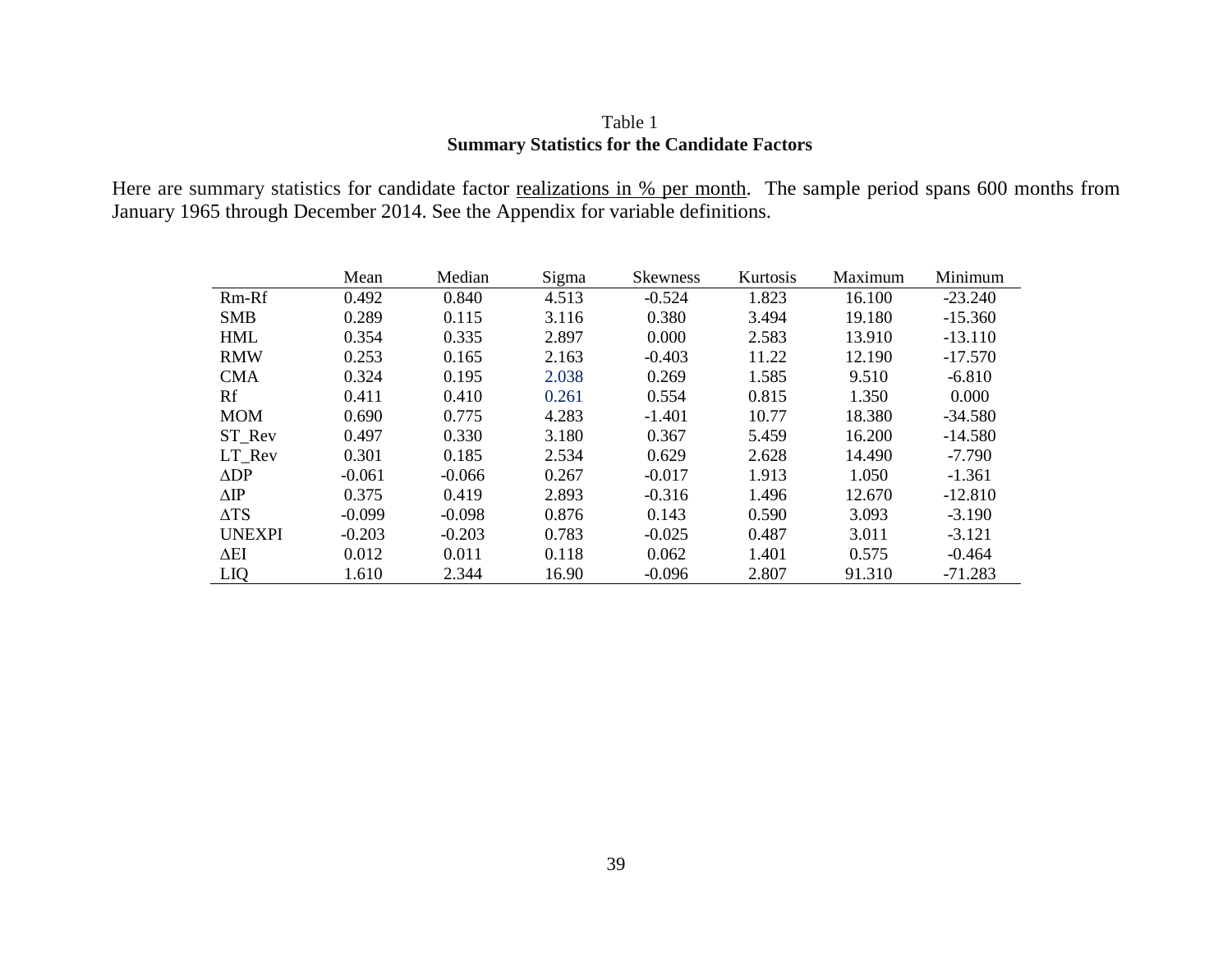## Table 2 **Summary Statistics for Principal Components**

Here are summary statistics over 600 months for principal components (PCs) extracted using the Connor and Koraczyk (1986) crosssectional method. The entire data period spans January 1965 through December 2014, 50 years of monthly observations. For each decade within the fifty years, a 120X120 cross-sectional covariance matrix is computed for all available stocks with full records, from which ten principal components are extracted. The number of stocks included is 1,259 in 1965-1974, 2,331 in 1975-1984, 2,660 in 1985- 1994, 3,145 in 1995-2004, and 3,349 in 2005-2014. Each PC has a mean of exactly zero and is normalized to have the same standard deviation.

|                 | Median   | Std. Dev. | <b>Skewness</b> | Kurtosis | Maximum | Minimum  |
|-----------------|----------|-----------|-----------------|----------|---------|----------|
| PC <sub>1</sub> | 0.011    | 0.091     | $-0.897$        | 10.944   | 0.387   | $-0.733$ |
| PC2             | $-0.001$ | 0.091     | $-0.144$        | 16.288   | 0.657   | $-0.696$ |
| PC <sub>3</sub> | $-0.002$ | 0.091     | 2.408           | 40.851   | 0.968   | $-0.655$ |
| PC <sub>4</sub> | $-0.006$ | 0.091     | 1.419           | 18.751   | 0.689   | $-0.593$ |
| PC <sub>5</sub> | 0.000    | 0.091     | 0.355           | 16.716   | 0.619   | $-0.709$ |
| PC <sub>6</sub> | $-0.001$ | 0.091     | $-0.337$        | 11.743   | 0.450   | $-0.589$ |
| PC <sub>7</sub> | $-0.001$ | 0.091     | 0.160           | 11.438   | 0.523   | $-0.503$ |
| PC <sub>8</sub> | $-0.004$ | 0.091     | 1.715           | 17.438   | 0.780   | $-0.344$ |
| PC <sub>9</sub> | 0.001    | 0.091     | $-0.244$        | 13.472   | 0.630   | $-0.620$ |
| <b>PC10</b>     | 0.003    | 0.091     | $-0.408$        | 8.2370   | 0.430   | $-0.509$ |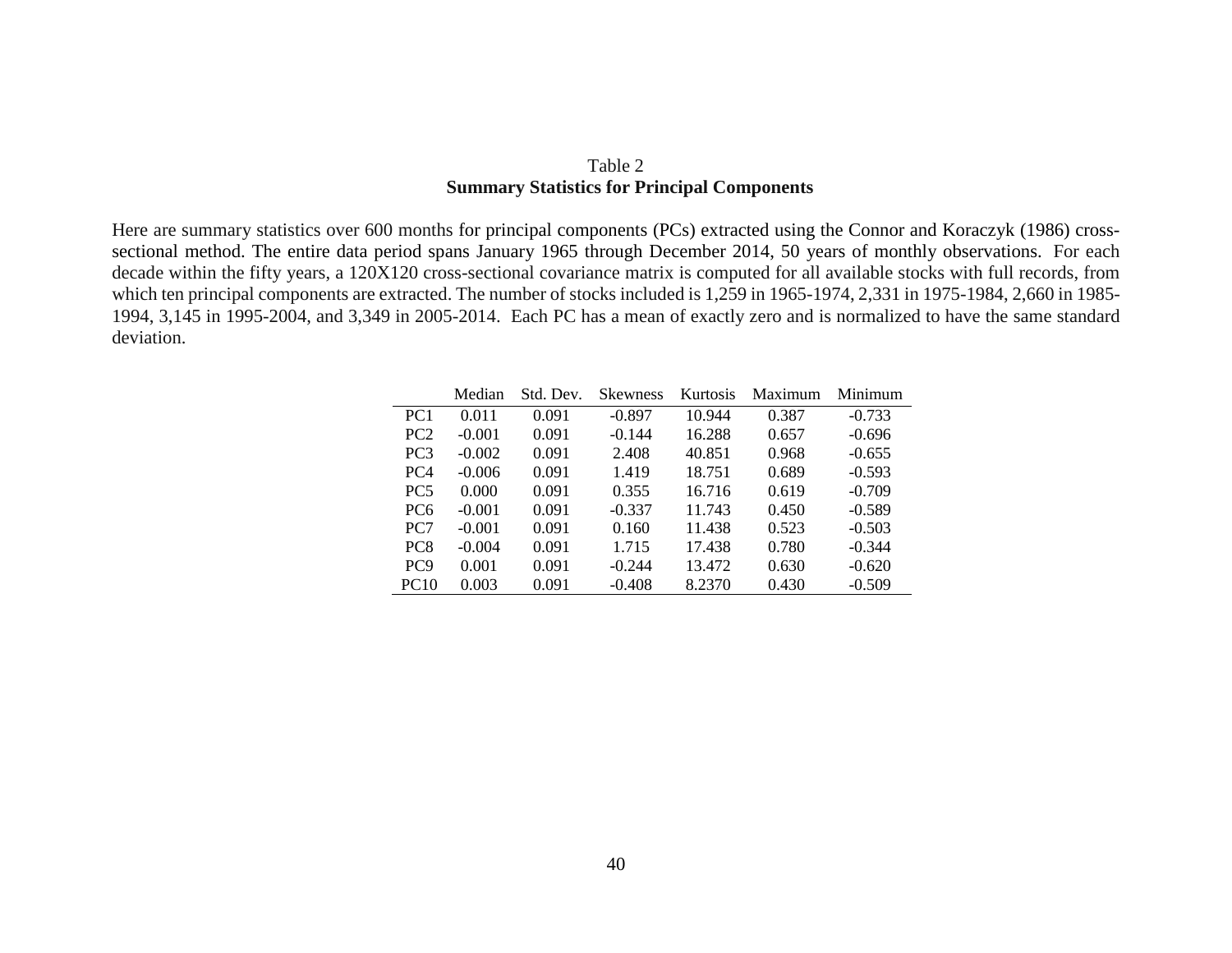## <span id="page-43-0"></span>Table 3 **Canonical Correlations with Asymptotic PCs and Significance Levels of Factor Candidates**

This table reports canonical correlations between Factor Candidates and Principal Components. The factor candidates include the five Fama-French (2015) factors, Rm-Rf, SMB, HML, RMW, and CMA along with RF, MOM, ST\_REV, LT\_REV, LIQ, ∆DP, ∆IP, ∆TS, UNEXPI, and ∆EI. See the Appendix for the variable definitions. The principal components are extracted as explained in Table 2 and the text using the Connor and Koraczyk (1986) cross-sectional method. Panel A reports ten canonical correlations for each decade, sorted in descending order by their estimated squares. Corresponding Newey-West T-statistics (ten lags) for the correlations are also reported. Panel B summarizes significance levels for factor candidates. The following procedure is implemented to derive the significance levels of each factor candidate: First, for each canonical pair, the eigenvector weights for the 10 CK PCs are taken and the weighted average CK PC, (which is the canonical variate for the 10 CK PCs that produced the canonical correlation for this particular pair) is constructed. Then, a regression using each CK PC canonical variate as the dependent variable and the candidate factor realizations as 15 independent variables is run over the sample months, 120 months for the last four decades and slightly fewer for the first decade.<sup>[20](#page-43-0)</sup> The square root of the R-square from this regression (not the adjusted R-square) is the canonical correlation. The coefficients of the regression are equal (after proper normalization) to the eigenvector's elements for the candidate factors. The tstatistics from the regression then give the significance level of each candidate factor. There are 10 pairs of canonical variates in each decade and a canonical correlation for each one; thus, there is a total of 50 such regressions. In Panel B, the  $1<sup>st</sup>$  row presents the mean t-statistic over all canonical correlations. The 2<sup>nd</sup> row reports the mean t-statistic when the canonical correlation itself is statistically significant. Rows#3 to #7 give the number of significant canonical correlation in each decade, respectively, and the bottom row (8) reports its average over the five decades. Critical rejection levels for the T-Statistic are 1.65 (10%), 1.96 (5%), and 2.59 (1%). T-Statistics breaching the 5% (1%) critical level are in boldface (boldface italic.)

(Table continued on next page)

 $\overline{a}$ 

<sup>20</sup> One of the factors is missing for the first 36 months.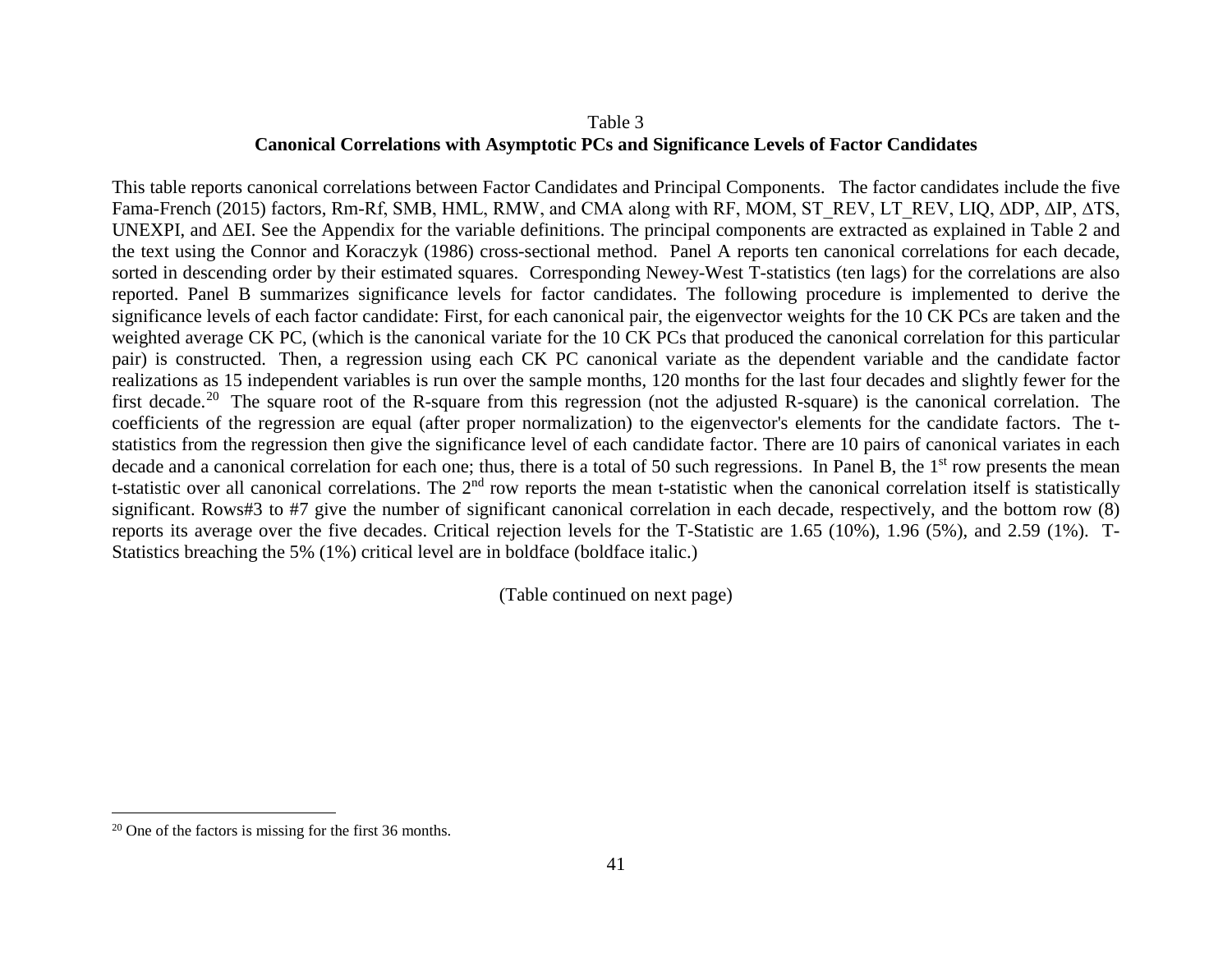|           | 1968-1974       |           | 1975-1984        |           | 1985-1994        |           | 1995-2004        |           | 2005-2014   |                  |  |
|-----------|-----------------|-----------|------------------|-----------|------------------|-----------|------------------|-----------|-------------|------------------|--|
|           | 84 Observations |           | 120 Observations |           | 120 Observations |           | 120 Observations |           |             | 120 Observations |  |
| Canonical | Canonical       | <b>NW</b> | Canonical        | <b>NW</b> | Canonical        | <b>NW</b> | Canonical        | <b>NW</b> | Canonical   | NW               |  |
| Variate   | Correlation     | T-Stat    | Correlation      | T-Stat    | Correlation      | T-Stat    | Correlation      | T-Stat    | Correlation | T-Stat           |  |
|           | 0.999           | 23.904    | 0.998            | 27.236    | 0.995            | 24.155    | 0.989            | 25.589    | 0.997       | 29.212           |  |
| ◠         | 0.967           | 14.189    | 0.906            | 13.624    | 0.869            | 11.969    | 0.943            | 16.668    | 0.913       | 17.800           |  |
|           | 0.885           | 8.849     | 0.833            | 8.472     | 0.727            | 7.797     | 0.791            | 10.390    | 0.858       | 13.372           |  |
| 4         | 0.779           | 5.538     | 0.649            | 4.027     | 0.705            | 5.606     | 0.760            | 7.526     | 0.756       | 9.513            |  |
|           | 0.641           | 3.415     | 0.602            | 2.003     | 0.566            | 2.997     | 0.633            | 4.300     | 0.746       | 6.874            |  |
| 6         | 0.560           | 2.454     | 0.428            | $-0.218$  | 0.522            | 1.640     | 0.549            | 2.253     | 0.546       | 3.325            |  |
|           | 0.530           | 1.930     | 0.409            | $-0.851$  | 0.422            | 0.195     | 0.387            | 0.562     | 0.514       | 1.992            |  |
| 8         | 0.508           | 1.334     | 0.261            | $-1.901$  | 0.357            | $-0.648$  | 0.363            | 0.299     | 0.385       | 0.299            |  |
| 9         | 0.390           | 0.413     | 0.228            | $-1.610$  | 0.283            | $-1.351$  | 0.307            | $-0.091$  | 0.298       | $-0.438$         |  |
| 10        | 0.344           | 0.290     | 0.185            | $-1.163$  | 0.125            | $-2.050$  | 0.246            | $-0.249$  | 0.221       | $-0.632$         |  |

# Panel B: Significance levels for factor candidates

|             |       | Factor candidates |            |       |            |                |            |       |                                                        |                |             |             |               |             |       |
|-------------|-------|-------------------|------------|-------|------------|----------------|------------|-------|--------------------------------------------------------|----------------|-------------|-------------|---------------|-------------|-------|
|             | Rm-   | <b>SMB</b>        | <b>HML</b> | RM    | <b>CMA</b> | RF             | <b>MOM</b> | $ST_$ | LT                                                     | $\triangle DP$ | $\Delta$ IP | $\Delta TS$ | <b>UNEXPI</b> | $\Delta EI$ | LIQ   |
|             | Rf    |                   |            | W     |            |                |            | Rev   | Rev                                                    |                |             |             |               |             |       |
| Mean_t      | 5.787 | 3.921             | 2.034      | 1.519 | .357       | 1.320          | .950       | .332  | 1.634                                                  | 640. ا         | 1.138       | 1.512       | 1.602         | .304        | 1.368 |
| Mean_t of   | 8.649 | 5.616             | 2.924      | 2.002 | .561       | 1.809          | 2.455      | .596  | 2.066                                                  | 2.141          | 1.384       | 1.940       | 2.064         | 1.535       | 1.749 |
| significant |       |                   |            |       |            |                |            |       |                                                        |                |             |             |               |             |       |
| Canonical   |       |                   |            |       |            |                |            |       |                                                        |                |             |             |               |             |       |
| Corr        |       |                   |            |       |            |                |            |       |                                                        |                |             |             |               |             |       |
| Decade #    |       |                   |            |       |            |                |            |       | Number of t-stat $\geq 1.96$ out of 10 for each decade |                |             |             |               |             |       |
|             |       |                   |            |       | Δ          |                |            | ◠     | ⌒                                                      | $\bigcap$      |             |             |               |             |       |
|             |       |                   |            |       |            |                |            | 3     | 4                                                      |                |             |             |               |             |       |
|             |       |                   |            | ◠     | $\sqrt{2}$ |                |            |       |                                                        |                |             |             |               |             |       |
|             | h.    | 4                 |            |       |            | ◠              |            | 3     | ◠                                                      |                |             | 4           | 4             |             |       |
|             | 3     | 2                 | 4          | 3     | $\bigcap$  | $\overline{4}$ | 4          | 4     | 3                                                      | 2              | 4           | 2           | 3             | 3           |       |
| Mean        | 3.8   | 3.2               | 4.2        | 3.0   | 2.0        | 2.2            | 3.6        | 2.4   | 2.6                                                    | 3.6            | 4.4         | 2.8         | 3.4           | 1.6         | 2.0   |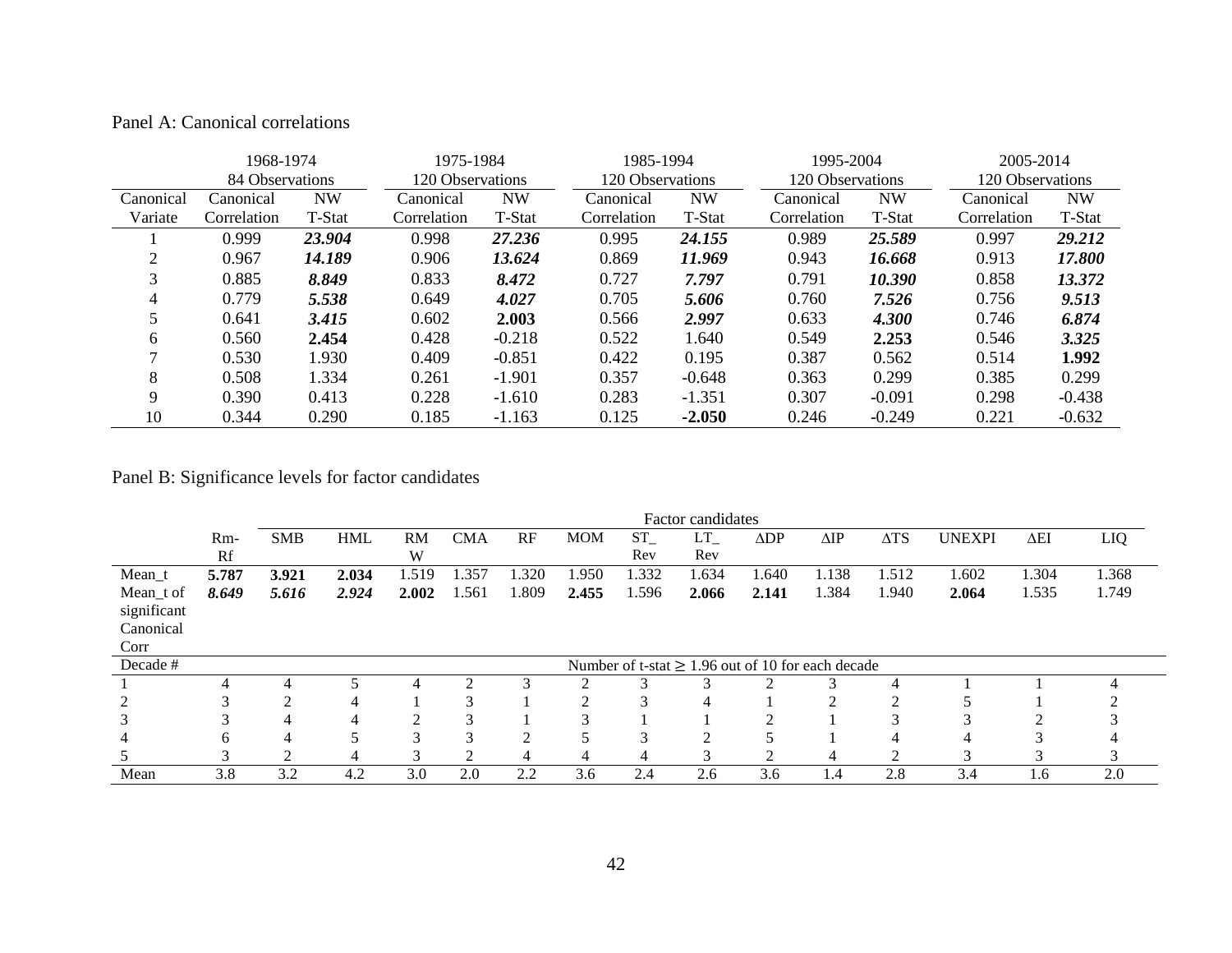## Table 4 **Summary Statistics for the Candidate Factor Betas and Characteristics**

Here are summary statistics for betas of the nine factors that pass our necessary condition, namely, Rm-Rf, SMB, HML, RMW, MOM, LT\_REV, ∆DP, ∆TS and UNEXPI. Betas (OLS slope coefficients) are computed for each individual stock in a multiple regression of the stock's monthly return on monthly factor realizations, using all observations available for each stock. To be included, a stock must have at least 24 monthly observations. The summary statistics are for the cross-stock distributions of each beta. Also included here are corresponding summary statistics for individual stock characteristics (defined in the appendix). The sample period spans 564 months from January 1968 through December 2014. The first 36 months are lost due to the lagged -13 to -36 return, "Lag13-36."

|                | Mean     | Median   | Sigma | <b>Skewness</b> | Kurtosis | Maximum  | Minimum   |
|----------------|----------|----------|-------|-----------------|----------|----------|-----------|
| Rm-Rf          | 0.927    | 0.929    | 0.031 | 0.026           | $-0.658$ | 0.994    | 0.861     |
| <b>SMB</b>     | 0.800    | 0.808    | 0.045 | $-0.911$        | 1.069    | 0.873    | 0.647     |
| <b>HML</b>     | 0.151    | 0.153    | 0.067 | $-0.132$        | $-0.874$ | 0.276    | 0.023     |
| <b>RMW</b>     | 0.083    | 0.089    | 0.061 | $-0.118$        | $-0.474$ | 0.218    | $-0.044$  |
| <b>MOM</b>     | $-0.111$ | $-0.108$ | 0.031 | $-0.180$        | $-1.124$ | $-0.055$ | $-0.170$  |
| LT Rev         | $-0.020$ | $-0.017$ | 0.018 | $-0.145$        | $-0.309$ | 0.031    | $-0.060$  |
| $\triangle DP$ | $-1.009$ | $-1.028$ | 0.379 | 0.162           | $-1.190$ | $-0.269$ | $-1.709$  |
| $\Delta TS$    | $-0.447$ | $-0.433$ | 0.179 | 0.003           | $-1.145$ | $-0.141$ | $-0.805$  |
| <b>UNEXPI</b>  | 0.435    | 0.474    | 0.192 | $-0.341$        | $-1.259$ | 0.703    | 0.112     |
| RetLag1        | 1.069    | 1.503    | 5.426 | $-0.465$        | 3.232    | 27.338   | $-27.660$ |
| $Lag2_12$      | 0.351    | 0.559    | 1.823 | $-0.518$        | 0.932    | 5.866    | $-6.483$  |
| Lag13_36       | 0.437    | 0.567    | 1.134 | $-0.596$        | 0.689    | 3.252    | $-3.342$  |
| SizeLag1       | 11.88    | 11.62    | 0.904 | 0.580           | $-0.892$ | 13.810   | 10.385    |
| Book/Mkt       | 0.874    | 0.797    | 0.319 | 1.722           | 4.112    | 2.221    | 0.453     |
| ProfRato       | 0.274    | 0.208    | 0.457 | 6.199           | 38.34    | 3.332    | $-0.124$  |
| AsstGrth       | 0.170    | 0.174    | 0.054 | $-0.115$        | 0.390    | 0.405    | 0.035     |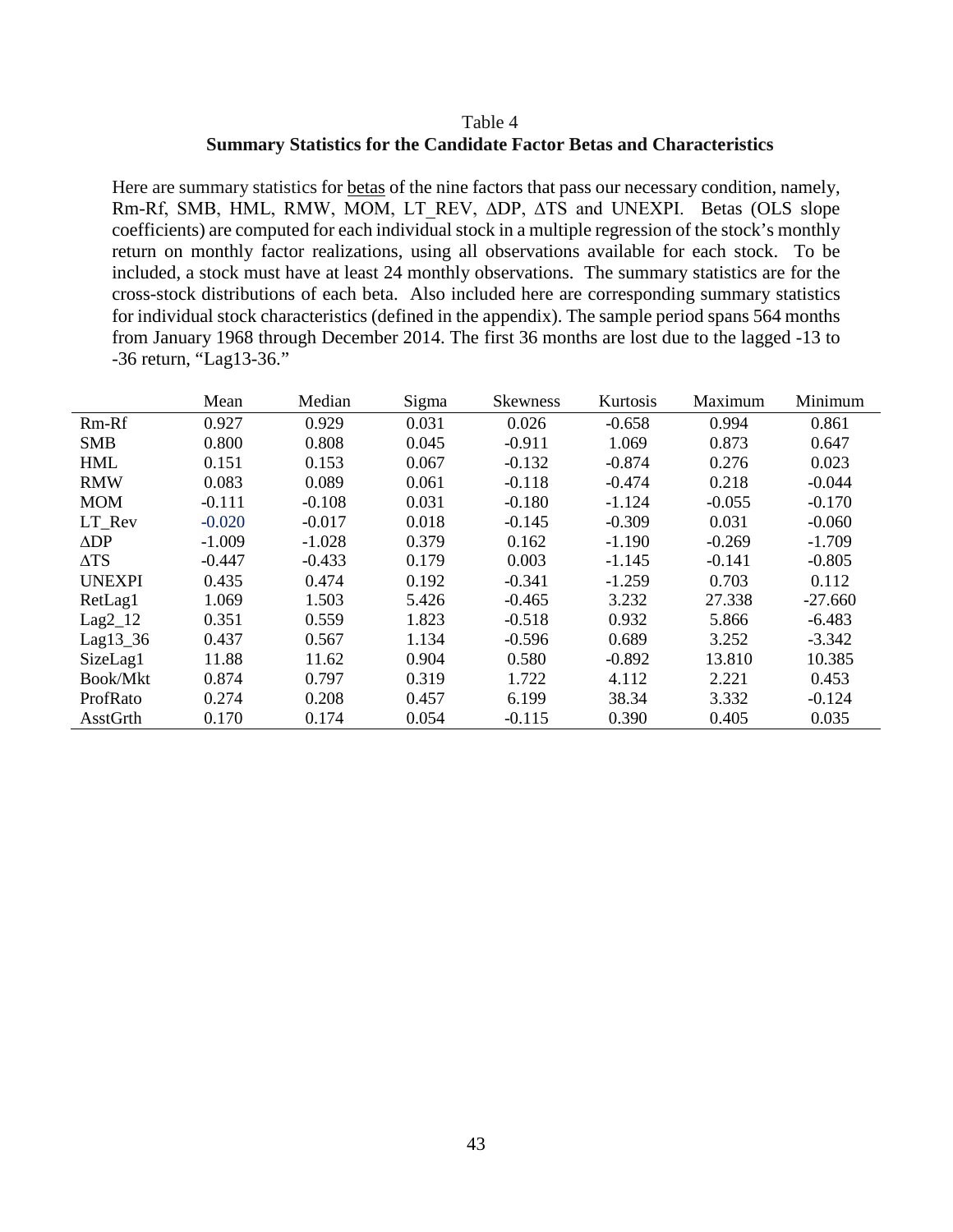#### Table 5

#### **Estimated Risk Premiums for Factors Candidates that Satisfy the Necessary Conditions**

Risk Premiums (in %/month) are estimated from cross-sectional regressions computed using individual stock returns from 1968-2014 as dependent variables and, as explanatory variables, decile-sorted portfolio betas of the nine factors that pass necessary conditions including Rm-Rf, SMB, HML, RMW, MOM, LT\_REV, ΔDP, ΔTS and UNEXPI in Models 1 and 2, and the nine factors that pass necessary conditions and associated characteristics in Models 3 and 4. Characteristics include RetLag1, Lag2\_12, Lag13\_36, Size, Book/Mkt, ProfRato, and AsstGrth. See variable definitions in the Appendix. These selected factors are those that are significantly related to any canonical variate in all decades or that have mean t-statistics in the second row of Table 3 Panel B that exceed the one-tailed, 2.5% cutoff based on the Chi-square value and an average number of significant t-stats exceeding 2.5 (see the bottom row of Table 3 Panel B). For the non-EIV estimation, OLS multiple regressions are run for each stock on all (nine) factors using all available observations for that stock. For the EIV calculations, stocks are sorted into ten groups (deciles) by market capitalization (Size), annually at the end of each June, based on NYSE size decile breakpoints. Then within each Size decile, stocks are sorted further by the OLS betas of the first factor (Rm-Rf) into ten deciles, thus resulting in 100 Size/first factor beta groups. Within each of the 100 groups, the equal-weighted average first factor beta of the group is assigned to each stock within that group. For each of the other eight factors, this procedure is repeated independently; ultimately, each stock's beta (for all nine betas) is replaced by the equalweighted portfolio beta of the double sorted size/beta group to which the stock belongs. This same procedure is redone every June, 1965-2014; then cross-sectional regressions are calculated in the 12 subsequent months of individual stock returns on the double-sorted portfolios betas (six months only after the 2014 sort.) The time series average over all months of the cross-sectional coefficients, termed the "risk premiums," along with associated sampling statistics, are reported in the table. Critical rejections levels for the T-Statistic are 1.65 (10%), 1.96 (5%), and 2.59 (1%). T-Statistics breaching the 5% (1%) critical level are in boldface (boldface italic.)

(Table continued on next page)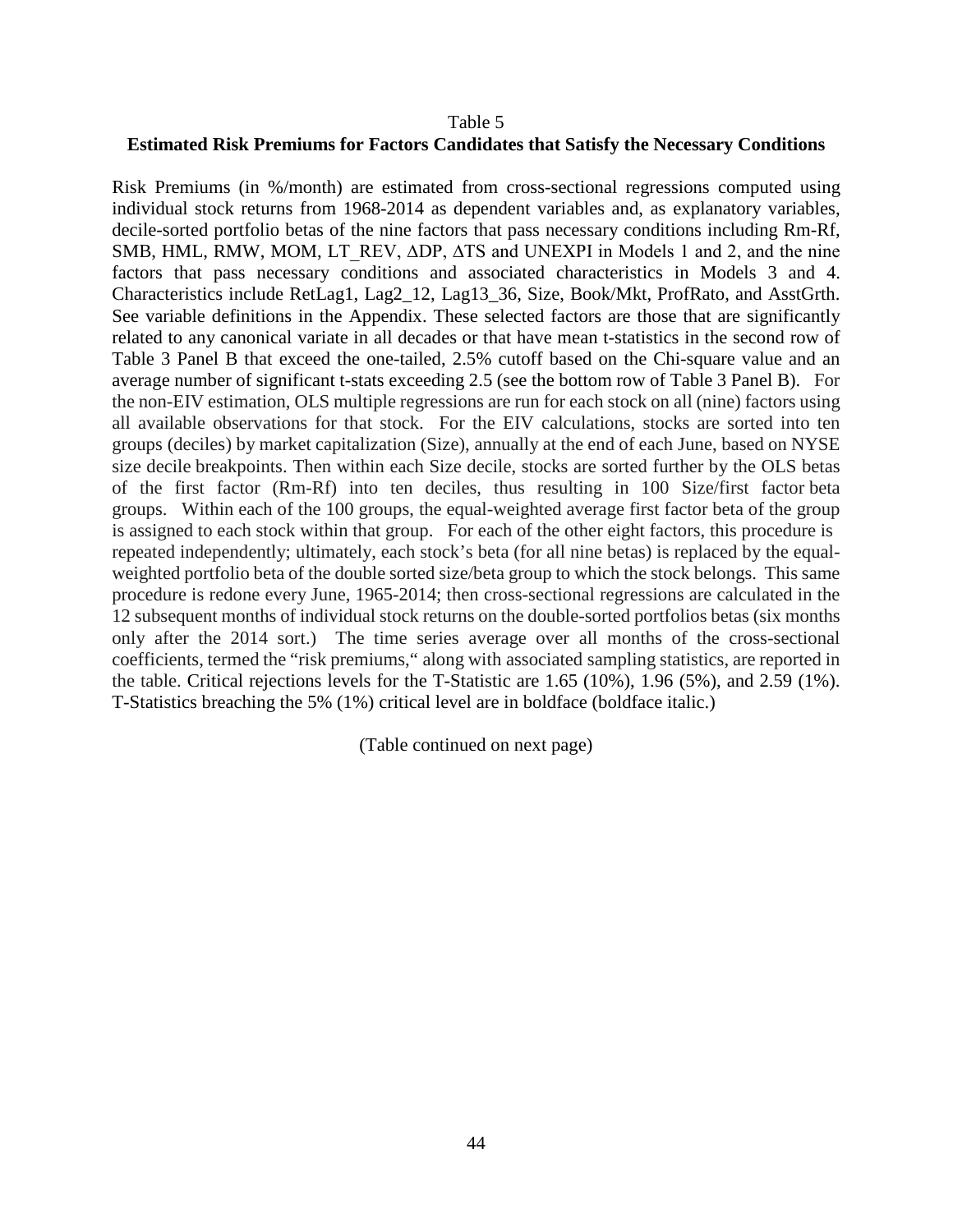|                 |          | No EIV correction | EIV correction |          |          | No EIV correction | EIV correction |          |  |
|-----------------|----------|-------------------|----------------|----------|----------|-------------------|----------------|----------|--|
|                 |          | (Model 1)         | (Model 2)      |          |          | (Model 3)         | (Model 4)      |          |  |
|                 | Mean     | T-Stat            | Mean           | T-Stat   | Mean     | T-Stat            | Mean           | T-Stat   |  |
| Constant        | 0.600    | 9.467             | 0.603          | 6.895    | 2.211    | 9.014             | 1.829          | 5.726    |  |
| Rm-Rf           | 0.479    | 2.503             | 0.435          | 2.872    | 0.445    | 2.214             | 0.347          | 2.713    |  |
| <b>SMB</b>      | 0.036    | 0.276             | 0.049          | 0.486    | $-0.240$ | $-1.823$          | $-0.077$       | $-0.962$ |  |
| <b>HML</b>      | $-0.184$ | $-1.484$          | $-0.127$       | $-1.456$ | $-0.371$ | $-2.843$          | $-0.247$       | $-3.613$ |  |
|                 |          |                   |                |          |          |                   |                |          |  |
| <b>RMW</b>      | 0.244    | 2.686             | 0.190          | 2.919    | 0.250    | 2.513             | 0.098          | 2.057    |  |
| <b>MOM</b>      | 0.480    | 2.606             | 0.264          | 1.875    | 0.303    | 1.620             | 0.190          | 1.653    |  |
| LT_Rev          | $-0.197$ | $-1.827$          | $-0.113$       | $-1.408$ | $-0.259$ | $-2.334$          | $-0.112$       | $-1.645$ |  |
| $\triangle DP$  | 0.016    | 1.457             | 0.014          | 1.659    | 0.025    | 2.104             | 0.017          | 2.211    |  |
| $\Delta TS$     | 0.049    | 1.316             | 0.058          | 1.952    | 0.063    | 1.576             | 0.065          | 2.462    |  |
| <b>UNEXPI</b>   | $-0.087$ | $-2.702$          | $-0.074$       | $-2.801$ | $-0.083$ | $-2.365$          | $-0.027$       | $-1.189$ |  |
| RetLag1         |          |                   |                |          | $-0.062$ | $-21.89$          | $-0.060$       | $-19.07$ |  |
| $Lag2_12$       |          |                   |                |          | 0.106    | 9.274             | 11.759         | 8.632    |  |
| Lag13_36        |          |                   |                |          | 0.038    | 2.878             | 2.141          | 1.362    |  |
| SizeLag1        |          |                   |                |          | $-0.130$ | $-7.444$          | $-0.103$       | $-4.100$ |  |
| <b>Book/Mkt</b> |          |                   |                |          | 0.210    | 6.267             | 0.176          | 4.256    |  |
| ProfRato        |          |                   |                |          | 0.044    | 2.038             | 0.262          | 5.619    |  |
| AsstGrth        |          |                   |                |          | $-0.272$ | $-6.832$          | $-0.337$       | $-6.403$ |  |
| RSquare         |          | 0.125             | 0.082          |          | 0.124    |                   | 0.084          |          |  |
| SamplSize       |          | 4687              | 2839           |          | 2688     |                   | 1706           |          |  |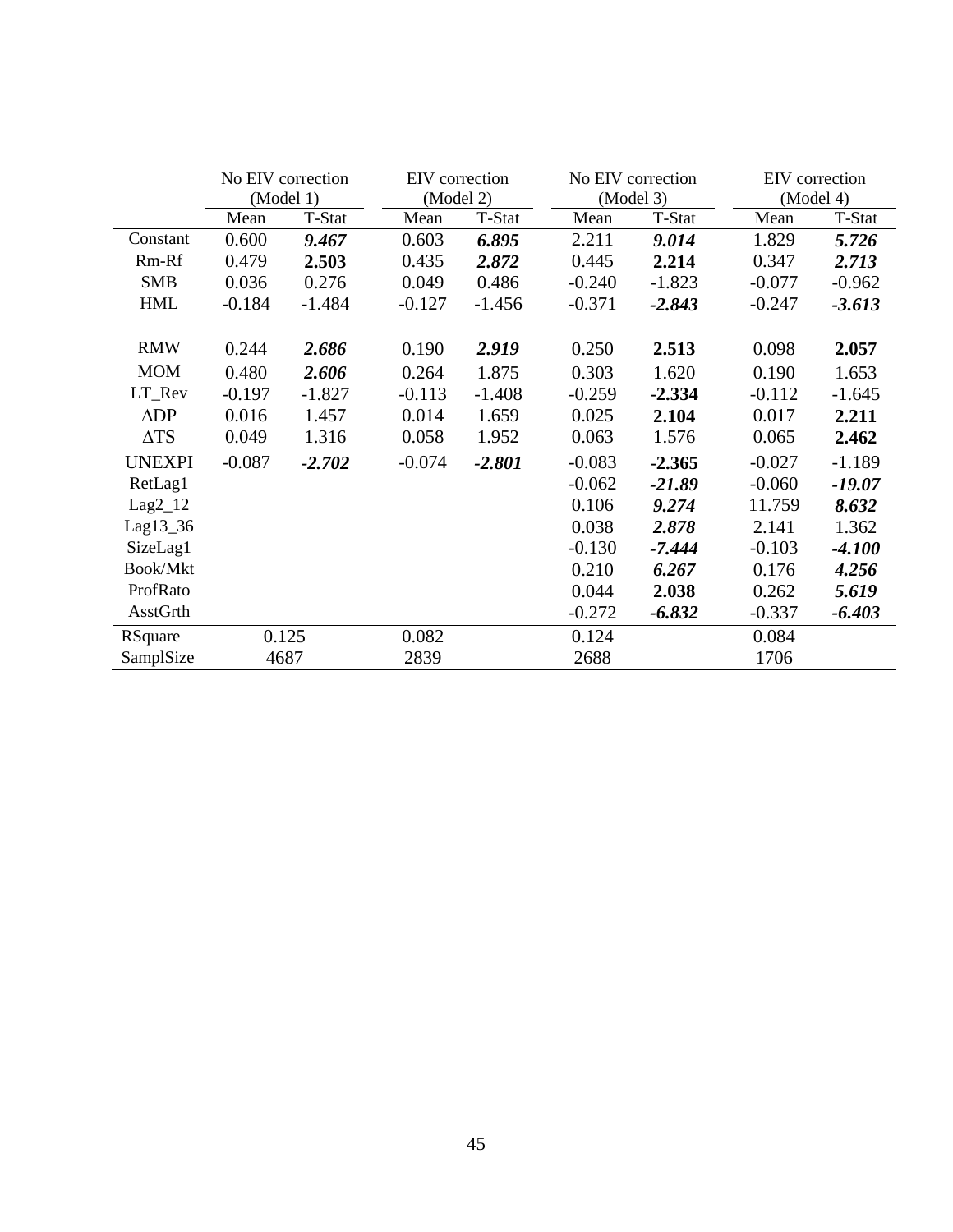## Table 6 **Returns of Hedge Portfolios Associated with Factors that Satisfy Necessary Conditions**

Here are summary statistics for returns (in %/month) of hedge portfolios associated with the nine factors that satisfy the necessary conditions in Table 3. The factors include Rm-Rf, SMB, HML, RMW, MOM, LT\_REV, ∆DP, ∆TS, and UNEXPI. For each candidate factor, hedge portfolios are formed by a long position in a group of stocks with the highest betas on the factor and a short position a group with the lowest betas; this is done with replacement. Panel A (C) shows the returns of the hedge portfolios with the top and bottom deciles (the top 30% and bottom 30%). Panel B (D) show the excess returns of the market (Rm-Rf) and augmented returns, which is the hedge portfolio return added to the market excess return (Rm-Rf). The augmented return of Rm-Rf is itself appended with its own hedge portfolio. The other eight to the right of it are for the other eight hedge portfolios. The Sharpe ratio (Sharpe) and a t-statistic of the Sharpe ratio against 0.6 (Sharpe t), the MacKinlay (1995) threshold, are also reported. Critical rejections levels for the T-Statistic are 1.65 (10%), 1.96 (5%), and 2.59 (1%). T-Statistics breaching the 5% (1%) critical level are in boldface (boldface italic.)

Panel A: Hedge portfolio from 10% top and bottom

|          | Rm-Rf | SMB      | HML         | <b>RMW</b> | MOM   | Rev      | ∆DP   | $\Delta\mathrm{TS}$ | UNEXPI   |
|----------|-------|----------|-------------|------------|-------|----------|-------|---------------------|----------|
| Mean     | 0.691 | $-0.107$ | $-0.415$    | 0.667      | 0.360 | $-0.035$ | 0.504 | 0.875               | $-0.994$ |
| Std. Dev | 6.559 | 6.411    | 6.264       | 5.873      | 5.604 | 5.029    | 5.335 | 5.663               | 5.943    |
| t(Mean)  | 2.502 | $-0.395$ | .572<br>- 1 | 2.698      | 1.527 | $-0.164$ | 2.245 | 3.670               | $-3.971$ |

|  |  |  |  |  |  |  |  |  |  | Panel B: Market return plus 10% top and bottom hedge portfolio returns |  |
|--|--|--|--|--|--|--|--|--|--|------------------------------------------------------------------------|--|
|--|--|--|--|--|--|--|--|--|--|------------------------------------------------------------------------|--|

|          | $Rm-$    |         |            |          |            | Augmented returns |          |                |                     |               |
|----------|----------|---------|------------|----------|------------|-------------------|----------|----------------|---------------------|---------------|
|          | Rf       | $Rm-Rf$ | <b>SMB</b> | HML      | <b>RMW</b> | <b>MOM</b>        | LT Rev   | $\triangle DP$ | $\Delta\mathrm{TS}$ | <b>UNEXPI</b> |
| Mean     | 0.490    | .181    | 0.383      | 0.075    | 1.157      | 0.850             | 0.455    | 0.995          | .365                | $-0.504$      |
| Std. Dev | 4.584    | 10.739  | 8.711      | 7.191    | 7.140      | 6.595             | 7.032    | 7.207          | 7.200               | 7.821         |
| t(Mean)  | 2.539    | 2.612   | 1.045      | 0.249    | 3.849      | 3.062             | 1.538    | 3.277          | 4.503               | $-1.529$      |
| Sharpe   | 0.370    | 0.381   | 0.152      | 0.036    | 0.561      | 0.447             | 0.224    | 0.478          | 0.657               | 0.223         |
| Sharpe t | $-5.275$ | $-5.02$ | $-10.57$   | $-13.38$ | $-0.850$   | $-3.472$          | $-8.811$ | $-2.744$       | 1.225               | $-8.842$      |

Panel C: Hedge portfolio 30% top and bottom

|          | Rm-<br>Rf | SMB      | <b>HML</b> | RMW   | MOM   | LТ<br>Rev | $\triangle DP$ | $\Delta \mathrm{TS}$ | JNEXPI   |
|----------|-----------|----------|------------|-------|-------|-----------|----------------|----------------------|----------|
| Mean     | 0.368     | $-0.154$ | $-0.122$   | 0.522 | 0.246 | 0.015     | 0.281          | 0.609                | $-0.664$ |
| Std. Dev | 4.327     | 4.433    | 4.046      | 3.734 | 3.488 | 2.989     | 3.178          | 3.666                | 3.867    |
| t(Mean)  | 2.017     | $-0.824$ | $-0.715$   | 3.321 | . 675 | 0.123     | 2.102          | 3.945                | $-4.080$ |

Panel D: Market return plus 30% top-and-bottom hedge portfolio return

|          | Rm-Rf    |          | Augmented returns |            |            |          |        |                    |                     |           |
|----------|----------|----------|-------------------|------------|------------|----------|--------|--------------------|---------------------|-----------|
|          |          | Rm-Rf    | SMB               | <b>HML</b> | <b>RMW</b> | MOM      | LT Rev | $\Delta \text{DP}$ | $\Delta\mathrm{TS}$ | UNEXPI    |
| Mean     | 0.490    | 0.858    | 0.336             | 0.368      | .012       | 0.736    | 0.506  | 0.771              | .099                | $-0.174$  |
| Std. Dev | 4.584    | 8.669    | 7.335             | 5.319      | 5.589      | 4.920    | 5.756  | 5.540              | 5.588               | 6.469     |
| t(Mean)  | 2.539    | 2.349    | .089              | .644       | 4.302      | 3.554    | 2.086  | 3.307              | 4.672               | $-0.640$  |
| Sharpe   | 0.370    | 0.343    | 0.159             | 0.240      | 0.627      | 0.518    | 0.304  | 0.482              | 0.681               | 0.093     |
| Sharpe t | $-5.275$ | $-5.939$ | -10.41            | $-8.433$   | 0.596      | $-1.821$ | -6.865 | $-2.644$           | 1.743               | $-12.007$ |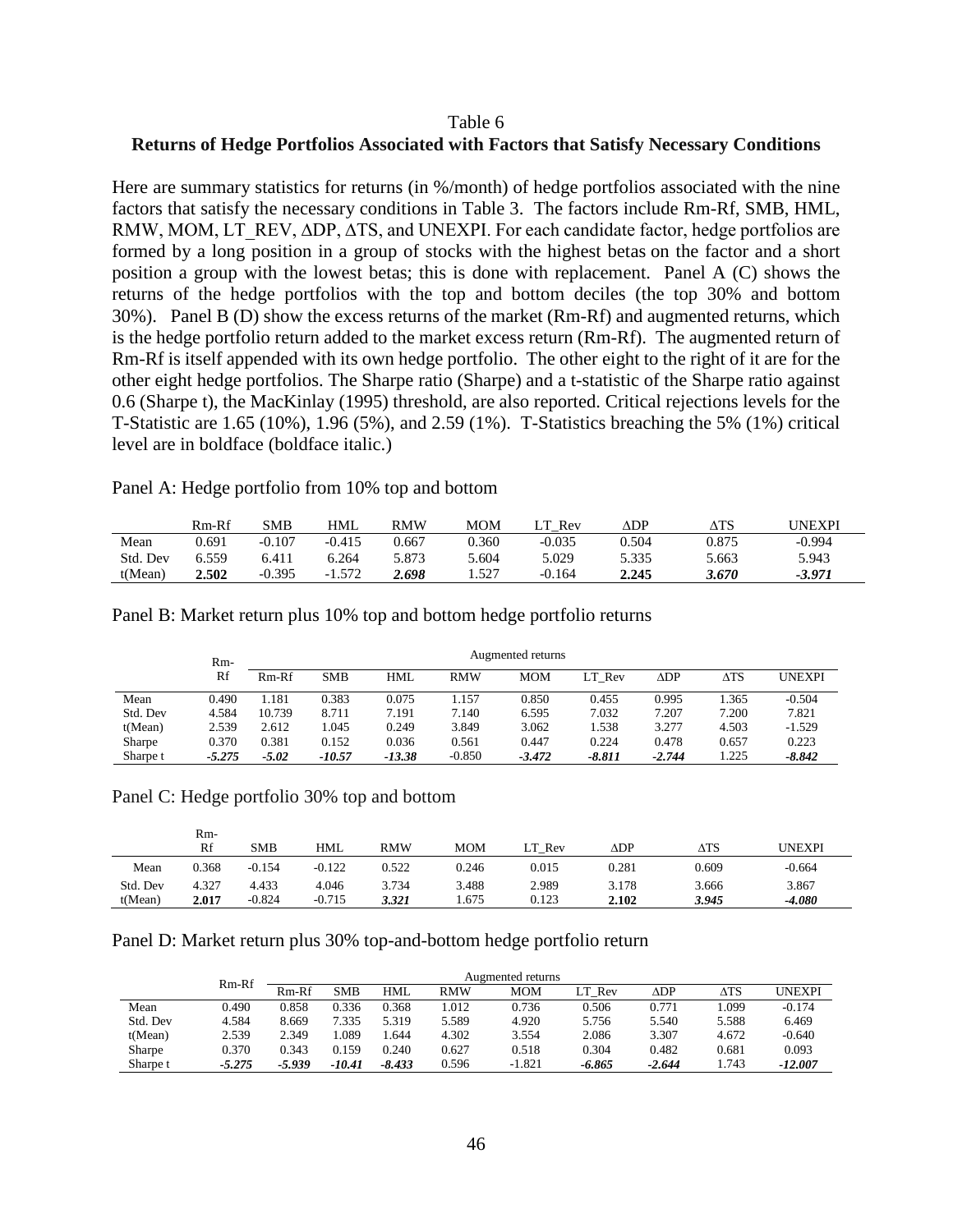## Table 7 **Returns of Hedge Portfolios Associated with Characteristics**

Here are summary statistics for returns (in %/month) on hedge portfolios associated with the seven characteristics RetLag1, Lag2\_12, Lag13\_36, Size, Book/Mkt, ProfRato, and AsstGrth. See variable definitions in the Appendix. For each characteristic, hedge portfolios are formed by a long position in a group of the stocks with high values of the characteristic and a short position a group with low characteristic values; this is done with replacement. Panel A (C) shows the returns of the hedge portfolios with the top and bottom deciles (the top 30% and bottom 30%). Panel B (D) show the returns of market (Rm-Rf) and augmented returns, which is the hedged portfolio returns added to the market return (Rm-Rf). The seven to the right of it are for the characteristics. The Sharpe ratio (Sharpe) and t-statistic of the Sharpe ratio against 0.6, (Sharpe t), the MacKinlay (1995) threshold, are reported. Critical rejections levels for the T-Statistic are 1.65 (10%), 1.96 (5%), and 2.59 (1%). T-Statistics breaching the 5% (1%) critical level are in boldface (boldface italic.)

Panel A: Hedge portfolio from 10% top and bottom

|          | RetLagl  |       |       |       | Lag2_12 Lag13_36 SizeLag1 Book/Mkt ProfRato |       | AsstGrth |
|----------|----------|-------|-------|-------|---------------------------------------------|-------|----------|
| Mean     | $-1.791$ | 1.814 | 0.009 | 0.024 | 0.797                                       | 0.904 | $-0.510$ |
| Std. Dev | 4.157    | 5.247 | 4.445 | 5.358 | 3.824                                       | 3.932 | 2.603    |
| t(Mean)  | $-10.23$ | 8.212 | 0.046 | 0.105 | 4.951                                       | 5.458 | $-4.651$ |

|          | $Rm-$    | Augmented returns |           |            |          |          |          |          |  |
|----------|----------|-------------------|-----------|------------|----------|----------|----------|----------|--|
|          | Rf       | RetLag1           | $Lag2_12$ | $Lag13$ 36 | SizeLag1 | Book/Mkt | ProfRato | AsstGrth |  |
| Mean     | 0.490    | $-1.300$          | 2.304     | 0.499      | 0.514    | 1.287    | 1.394    | $-0.020$ |  |
| Std. Dev | 4.584    | 5.255             | 6.775     | 6.819      | 7.333    | 4.859    | 5.788    | 5.951    |  |
| t(Mean)  | 2.539    | $-5.877$          | 8.077     | 1.737      | 1.664    | 6.292    | 5.719    | $-0.079$ |  |
| Sharpe   | 0.370    | 0.857             | 1.178     | 0.253      | 0.243    | 0.918    | 0.834    | 0.011    |  |
| Sharpe t | $-5.275$ | 5.223             | 10.55     | $-8.104$   | $-8.363$ | 6.331    | 4.791    | $-13.98$ |  |

Panel B: Market return plus 10% top and bottom hedge portfolio returns

Panel C: Hedge portfolio 30% top and bottom

|          | RetLag1  | $Lag2_12$ | $Lag13_36$ | SizeLag1 | Book/Mkt | ProfRato | AsstGrth |
|----------|----------|-----------|------------|----------|----------|----------|----------|
| Mean     | $-1.011$ | .040      | $-0.035$   | 0.097    | 0.562    | 0.420    | $-0.347$ |
| Std. Dev | 2.870    | 3.643     | 3.032      | 3.958    | 2.643    | 2.533    | 1.738    |
| t(Mean)  | -8.368   | 6.778     | $-0.278$   | 0.583    | 5.045    | 3.940    | -4.747   |

Panel D: Market return plus 30% top-and-bottom hedge portfolio return

|          |          | Augmented returns |           |              |          |          |          |          |  |  |  |
|----------|----------|-------------------|-----------|--------------|----------|----------|----------|----------|--|--|--|
|          | $Rm-Rf$  | RetLag1           | $Lag2_12$ | Lag $13\,36$ | SizeLag1 | Book/Mkt | ProfRato | AsstGrth |  |  |  |
| Mean     | 0.490    | $-0.521$          | 1.530     | 0.455        | 0.587    | 1.052    | 0.910    | 0.143    |  |  |  |
| Std. Dev | 4.584    | 4.640             | 5.562     | 5.591        | 6.302    | 4.330    | 5.094    | 5.505    |  |  |  |
| t(Mean)  | 2.539    | $-2.666$          | 6.533     | 1.931        | 2.213    | 5.768    | 4.244    | 0.616    |  |  |  |
| Sharpe   | 0.370    | 0.389             | 0.953     | 0.282        | 0.323    | 0.841    | 0.619    | 0.090    |  |  |  |
| Sharpe t | $-5.275$ | $-4.833$          | 6.950     | $-7.414$     | $-6.416$ | 4.926    | 0.414    | $-12.09$ |  |  |  |